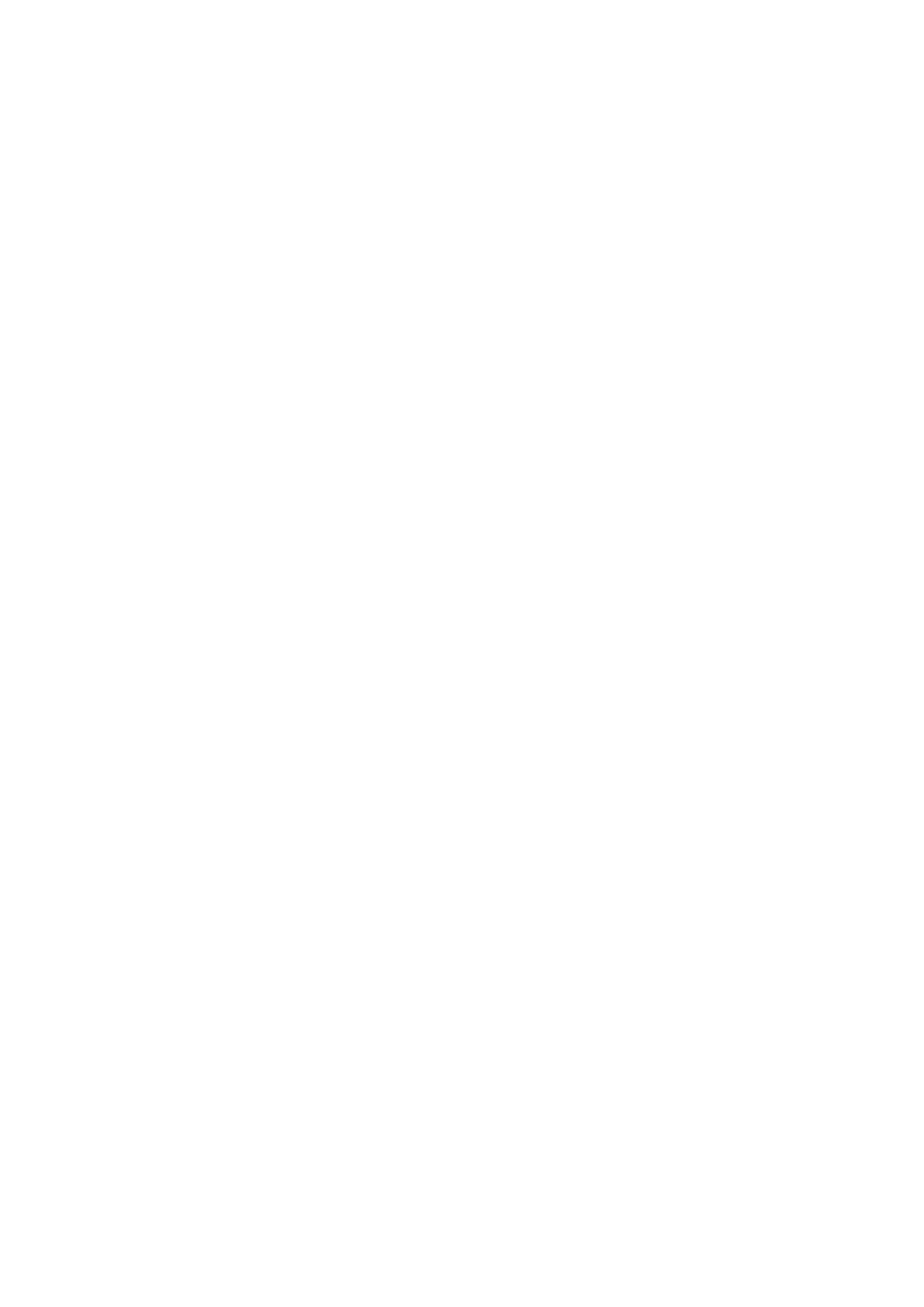## **NOTICE OF INFORMATION DEEMED TO CONSTITUTE GENERAL TERMS AND CONDITIONS FOR POLICY NO. 304 192**

Dear Customer,

Taking account of the type of service(s) you are buying and the information you have sent us, we recommend that you take out this insurance policy. This policy comprises the General Terms and Conditions presented below, supplemented by the sales agreement for the Trip, which you receive when you take out this policy.

Before taking out this insurance policy, please carefully read this Notice of Information and the General Terms and Conditions. These specify your rights and obligations and those of the Insurer, and answer any questions that you may have.

### **WHO IS THE INSURER?**

AGA INTERNATIONAL - 37 rue Taitbout - 75009 Paris. Private company governed by the French Insurance Code. **From 1 March 2016**, AGA International - **7 rue Dora Maar, 93400 Saint-Ouen.**

## **WHO IS THIS POLICY AIMED AT?**

This policy is aimed at anyone who has booked a boat rental with or without skipper and/or a flight only from Mariner Travel and subject to the terms and conditions below.

## **WHAT ARE THE CONDITIONS FOR BENEFITING FROM THIS POLICY?**

You must have your Home in Europe.

The policy must be taken out on the same day as the booking of the Trip, or no later than two (2) working days after the said booking.

## **WHAT IS THE DATE OF EFFECT AND TERM OF YOUR POLICY?**

The policy is valid from the date it is taken out for any private Trip, of a maximum duration of two (2) consecutive months, sold by the Approved Organisation or Intermediary with which this policy was taken out. The types of cover apply according to the terms and conditions provided for in the «Administrative Provisions».

## **WHICH TYPES OF COVER ARE PROVIDED FOR IN THE POLICY?**

- The types of cover listed below are those which are shown in your sales agreement for the Trip and for which you have paid the corresponding premium.
- To find out the payment amounts and limits and the excess relating to the cover, please refer to the Cover Table. This table also includes a list of general exclusions, along with the exclusions specific to each type of cover.

The policy is drawn up in French and subject to French law.

## **KEY ELEMENTS**

- You may or may not have a right of waiver after taking out this insurance policy. The terms and conditions for exercising this option are detailed in the «Administrative Provisions» of the General Terms and Conditions in Article 3, «Waiver option».
- To avoid multi-insurance, in accordance with article L 112-10 of the Insurance Code: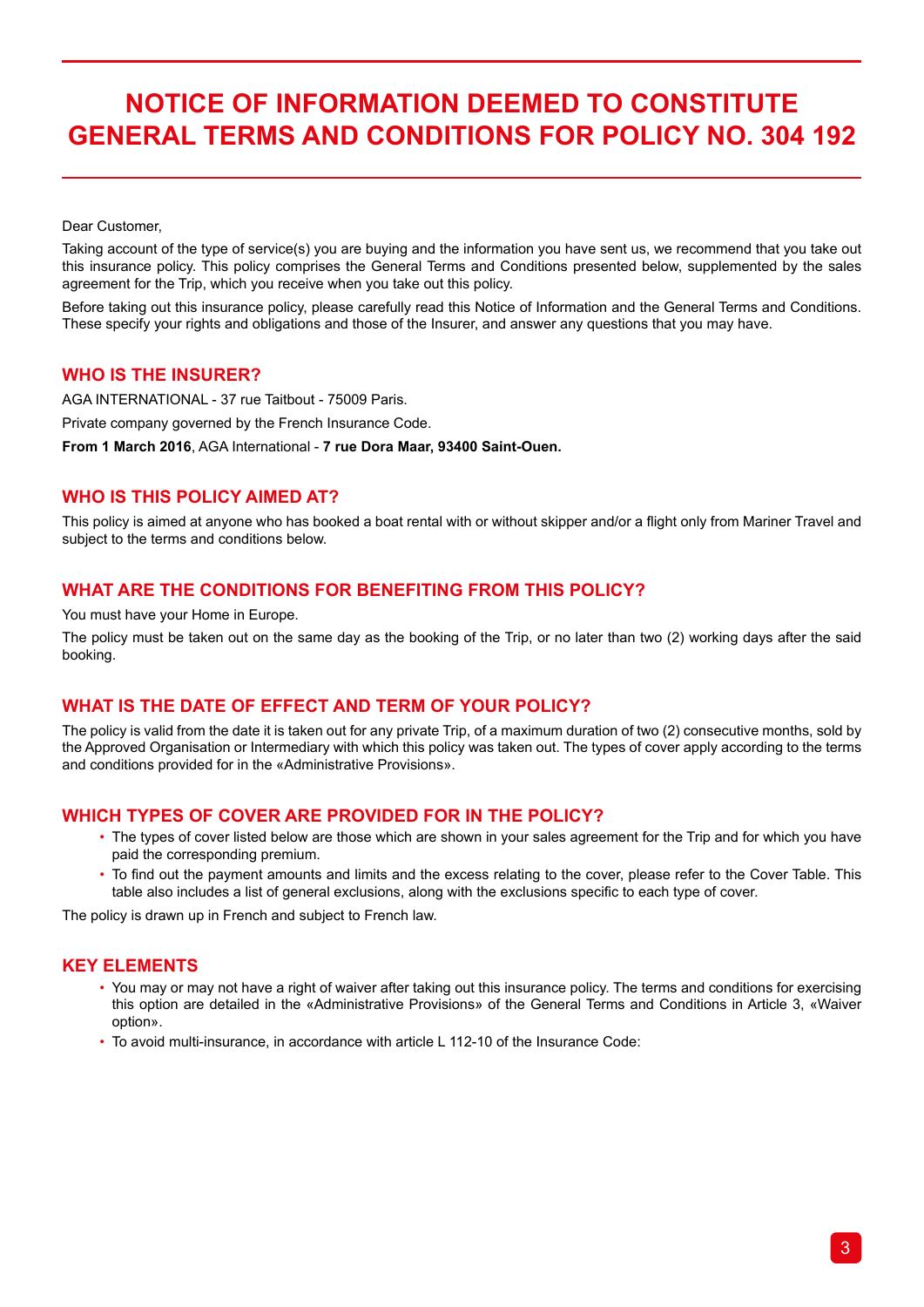**You are kindly requested to check that you do not already have cover protecting you for one of the risks provided for in the new policy. If you are already covered, you have the right to withdraw from this policy within fourteen (14) calendar days from signing the contract, without incurring any fees or penalties, provided that all of the following conditions are met:**

- **• you have taken out this policy for non-professional purposes;**
- **• this policy accompanies the purchase of goods or services sold by a supplier;**
- **• you prove that you are already covered for one of the risks provided for in the new policy;**
- **• the policy from which you wish to withdraw has not been executed in full;**
- **• you have not declared any claim provided for in this policy.**

**In this case, you can exercise your right to withdraw from the policy by letter or any other durable format addressed to the insurer of the new policy, with a document in attachment proving that you already have cover protecting you for one of the risks provided for in the new policy. The insurer is required to repay you the premium paid within thirty (30) days of your waiver.**

**If you wish to waive your policy but do not satisfy all of the conditions above, please check the terms and conditions of the waiver set out in your policy under article 3 «Waiver option».**

• Service quality and customer satisfaction are a priority for us. If however, our services have not been completely satisfactory, you can contact us according to the terms provided for in the «Administrative Provisions» of the General Terms and Conditions in Article 12, «Claim assessment procedures».

#### **Urgent need of medical assistance**

 **Contact us (24/7) On 00 33 (0)1 42 99 02 02** 

**Please tell us:** Your policy number Who is in need of aid? Where? Why? Who is looking after the sick person? Where, when and how can the person be contacted?

#### **Claim request**

- ► To register your request for indemnification immediately, call: **https://indemnisation.mondial-assistance.fr**
- ► If you do not have Internet access, contact us (Metropolitan France time zone): on 00 33 (0)1 42 99 03 95 Monday to Friday between 9.00 a.m. and 6.00 p.m.

The types of cover in this policy, **except for assistance cover**, are regulated by the French Insurance Code.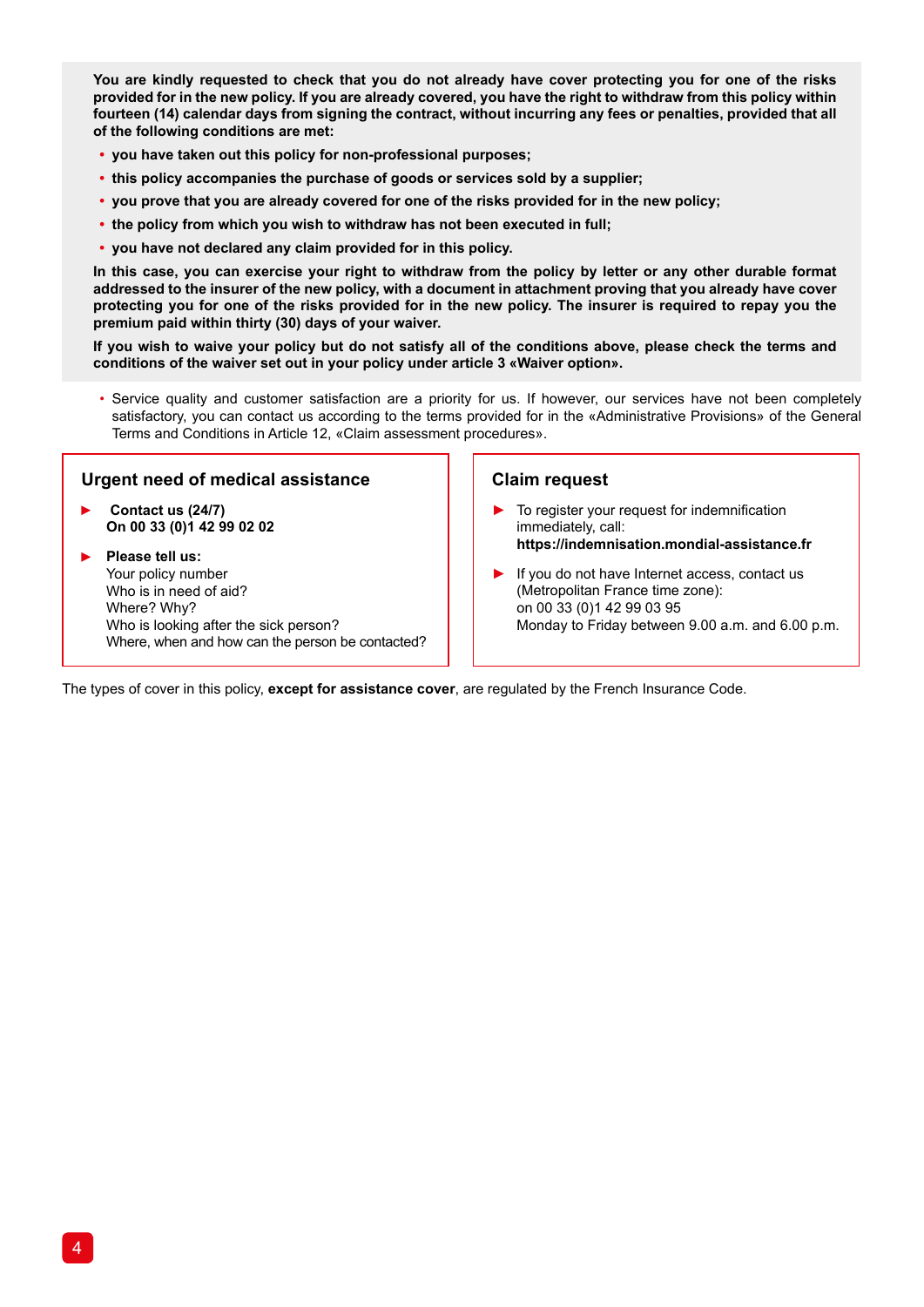## **GENERAL TERMS AND CONDITIONS** FOR POLICY NO. 304 192

## **TABLE OF CONTENTS**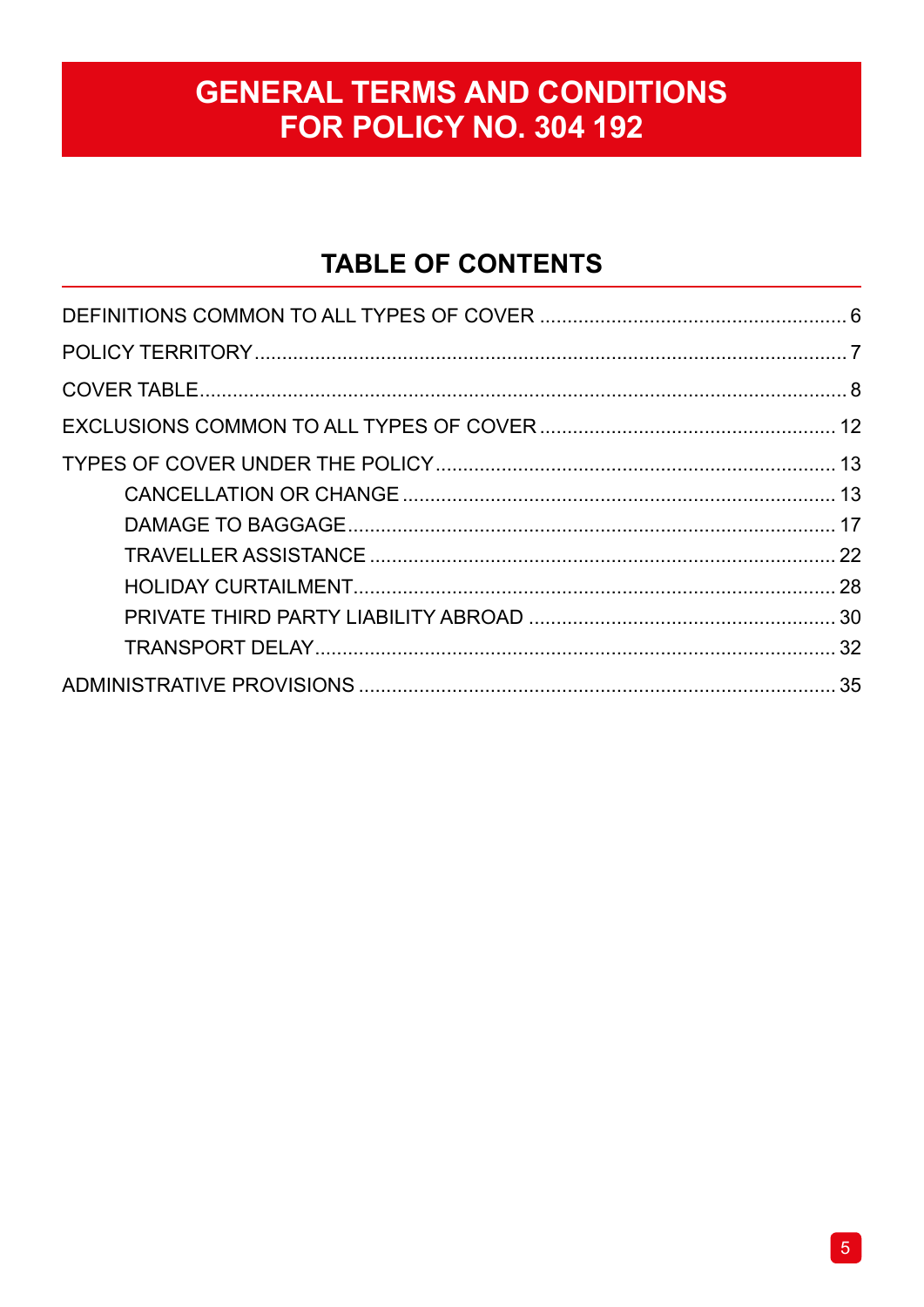## **DEFINITIONS COMMON TO ALL TYPES OF COVER**

The terms starting with a capital letter in this policy are defined either in this chapter, or at the beginning of the description of each type of cover.

#### **ABROAD:** any country **except the country where the Insured Person resides and except Countries not covered.**

**ACCIDENT:** any event which is sudden, unforeseen and external to the victim or damaged item, constituting the cause of the damage

**ACCIDENTAL BODILY INJURY:** any unintentional bodily injury caused by the sudden action of an external cause, certified by a Physician.

**AGGRAVATED THEFT:** theft committed by a Break-in or Assault, documented by a detailed crime report.

**ASSAULT:** any physical assault or threat of physical assault from a Third Party.

**ASSIGNEE:** a person receiving an indemnity paid, not in his personal capacity, but because of his links with the Insured Person.

**BREAK-IN:** forcing, damage or destruction of an anti-theft device.

**CHANCE EVENT:** any unforeseeable event, external to, and outside of the control of, the Insured Person.

**CIVIL WAR:** armed combat, within the same country, in which different groups, identifiable by their ethnic, religious, community or ideological association, fight one another; or when at least one of such groups opposes the regular armed forces of the country.

**COMMON LAW PARTNERS:** two individuals who are neither married nor legally registered partners, but who have documentation to prove that they reside in the same household (cohabitation certificate or, in its absence, housing tax documentation, a bill for electricity, gas, water, insurance, or a rent receipt, etc.); and that they lived under the same roof from the date this policy was taken out to the time of the Insured Event.

**CONSEQUENTIAL INTANGIBLE DAMAGE:** any monetary loss resulting from loss of use of a right, the interruption of a service rendered by a person or an item of property, cessation of activity, or loss of profit or of customers, and which is the direct consequence of covered Bodily Injury or Property Damage.

**COUNTRIES NOT COVERED:** North Korea. An updated list of all Countries Not Covered is available on the Mondial Assistance website, at the following address: www.mondial-assistance.fr/content/159/fr/pays-exclus.

**COVER THRESHOLD:** duration, amount or minimum percentage which triggers the Insurer's intervention or the implementation of the cover.

**DEDUCTIBLE:** the share in the loss payable by the Insured Person when the claim is settled. The amount of the Deductible for each coverage is specified in the Cover Table.

**DEPARTURE:** the expected date and time of the start of the reserved and insured Trip.

**DISPUTE:** situation of conflict between the Insured Person and a Third Party, resulting in assertion of a right, resistance of a claim or defence before any court.

**EUROPE:** territories of the Member States of the European Union, located in geographic Europe, as well as the following territories and countries: Guadeloupe, Guyana, Martinique, Réunion, Liechtenstein, the Principalities of Monaco and Andorra, Switzerland, the Vatican.

**The Azores, the Canary Islands and Madeira are not included in this definition.**

**FOREIGN WAR:** armed engagement, declared or not, by one country against one or more other countries or an external, irregular army, particularly motivated by a geographic, political, economic, racial, religious, or ecological dispute.

**FRANCE:** Metropolitan France (including Corsica), Guadeloupe, Guyana, Martinique, Réunion.

**HOME:** usual place of residence situated in Europe, which determines the Insured Person's exercise of his civic rights.

**ILLNESS:** any change in the condition of a person's health as certified by a Physician.

**INSURANCE PERIOD:** period of validity of this policy

**INSURED EVENT:** any event giving entitlement to cover and provided for in each type of cover in this policy.

**INSURED PERSON(S):** the person(s) featured in the sales agreement of the Trip provided that his/their Home is situated in Europe.

**INSURER:** AGA International, hereinafter referred to by its commercial name, Mondial Assistance, i.e. the Insurer with whom this insurance policy was taken out.

**LIMIT PER INSURED EVENT:** maximum amount covered for an event giving entitlement to cover, irrespective of the number of Insured Persons in this policy.

**NATURAL DISASTER:** an event of natural origin caused by the abnormal intensity of a natural agent, and recognised as such by the authorities of the country in which it has occurred.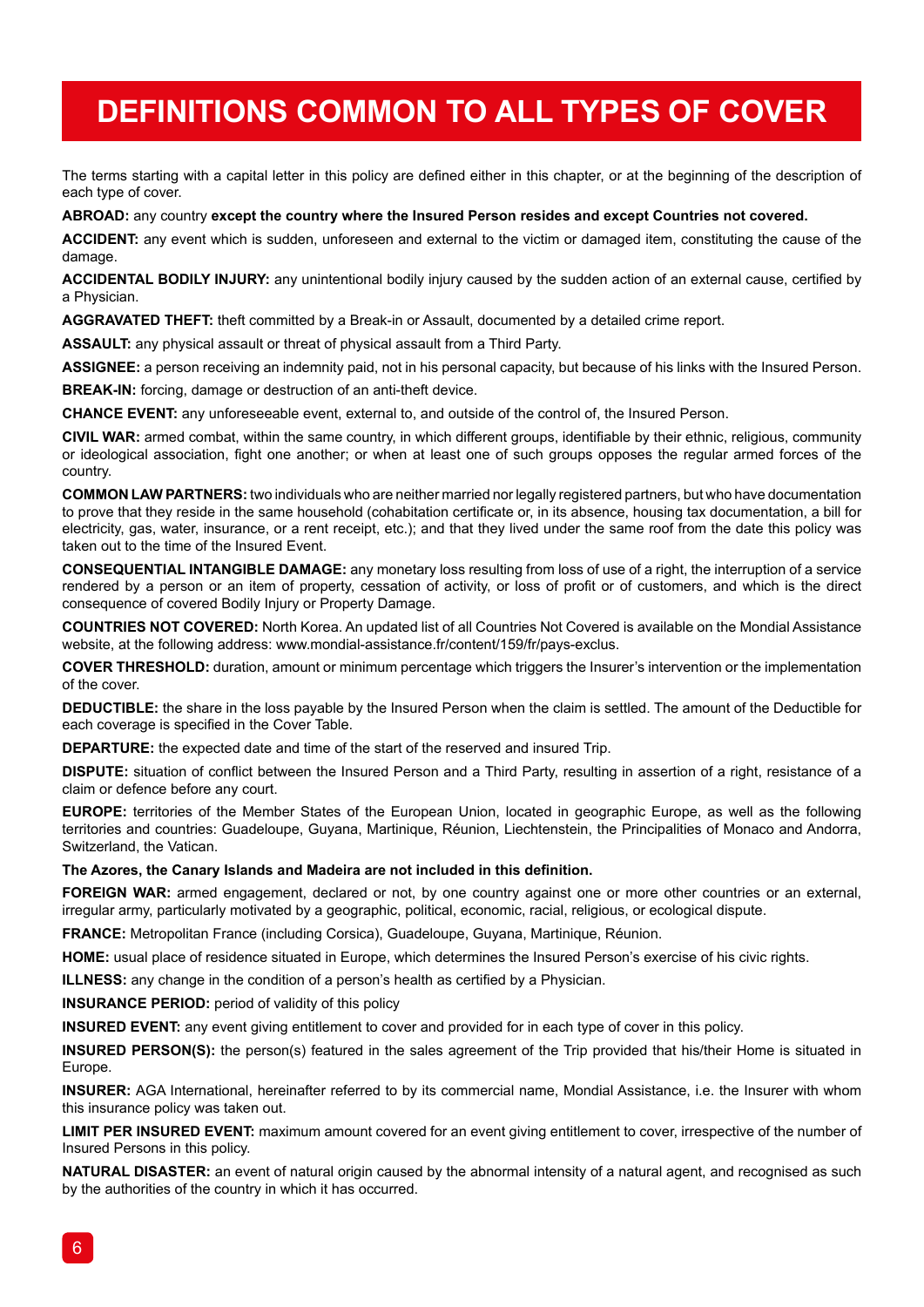**ORGANISATION OR AUTHORISED REPRESENTATIVE:** travel professional, transportation professional or supplier of the insured Trip.

**PHYSICIAN:** any person who holds a medical qualification that is legally recognised in the country where he habitually carries out his professional activity.

**POLICYHOLDER:** the signatory of the sales agreement for the insured Trip, who thereby undertakes to pay the corresponding insurance premium.

**SERVICE CHARGES:** charges levied by the approved Organisation or Intermediary when booking air travel.

**SUBROGATION:** process by which the Insurer replaces the Insured Person in his rights and legal actions against any party liable for his damages in order to obtain repayment of the sums which the Insurer has paid the Insured Person following an Insured Event.

**TANGIBLE LOSS:** any accidental damage, destruction, or loss of an item of property, as well as any injury suffered by a domestic animal.

**THIRD PARTY:** any individual or legal entity except for the Insured Person, him or herself.

**TIME LIMITATION:** period beyond which any claim or action is no longer admissible.

**TRIP:** insured transportation and/or stay planned to take place within the period of validity of this policy.

## **POLICY TERRITORY**

The «Cancellation or Change» cover applies to any Trip worldwide, **except for Countries Not Covered.**

The types of cover «Damage to Baggage, Traveller Assistance, Holiday Curtailment and Private Third Party Liability Abroad» apply in the country/countries visited and mentioned in the sales agreement for the insured Trip, **excluding Countries Not Covered.** 

The «Transport Delay» cover applies in the country/countries of departure or of origin mentioned in the sales agreement for the insured Trip, **excluding Countries not covered.** 

The Insured Person is also covered during his personal travel within the geographic area of his destination country, **except Countries Not Covered.**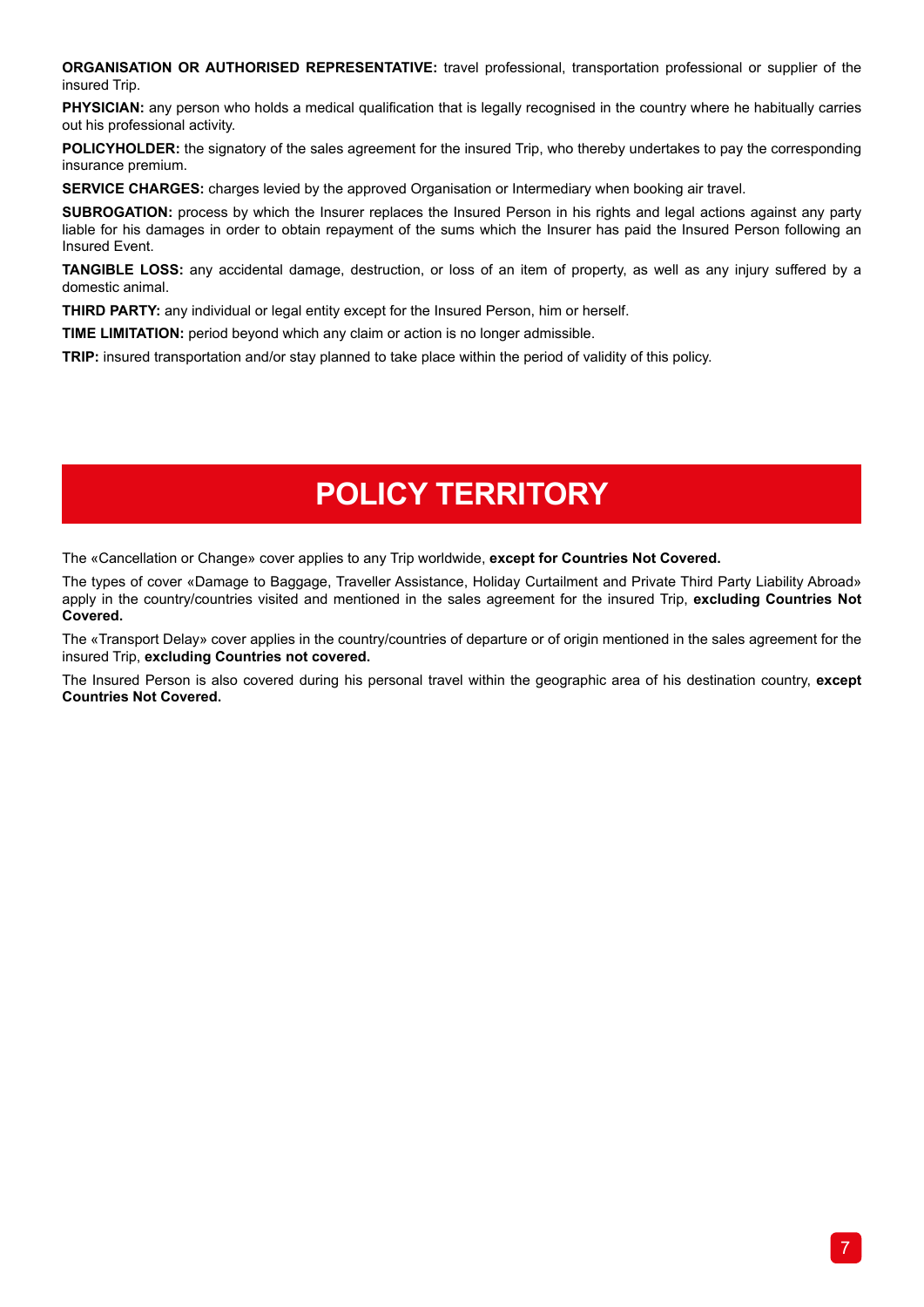## **COVER TABLE**

| <b>INSURED EVENTS</b>                                    | <b>COVER AMOUNTS AND LIMITS</b>                                                                                                                                                                                                                                                                                                                                                                                                                                                                          | <b>EXCESS AMOUNTS OR COVER</b><br><b>THRESHOLDS</b> |
|----------------------------------------------------------|----------------------------------------------------------------------------------------------------------------------------------------------------------------------------------------------------------------------------------------------------------------------------------------------------------------------------------------------------------------------------------------------------------------------------------------------------------------------------------------------------------|-----------------------------------------------------|
|                                                          | <b>CANCELLATION OR CHANGE</b>                                                                                                                                                                                                                                                                                                                                                                                                                                                                            |                                                     |
| • Following the occurrence of an<br><b>Insured Event</b> | Reimbursement of the cancellation<br>charges per the scale provided for in<br>the General Terms and Conditions of<br>Sale for the insured Trip.<br>and within the following limits:<br>In the case of Cancellation:<br>• €6,500 per insured person, and<br>• €32,000 per Insured Event for all<br>persons insured under this policy,<br>up to a limit of the total amount of<br>cancellation charges<br>or<br>$\cdot$ $\epsilon$ 6,500 per booking (rental or sea<br>crossing)<br>In the case of Change: | Excess per insured person or per<br>booking:<br>€30 |
|                                                          | • €300 per insured person or per<br>booking (rental or sea crossing)                                                                                                                                                                                                                                                                                                                                                                                                                                     |                                                     |

### **DAMAGE TO BAGGAGE (\*)**

| • Damage to Insured Property during<br>transit and during the Stay | Indemnity up to the limits of:<br>€1,200 per insured person and per<br>insurance period and<br>• €12,000 per Insured Event for all<br>insured persons | Excess per insured person and per<br>Insurance Period: |
|--------------------------------------------------------------------|-------------------------------------------------------------------------------------------------------------------------------------------------------|--------------------------------------------------------|
| • Theft of Valuables                                               | Indemnity up to the limit of:<br>50% of the amount of the Damage to<br>Baggage cover, per insured person<br>and per Insurance Period                  | €30                                                    |

**(\*) The maximum amount of the «Damage to Baggage» cover including «Theft of Valuables» is €1,200 per insured person and per Insurance Period, without exceeding €12,000 per Insured Event for all persons insured under this policy.**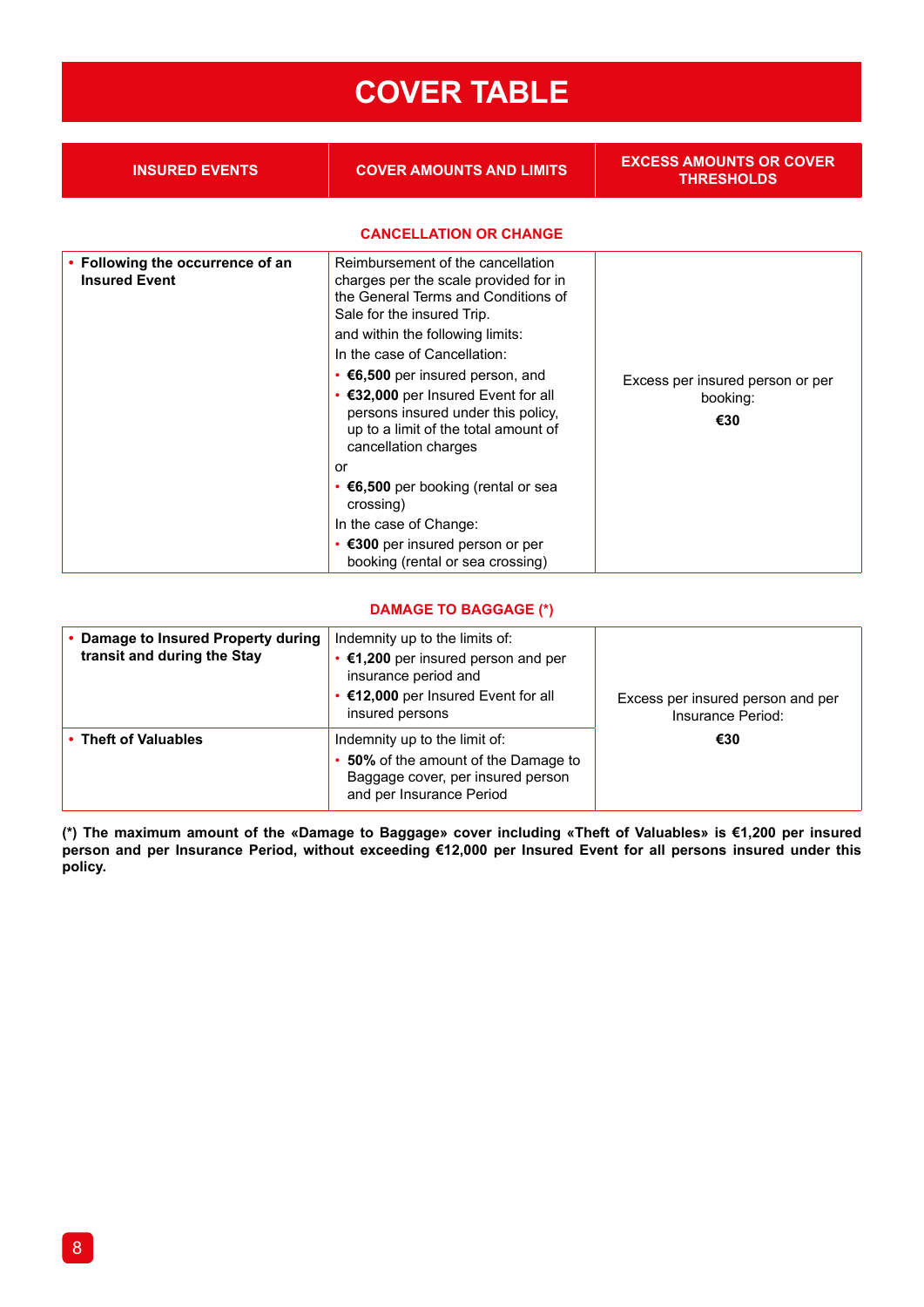#### **TRAVELLER ASSISTANCE**

## **ASSISTANCE DURING THE TRIP**

| <b>Repatriation Assistance</b><br>- Arranging and paying for the<br>repatriation of the Insured Person<br>to his Home or transportation to a<br>hospital<br>$-$ Arranging and paying for the return<br>of an insured travel companion                                                                                                                                                                                                                                                                                                                                                                                                          | • Actual costs<br>• Actual costs                                                                                         | N.A. |
|------------------------------------------------------------------------------------------------------------------------------------------------------------------------------------------------------------------------------------------------------------------------------------------------------------------------------------------------------------------------------------------------------------------------------------------------------------------------------------------------------------------------------------------------------------------------------------------------------------------------------------------------|--------------------------------------------------------------------------------------------------------------------------|------|
| <b>Assistance to the Insured Person's</b><br>minor children or his disabled<br>adult children<br>- Arranging and paying for returning<br>the Insured Person's minor children<br>or disabled adult children to their<br>Home when the Insured Person is<br>repatriated<br>- Arranging and paying the cost of a<br>travel companion's return fare for the<br>return of minor children or disabled<br>adult children when the Insured<br>Person is hospitalised locally                                                                                                                                                                           | • Actual costs<br>• Actual costs                                                                                         | N.A. |
| A visit from a friend or relative in<br>the event that the Insured Person<br>is hospitalised at the location<br>Paying the costs enabling a family<br>member to reach the Insured<br>Person's bedside:<br>$-$ return trip<br>- Accommodation costs locally until<br>the Insured Person is repatriated or<br>discharged from hospital                                                                                                                                                                                                                                                                                                           | Actual costs<br>Up to the daily limit of $$50$ until the<br>Insured Person is repatriated or<br>discharged from hospital | N.A. |
| <b>Charges for emergency</b><br>hospitalisation Overseas (*)<br>- The Insured Person is affiliated with<br>a basic health insurance plan:<br>• direct payment subject to<br>reimbursement by the Insured<br>Person of the amounts he<br>receives from welfare agencies<br>- the Insured Person is not affiliated<br>with a basic health insurance plan:<br>• advance<br>(*) Non-accumulation of the<br>maximum amounts envisaged<br>for the «Charges for emergency<br>hospitalisation Overseas» cover<br>and the cover «Emergency<br>medical costs, paid Overseas by<br>the Insured Person (including<br><b>Emergency Dental Care Costs)».</b> | Up to the following limits, per insured<br>person and per Insurance Period:<br>• €150,000<br>• €150,000                  | N.A. |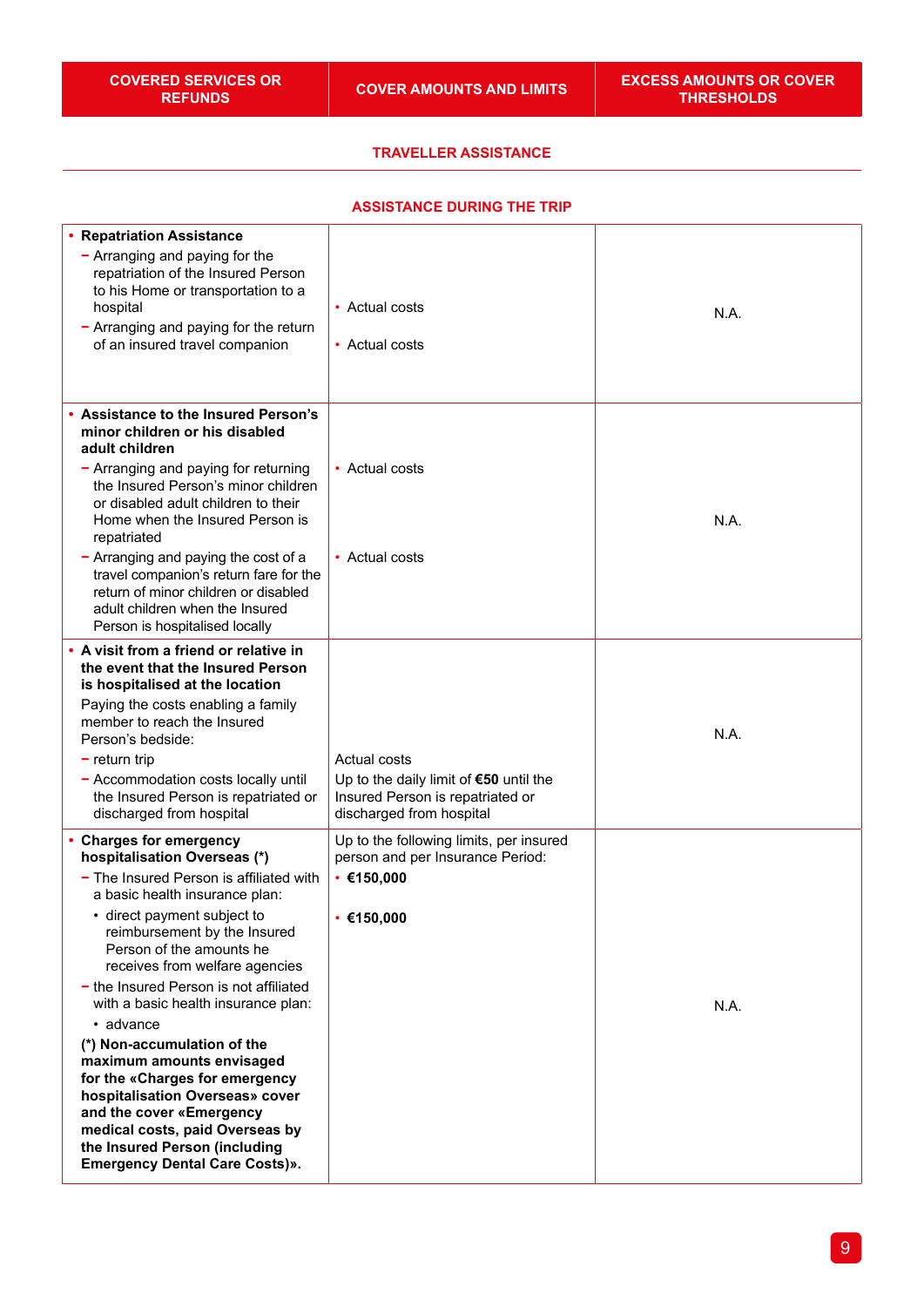| <b>COVERED SERVICES OR</b><br><b>REFUNDS</b>                                                                                                                                                                                                                                                                                                                                                                                                                                                                                                                                                        | <b>COVER AMOUNTS AND LIMITS</b>                                                                                                                             | <b>EXCESS AMOUNTS OR COVER</b><br><b>THRESHOLDS</b> |
|-----------------------------------------------------------------------------------------------------------------------------------------------------------------------------------------------------------------------------------------------------------------------------------------------------------------------------------------------------------------------------------------------------------------------------------------------------------------------------------------------------------------------------------------------------------------------------------------------------|-------------------------------------------------------------------------------------------------------------------------------------------------------------|-----------------------------------------------------|
| <b>Emergency Medical Costs paid</b><br>Overseas by the Insured Person (*)<br>- reimbursement of Emergency<br>Medical Costs payable by the<br>Insured Person (except for<br><b>Emergency Dental Care Costs)</b><br>- reimbursement of Emergency<br>Dental Care Costs remaining the<br>responsibility of the Insured Person<br>(*) Non-accumulation of the<br>maximum amounts envisaged<br>for the cover «Emergency<br>medical costs, paid Overseas by<br>the Insured Person (including<br><b>Emergency Dental Care Costs)»</b><br>and the «Charges for emergency<br>hospitalisation Overseas» cover. | Up to the following limits, per insured<br>person and per Insurance Period:<br>$\cdot$ €150,000<br>$\cdot$ $\epsilon$ 300                                   | Excess per Insurance Period: €30                    |
| Assistance in the event of the<br>death of the Insured Person<br>$-$ transporting the body<br>$-$ funeral costs<br>- additional costs of transporting<br>insured members of the deceased<br>person's family or an insured travel<br>companion<br>$-$ paying the costs enabling a family<br>member to reach the deceased<br><b>Insured Person</b><br>• return trip<br>• Local accommodation costs until<br>the body is repatriated                                                                                                                                                                   | Actual costs<br>Up to a limit of €2,300 per insured<br>person<br>Actual costs<br>Actual costs<br>Up to a limit per day of $€50$ for a<br>maximum of 10 days | N.A.                                                |
| • Providing a driver for the return of<br>the Insured Person's vehicle                                                                                                                                                                                                                                                                                                                                                                                                                                                                                                                              | Driver's salary and travel costs                                                                                                                            | N.A.                                                |
| • Legal Assistance Overseas<br>- reimbursement of lawyers' fees<br>- advance for bail                                                                                                                                                                                                                                                                                                                                                                                                                                                                                                               | Up to the following limits, per insured<br>person and per Insurance Period:<br>$\cdot$ $\epsilon$ 3.000<br>• €15,000                                        | N.A.                                                |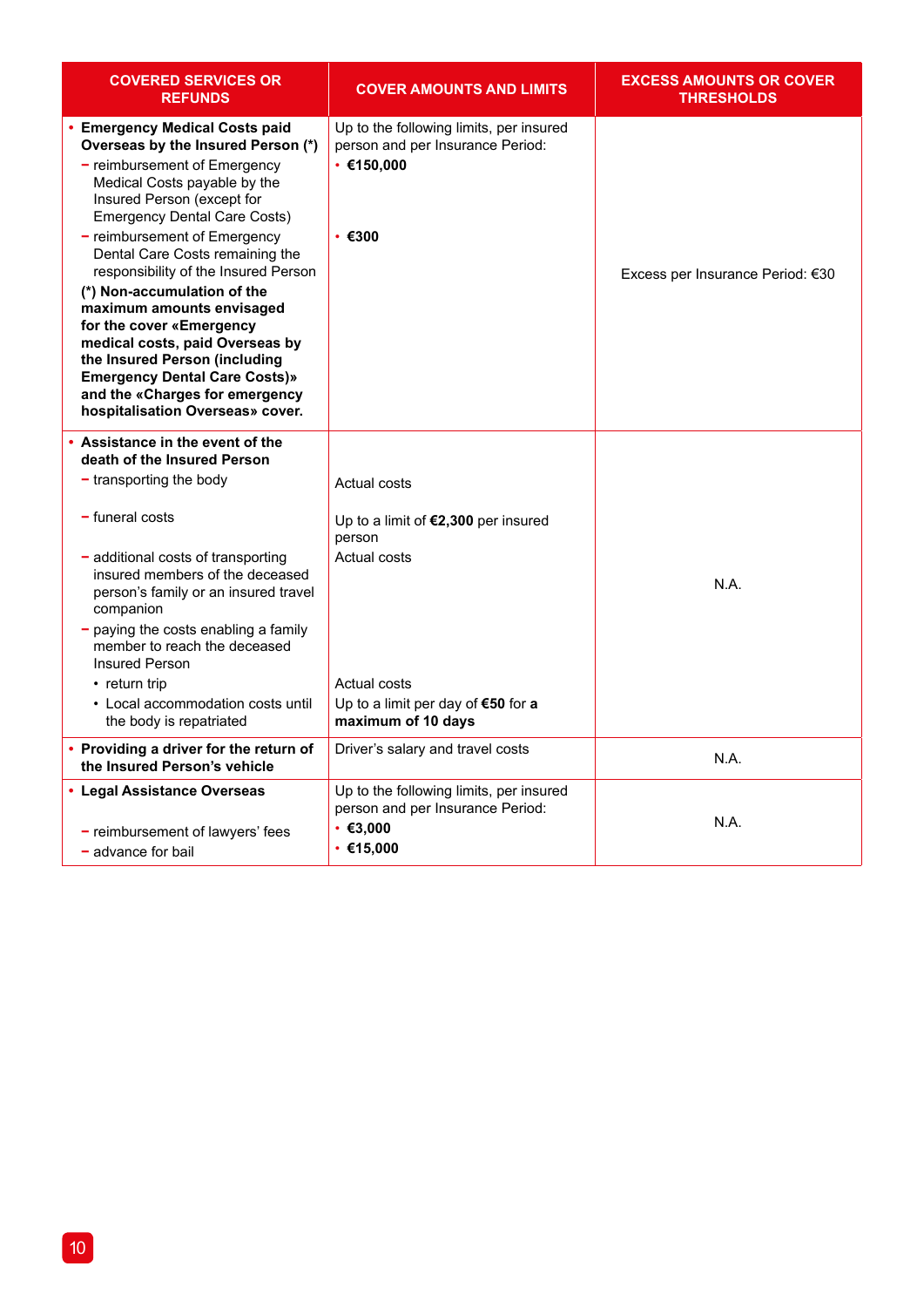#### **• Package trips, cruises, −** when the stay is interrupted by one of the Insured Events Payment of an indemnity equal to the cost of unused accommodation services (number of nights), up to the following limits: • **€6,500** per insured person, and • **€32,000** per Insured Event for all persons insured under this policy N.A. **• Flight-only arrangements −** when the return ticket has not been used as a result of one of the Insured Events Reimbursement of the cost of the unused return ticket up to the following limits: • **50%** of the cost of the insured return ticket • **€6,500** per insured person, and • **€32,000** per Insured Event for all persons insured under this policy

#### **HOLIDAY CURTAILMENT**

#### **PRIVATE THIRD PARTY LIABILITY ABROAD (\*)**

| • Physical injury and consequential<br>intangible loss after insured damage | Up to $€4,500,000$ per Insured Loss                                                                                                                                      |                              |
|-----------------------------------------------------------------------------|--------------------------------------------------------------------------------------------------------------------------------------------------------------------------|------------------------------|
| Tangible loss and consequential<br>intangible loss after insured damage     | Up to $€45,000$ per Insured Loss                                                                                                                                         |                              |
|                                                                             | (*) The maximum indemnity<br>amount for the «Private life third<br>party liability Overseas» cover, all<br>damage combined, is €4,500,000 per<br><b>Operative Event.</b> | Excess per Insured Loss: €75 |

### **TRANSPORT DELAY**

| • Repayment of Additional Waiting                                                 | Up to the following limits:                                           | Cover threshold:                                                             |
|-----------------------------------------------------------------------------------|-----------------------------------------------------------------------|------------------------------------------------------------------------------|
| Expenses in the event of transport<br>delay                                       | per insured person and per Insurance<br>Period: €100                  | over 2 hours of delay in departure for<br>all flights on a Regular Airline   |
| $-$ meals, refreshments<br>$-$ the first night of a hotel stay                    | and the indemnity not exceeding<br>€300 for all insured persons under | • over 4 hours of delay in departure for<br>all flights on a Charter Airline |
| $-$ costs of transfer to another airport<br>or another railway station or another | this policy                                                           | • over 4 hours of delay in arrival of<br>trains                              |
| port                                                                              |                                                                       | • over 4 hours of delay in departure<br>for boats                            |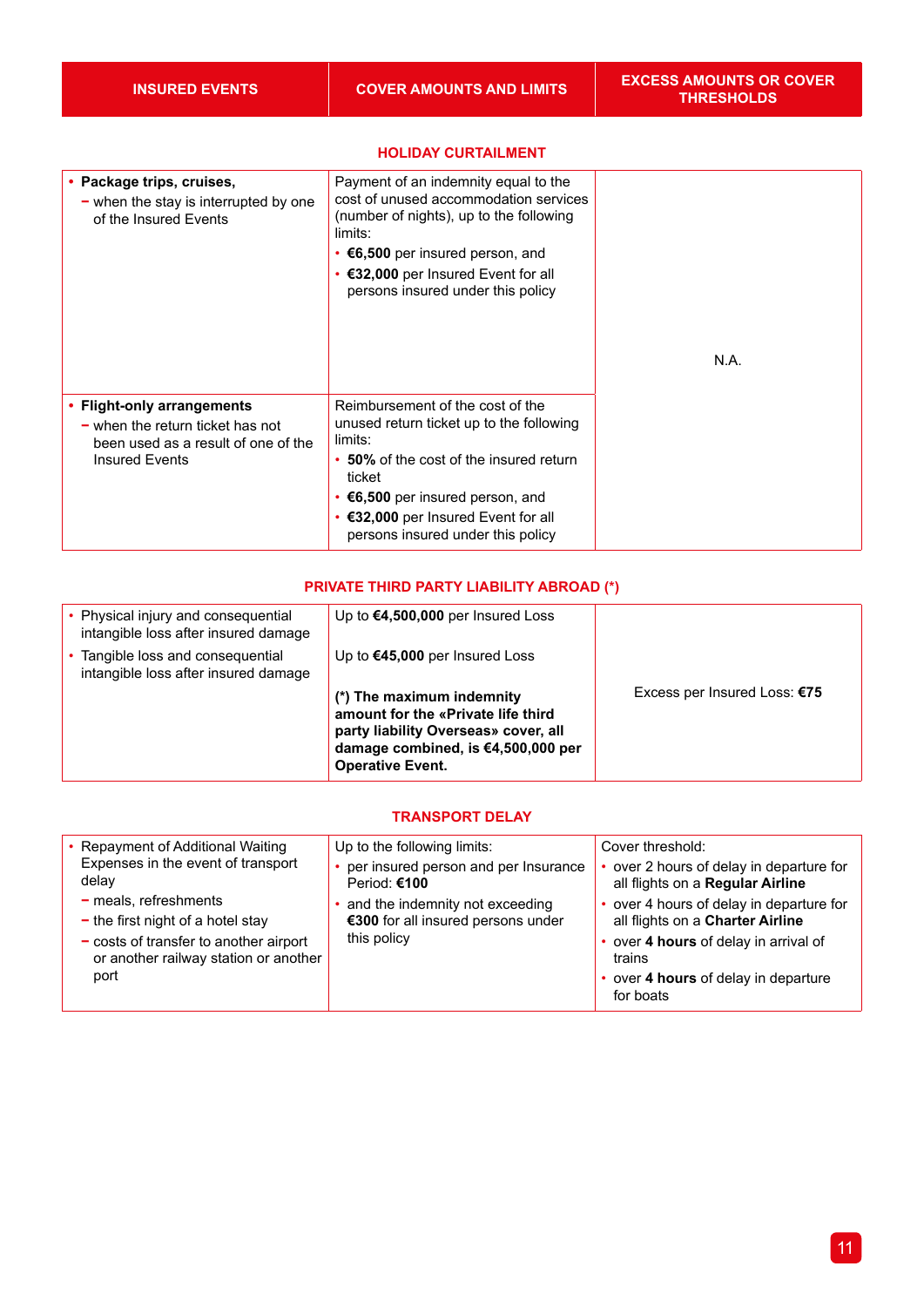## **EXCLUSIONS COMMON TO ALL TYPES OF COVER**

**In addition to the specific exclusions shown for each type of cover and any exclusions shown in the definitions, the consequences of the following circumstances and events are never insured:**

- **1. damage of any kind decided, caused or instigated by the Insured Person or with his complicity; or following aggravated negligence or malicious intent or wilful misconduct by the Insured Person (Article L113-1(2) French Insurance Code), except in a case of self-defence, or assistance to a person in danger;**
- **2. the Insured Person's criminal convictions;**
- **3. suicide or attempted suicide by the Insured Person;**
- **4. damage following the consumption of alcohol by the Insured Person and/or ingestion by the Insured Person of non-medically prescribed medication, drugs or narcotics;**
- **5. unless otherwise provided for in the cover, damages resulting from War, whether Civil or Foreign, acts of terrorism, riots, popular movements, coups d'état, taking of hostages or strikes;**
- **6. civil or military application of nuclear reaction, i.e. transformation of the nucleus of atoms, transporting and processing radioactive waste, use of a radioactive source or body, exposure to ionising radiation, contamination of the environment by radioactive agents, an accident or malfunction taking place on a site that transforms the nucleus of atoms;**
- **7. incidents for which liability may be incumbent on either the organiser of the Trip, in pursuance of Title 1 of the French statute n° 2009-888 dated 22 July 2009 regarding the development and modernisation of tourist services, or the transporter, unless otherwise stated in the cover;**
- **8. failure by the Insured Person to comply with the safety rules imposed by the carrier or any rule decreed by the local authorities;**
- **9. failure by the Insured Person to comply with the bans issued by the local authorities;**
- **10. restriction of free movement of individuals and goods, airport closures and border closures;**

**Also excluded are:**

- **11. damage occurring before this policy was taken out;**
- **12. the consequences:**
	- **• of infectious risk situations within the context of an epidemic,**
	- **• of exposure to infectious biological agents, chemical agents of a combat gas type, incapacitating agents, radioactive agents, or neurotoxic agents or agents with residual neurotoxic effects,**

**which form the subject of quarantine or specific preventive or monitoring measures or recommendations by the international health authorities and/or local health authorities;**

**• natural and/or human pollution.**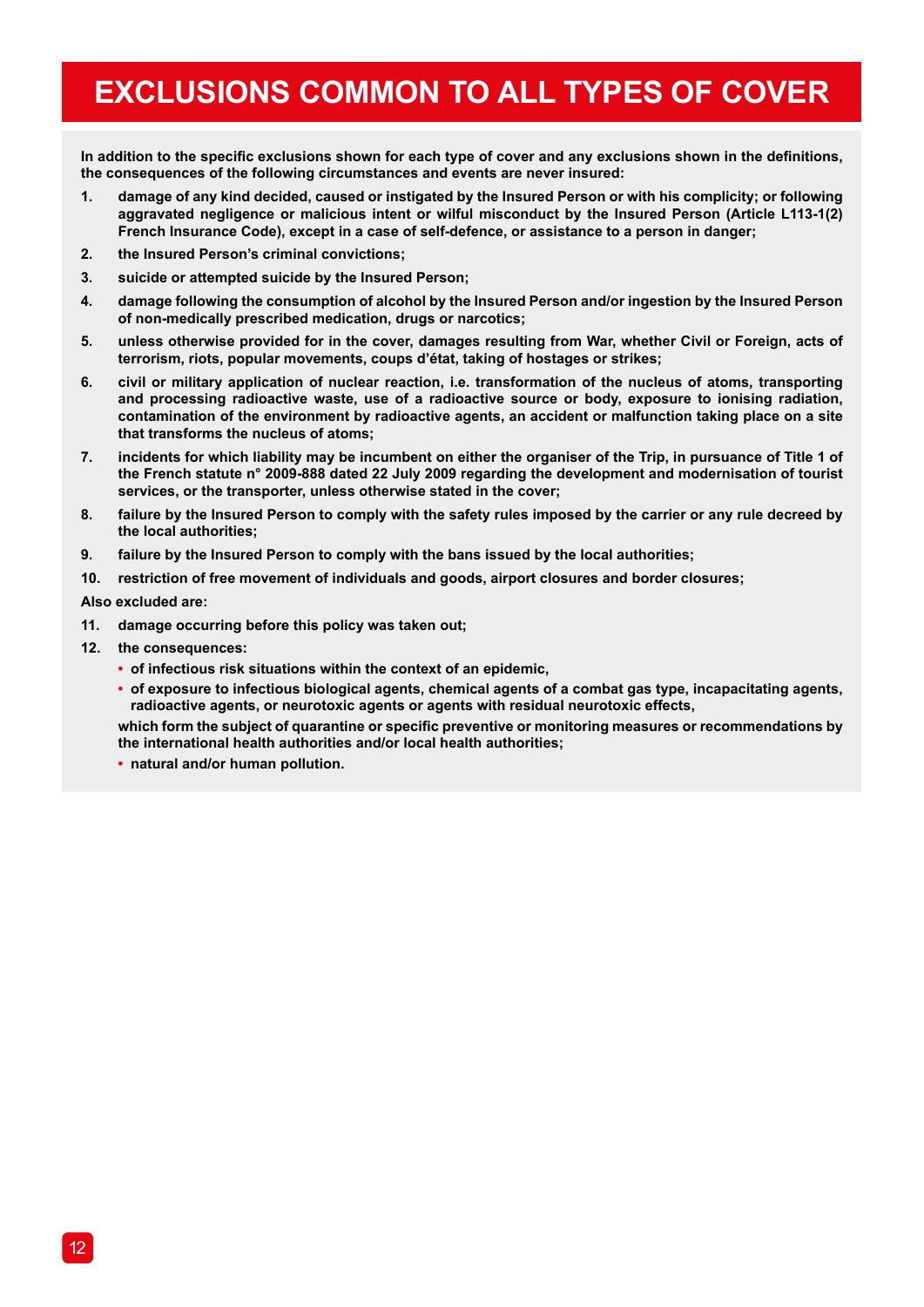## **TYPES OF COVER UNDER THE POLICY**

## **CANCELLATION OR CHANGE**

## **DEFINITIONS SPECIFIC TO THIS COVER**

**CANCELLATION:** firm and final withdrawal by the Insured from all the insured services and notified to the Approved Organisation or Intermediary.

**CHANGE:** postponement by the Insured Person of the insured Trip, subject to this postponement occurring before his Departure and concerning at least, the outgoing Trip date.

Definitions of the terms common to all types of cover appear in the chapter «Definitions Common to all types of cover», at the beginning of the policy.

## **1. PURPOSE OF THE COVER**

When the Insured Person cancels or changes his booking, the Approved Organisation or Intermediary providing the insured service can bill the Insured Person for all or part of the price of the services, known as «cancellation or change charges»; these charges increase as the Departure date approaches. The fees are calculated using the scale on the Coverage Table.

The Insurer reimburses to the Insured Person the total of cancellation or change charges billed, after deduction of the Excess amount shown in the Cover Table.

## **IMPORTANT**

**For rented accommodation, cover is granted subject to the rental not being made available to one of the Insured Persons in this policy on the envisaged dates. All of the tourist services covered by this policy, irrespective of whether they are additional or sequential, constitute a single trip, which only has one single date of departure: the date stated by Approved Organisation or Intermediary on the Trip sales agreement as being the start of the services.**

## **2. EVENTS COVERED IN THE EVENT OF CANCELLATION OR CHANGE**

Cancellation or Change must be the result, after the insurance has been taken out, of one of the following Insured Events, which absolutely prevents the Departure of the Insured Person:

**► Medical events:**

#### **2.1. An Illness, including those related to pregnancy or Accidental Bodily Injury,**

which must involve:

- either hospitalisation from the date of the Cancellation/Change up to the originally scheduled Departure date,
- $\cdot$  or
	- $-$  the cessation of all professional activity, or home care if the person does not work, from the day of Cancellation/ Change to the originally scheduled Departure date,
	- **and**
	- $-$  a medical consultation, including following medical treatment from the day of the Cancellation/Change, or undergoing tests prescribed by a Physician,

with, in all cases, the payment for all this treatment by one of the health insurance organisations with which the Insured Person is affiliated,

occurring to:

• the Insured Person, his spouse, common law or registered partner, his direct ascendants or descendants, as well as those of his spouse, common law or registered partner,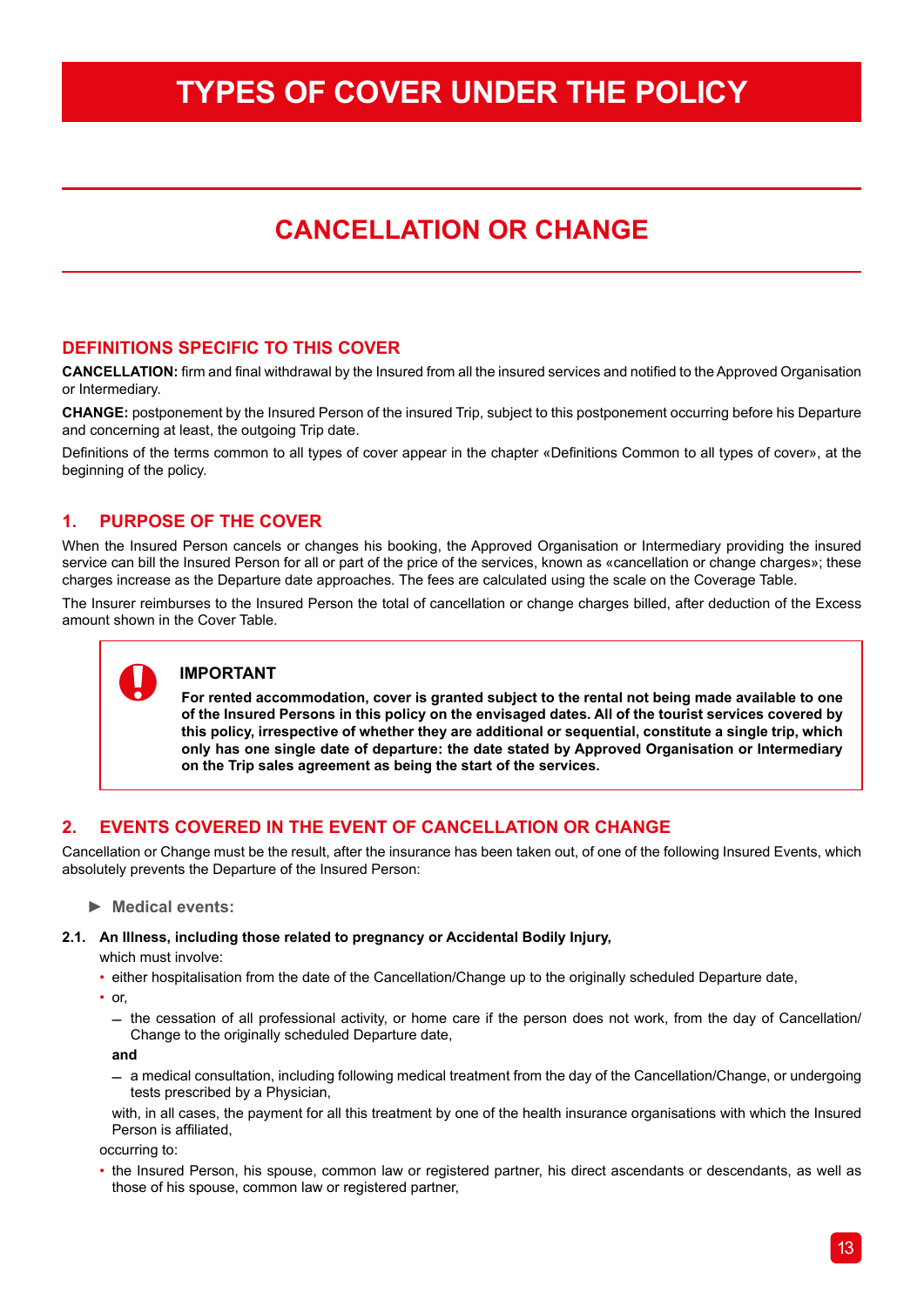- his brothers, sisters, brothers-in-law, sisters-in-law, sons-in-law, daughters-in-law, fathers-in-law, mothers-in-law, legal guardians, or wards,
- **2.2. A medical contraindication against vaccination, the effects of vaccination, or the medical inability to follow the preventive treatment** that is required of the Insured Person for the Trip destination.
	- **► Family events:**
- **2.3. The death of:**
	- the Insured Person, his spouse, common law or registered partner, his direct ascendants or descendants, as well as those of his spouse, common law or registered partner,
	- his brothers, sisters, brothers-in-law, sisters-in-law, sons-in-law, daughters-in-law, fathers-in-law, mothers-in-law, legal guardians, or wards,

**and provided that the Home of the deceased person is not the destination of the Trip.**

- **► Professional or academic events:**
- **2.4. Redundancy of the Insured Person or his or her spouse, common law partner** or civil union partner, on condition that the notice of the personal interview preceding the redundancy was not received before the date the reservation was made for the insured Trip.
- **2.5. Obtaining salaried employment or remunerated training,** taking effect before or during the dates of the insured Trip, while the Insured Person was registered as unemployed.

The cover also applies when the Insured Person already has a job under a fixed-term contract at the time of the booking of the insured Trip,

**and** provided that this policy is:

- regraded under an open-ended contract or
- renewed the day after the date of the end of the contract for a minimum period of three (3) consecutive months.
- **► Other events:**
- **2.6. The notification of the Insured Person for an organ transplant during the insured Trip.**
- **2.7. The Cancellation or Change of insured companions remaining alone or two persons travelling together due to the covered Cancellation/Change of one of the Insured Persons,** provided that they are all insured under this policy and are listed on the same sales agreement for the insured Trip.

**However, all of the insured persons who are part of the same household for tax purposes, or who can prove that they are directly related, are insured under the «Cancellation or Change» cover.**

## **3. COVER AMOUNT**

The Insurer reimburses, up to the amounts stated in the Cover Table, the total of cancellation or change charges billed by the Approved Organisation or Intermediary for his Trip.

Billed cancellation or change charges will be reimbursed up to the limits shown in the Cover Table, without, however, exceeding the limit per insured person (or per booking for rented accommodation or sea crossing) and the Limit or Insured Event.

**The Insurer's indemnity is limited to the costs that would have been charged to the Insured Person if he had informed the Approved Organisation or Intermediary on the day on which the Insured Event occurred.**

**The Insurer's indemnity may under no circumstances exceed the cost of the insured Trip, declared when this policy was taken out.**

**The costs of tips, administrative fees, visas, air travel taxes and other fees, excluding Service Charges, as well as the premium paid for taking out this policy, are not reimbursable.**

Service Charges are reimbursable in full, provided that they are part of the insured amount, declared when this policy was taken out.

In the case of any Change on account of the occurrence of any of the Insured Events, the Insurer will reimburse the Insured Person his costs of such changes up to the limit shown on the Cover Table. **If the Insured Person changes then cancels the insured Trip, his cancellation charges shall be paid, after deduction of the change charges already reimbursed by the Insurer.**

When the Insured Person cancels or changes his Trip dates following an Insured Event, the Insurer pays the single supplement of the travel companion travelling alone and insured under the same policy, up to the limit of the cancellation charges which would have been billed if he had cancelled himself.

An Excess per Insured Person (or per case for rentals or sea crossings), the amount of which is stated in the Cover Table, is deducted from the indemnity due.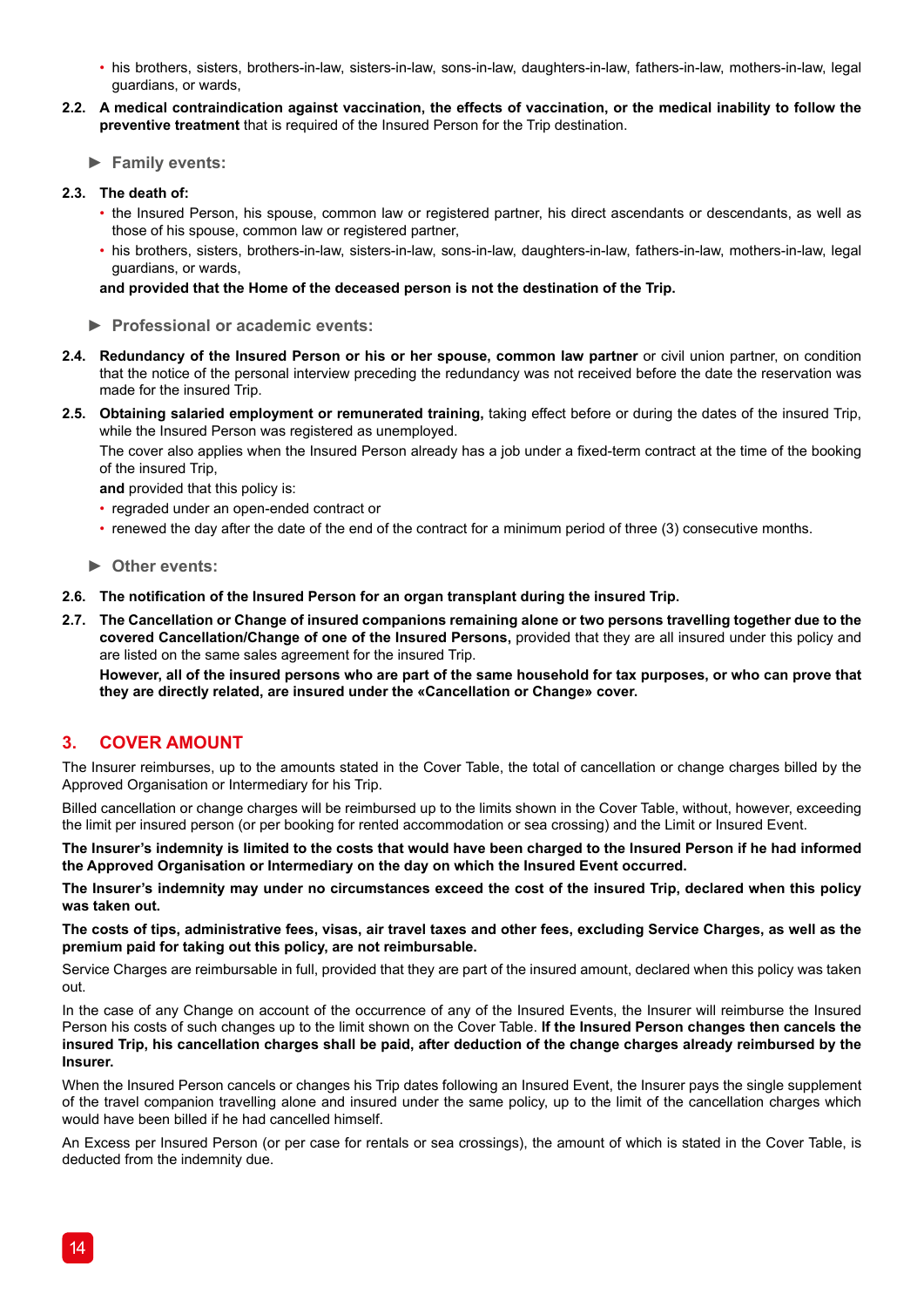## **4. COVER EXCLUSIONS**

**In addition to the «Exclusions common to all types of cover» featuring at the beginning of this policy and any exclusions featuring in the definitions, the consequences of the following circumstances and events are also excluded:**

- **4.1. the consequences, after-effects, complications or aggravations of an Illness or Accidental Bodily Injury, which was identified before the insured Trip was booked,**
- **4.2. Illnesses or Accidental bodily injury which have already been ascertained or treated, or have been subject to a relapse or worsening or a hospital stay between the date on which the insured Trip was booked and the date on which this policy was taken out;**
- **4.3. Illnesses already diagnosed, or resulting in progression, an additional examination or a change in treatment within thirty (30) days before the insured Trip was booked;**
- **4.4. Accidental Bodily Injury occurring or resulting in surgery, rehabilitation, additional examination or a change in treatment within thirty (30) days before the insured Trip was booked;**
- **4.5. voluntary termination of pregnancy, in vitro fertilisation;**
- **4.6. medical contraindications applying to the insured Trip not due to an Illness, including those related to pregnancy, or Accidental Bodily Injury, according to the terms of Article 2.1 of this cover;**
- **4.7. lack of vaccination or preventive treatment required for the destination of the insured Trip not justified by a medical contraindication referred to in Article 2.2 of this cover;**
- **4.8. refusal by an employer to grant paid leave;**
- **4.9. Natural Disasters;**
- **4.10. any Insured Event occurring between the date the insured Trip was booked and the date this policy was taken out.**

## **5. WHAT THE INSURED PERSON MUST DO IN THE EVENT OF CANCELLATION OR CHANGE**

The Insured Person must notify the Approved Organisation or Intermediary of the Trip of any Cancellation or Change as soon as an Insured Event preventing the scheduled Departure occurs.

The Insured Person must then report the insured loss to the Insurer **within five (5) working days** of the day of his knowledge thereof, except in the case of an act of God or force majeure:



**To facilitate the claim and optimise processing of the case, we recommend reporting the event on the following website: https://indemnisation.mondial-assistance.fr**

**A confidential access code means the Insured Person can track progress of the claim 24/7.** 

**The Insured Person may also contact the Insurer at the following e-mail address:**

- • **reglement.assurance@mondial-assistance.fr**
- **or by telephone, Mondays to Fridays, between 9.00 a.m. and 6.00 p.m. (Metropolitan France time zone):** • **From France (if the Insured Person's current location is in France)**
- **−** n° 01 42 99 03 95 for French speakers
- **−** n° 01 42 99 03 97 for non French-speaking Insured Persons
- **Outside France (if the Insured Person's current location is not in France)**
	- **−** n° 00 33 1 42 99 03 95 for French speakers
	- **−** n° 00 33 1 42 99 03 97 for non French-speaking Insured Persons

**After this period, if the Insurer incurs a loss because of the Insured Person's late declaration, he will lose all right to any indemnity.**

## **6. SUPPORTING DOCUMENTS TO BE PROVIDED**

### **IMPORTANT**

**It is for the Insured Person to prove that all the conditions required for implementation of this «Cancellation or Change» cover are satisfied, based on the supporting documents referred to below.**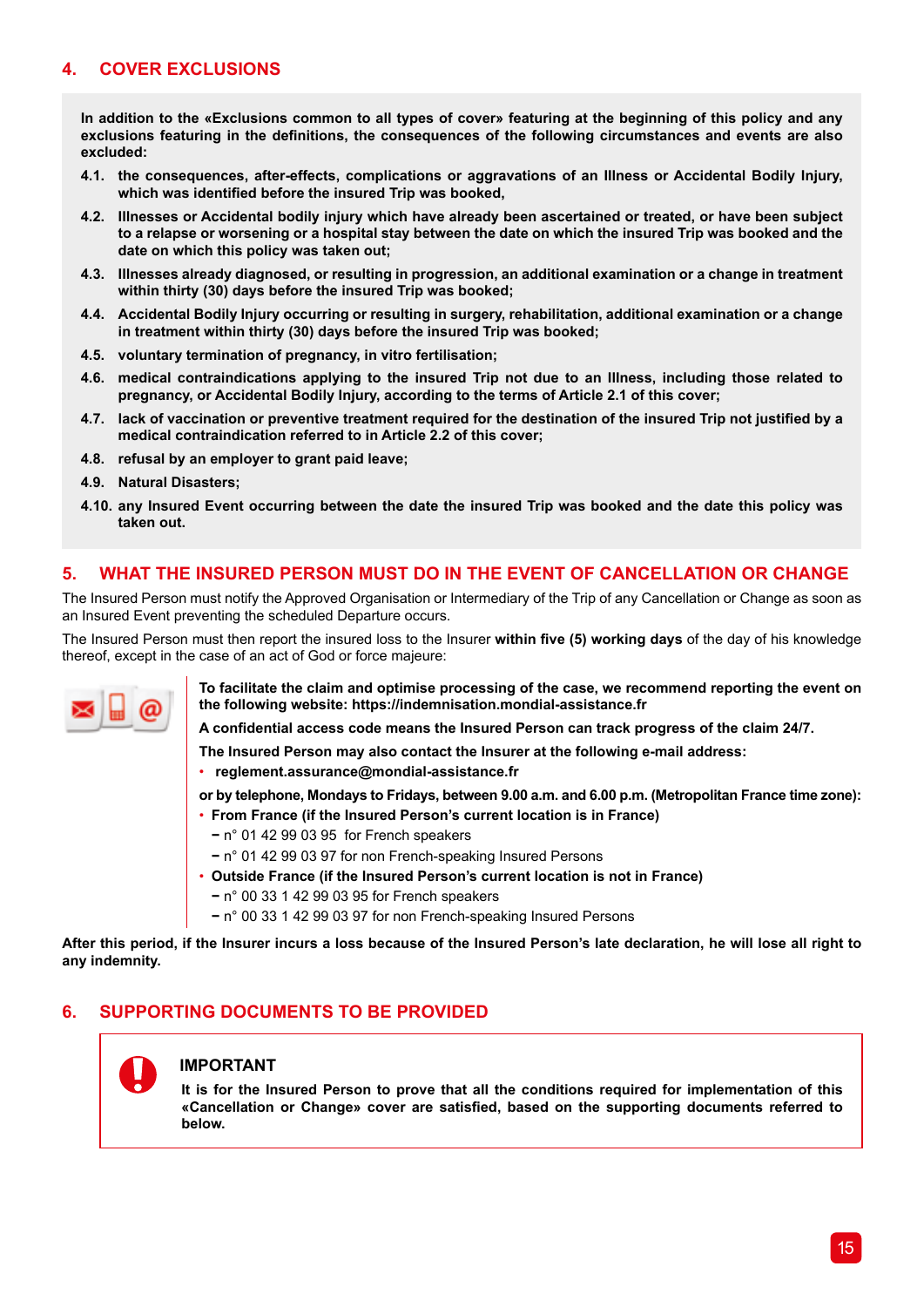These documents and all information provided by the Insured Person shall serve as proof of the reason for Cancellation or Change and enable assessment of the amount of his indemnity.

If the reason for the Cancellation or Change is medical, the Insured Person may, if he so wishes, send the medical details in an envelope marked «Confidential» for the attention of the Insurer's medical advisor.

**In the absence of supporting documents or if the supporting documents do not furnish material proof of the Insured Event cited, the Insurer is entitled to refuse the Insured Person's claim.**

 $\overline{1}$ 

| <b>INSURED EVENTS</b>                                                                                  | <b>SUPPORTING DOCUMENTS TO BE PROVIDED</b>                                                                                                                                                                                                                                                                                                                                                                                                                                              |  |
|--------------------------------------------------------------------------------------------------------|-----------------------------------------------------------------------------------------------------------------------------------------------------------------------------------------------------------------------------------------------------------------------------------------------------------------------------------------------------------------------------------------------------------------------------------------------------------------------------------------|--|
| IN ALL CASES                                                                                           | • confirmation of booking of the insured services,<br>• the invoice for the charges for cancellation or change of the insured services,<br>if applicable, official documentation specifying the family relationship with the person<br>originating the Cancellation or Change (copy of the official family record book,<br>cohabitation certificate, etc.)<br>• bank identification details.<br>• after assessment of the file, any other supporting document requested by the Insurer. |  |
| In the event of Illness, including<br>those related to pregnancy or<br><b>Accidental Bodily Injury</b> | • if applicable, prescriptions for medical treatment,<br>if applicable, the examination report,<br>• if applicable, a copy of the sick leave certificate,<br>• if applicable, the hospitalisation form,<br>after assessment of the file, and at the request of the Insurer: the reimbursement<br>٠<br>statements from the health insurance organisation with which the Insured Person<br>is affiliated.                                                                                 |  |
| In the event of a contraindication<br>against vaccination, or following a<br>preventive treatment      | • the medical contraindication certificate for vaccination or taking the preventive<br>treatment.<br>• any medical document proving the condition that makes the vaccination or the<br>preventive treatment inadvisable.                                                                                                                                                                                                                                                                |  |
| In case of death                                                                                       | • a copy of the death certificate,<br>• if applicable, the contact information for the notary in charge of the estate of the<br>deceased Insured Person.                                                                                                                                                                                                                                                                                                                                |  |
| In the event of redundancy                                                                             | • a copy of the notification of the pre-redundancy interview,<br>• a copy of the redundancy letter.                                                                                                                                                                                                                                                                                                                                                                                     |  |
| In the event of obtaining<br>employment                                                                | • recent proof of seeking employment or of registering with an employment office,<br>• a copy of the hiring letter or employment contract.                                                                                                                                                                                                                                                                                                                                              |  |
| In the event of obtaining paid<br>training                                                             | • recent proof of seeking employment or of registering with an employment office,<br>• a copy of the agreement for the paid training.                                                                                                                                                                                                                                                                                                                                                   |  |
| In the event of a notification for an<br>organ transplant                                              | • a copy of the notification.                                                                                                                                                                                                                                                                                                                                                                                                                                                           |  |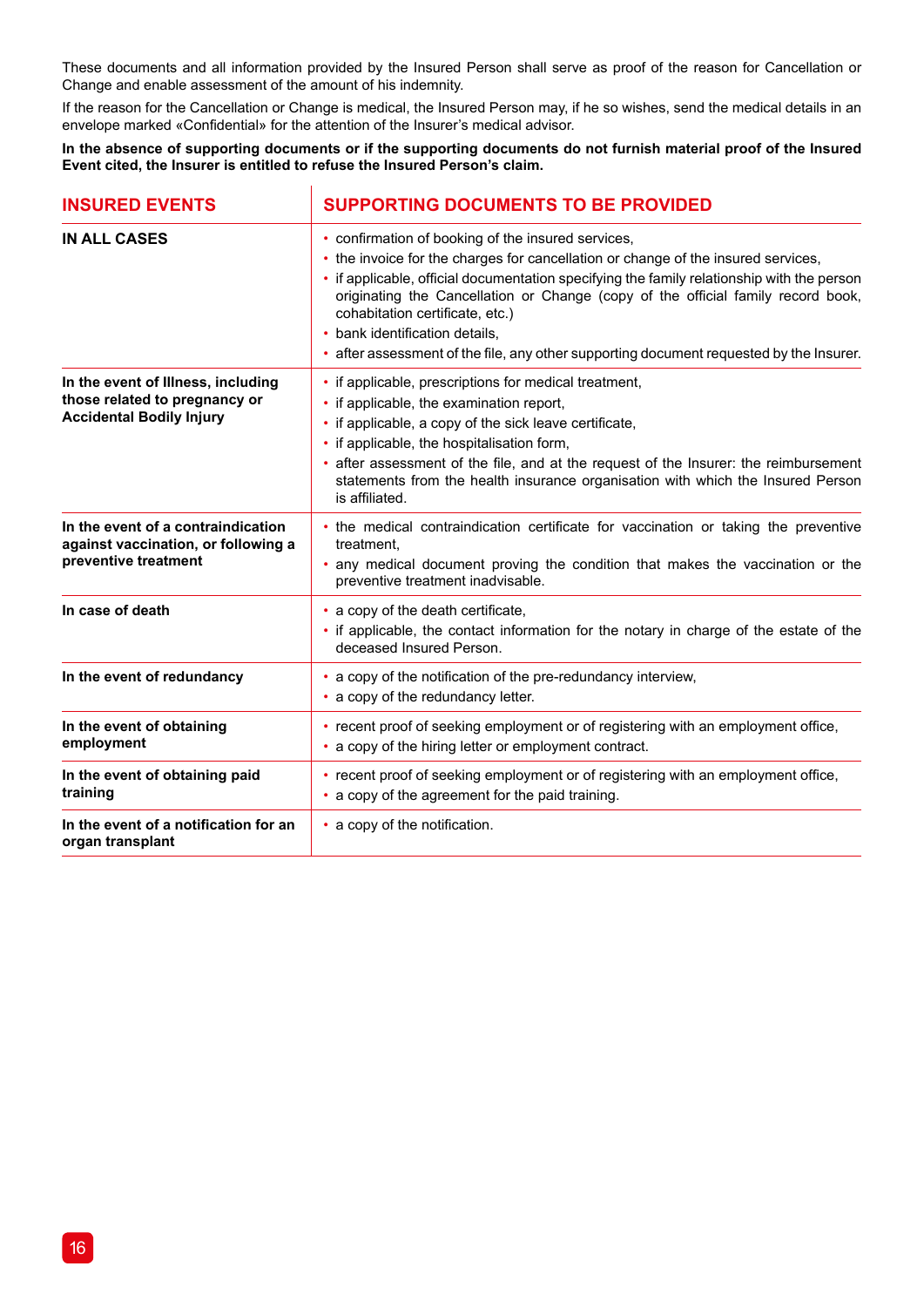## **DAMAGE TO BAGGAGE**

## **DEFINITIONS SPECIFIC TO THIS COVER**

**INSURED PROPERTY:** luggage and contents, including Personal Effects and Valuables, belonging to the Insured Person, carried for the Trip and/or purchased during the Trip.

**PERSONAL EFFECTS:** objects, clothing, jewellery, accessories and their contents that the Insured Person was carrying on his person at the time of the Insured Event.

**STAY:** period of cover excluding transportation of the Insured Person and of his Insured Property.

**TRANSPORTATION COMPANY:** airline, shipping company, or rail company or other provider, responsible for carrying the Insured Property at the time of the Insured Person's Trip.

**VALUABLES:** any object, other than an item of clothing, with a unit purchase price above **two hundred and five euros (€250).**

**WEAR AND TEAR:** depreciation of an item's value caused by time, use or its current condition on the day of the insured loss. Unless stated otherwise in the policy, the Wear and Tear applied when calculating the indemnity is 1% per month up to a limit of 80% of the initial purchase price.

Definitions of the terms common to all types of cover appear in the chapter «Definitions Common to all types of cover», at the beginning of the policy.

## **1. PURPOSE OF THE COVER**

The Insurer covers, up to the limits shown in the Cover Table, damage to the Insured Property at the time of the Trip taken by the Insured Person.

## **2. INSURED DAMAGE**

#### **2.1. During transportation of the Insured Property by a Transportation Company**

**• Damage to or loss of the Insured Property during its transportation**

When, at the time of the Trip, the Insured entrusts his Insured Property to a Transportation Company, the Insurer covers any damage or loss to it occurring while it is being transported in the baggage compartment, up to the limit shown on the Cover Table and after deduction of the Excess shown on that same table.

### **IMPORTANT**

**As soon as the Insured Person has knowledge of it, he must report the damage to or loss of his baggage to the Transportation Company in order to obtain a written Property Irregularity Report that should be sent to the Insurer accompanied by proof of the original purchase of the Insured Property in question.**

**Any indemnity that may be paid by the Transportation Company will be deducted from the amount of damage.**

#### **2.2. Damage covered during the stay**

Upon presentation of original proofs of purchase, and up to the limits shown on the Cover Table, the Insurer covers accidental damage or Aggravated Theft of Insured Property that was brought along or purchased during the Trip, **except in the following particular situations:**

#### • **Theft of Valuables**

The Insurer covers, up to the limits shown in the Cover Table, Theft of Valuables, **only** if the Insured Person has them on his person, is using them under his direct oversight, or has consigned them to an individual safe deposit box with a time stamp or deposited them in a hotel strong box.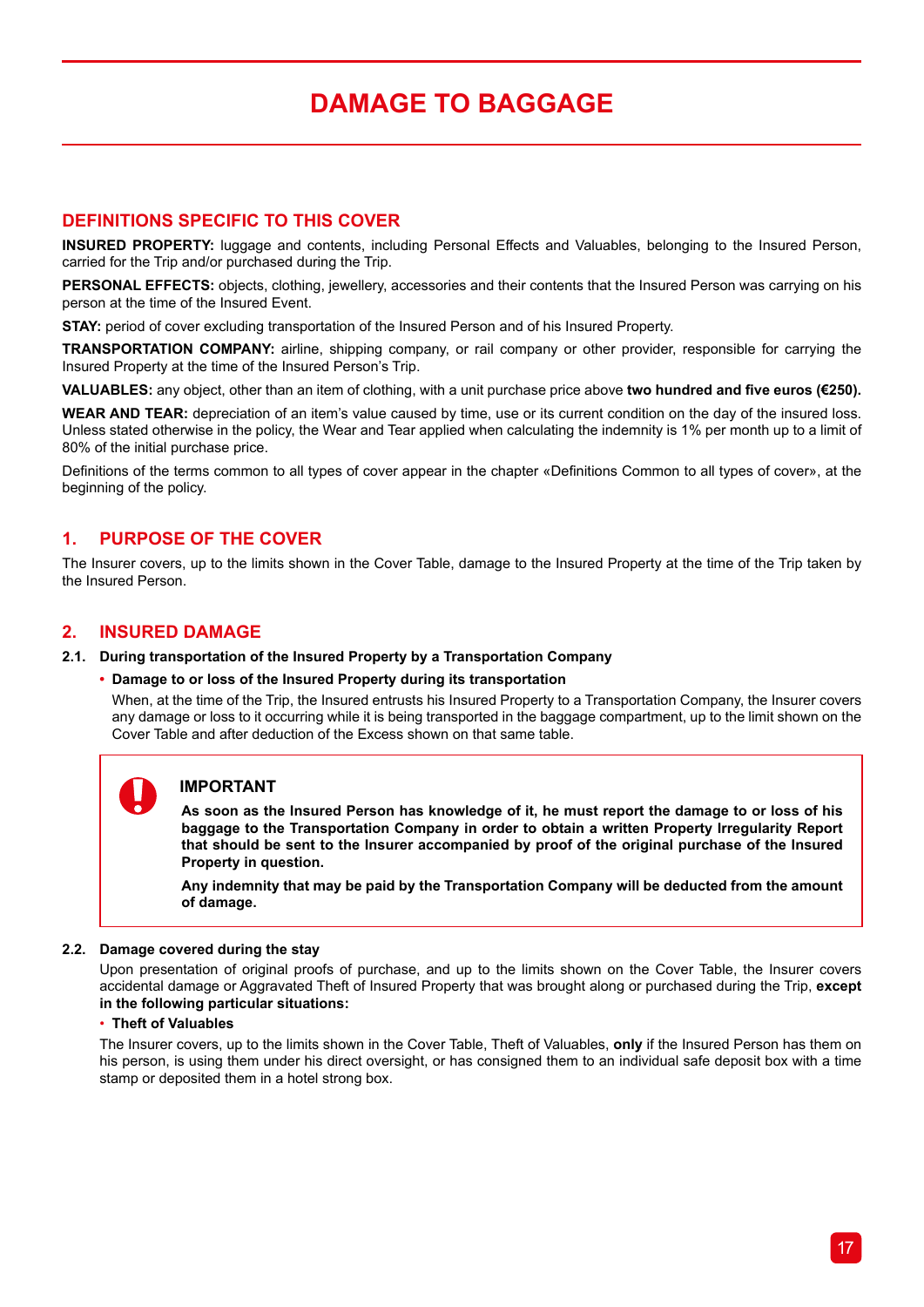## **3. DAMAGE INDEMNIFICATION**

#### **3.1. Cover amount**

Cover is provided up to the cover limits shown in the Cover Table, after deduction of the Excess, the amount of which is also shown in the Cover Table.

The following events are indemnified under the conditions specified below:

#### **• Theft of Valuables**

The indemnity owed in the event of theft of Valuables may not exceed 50% of the amount of «Damage to Baggage» cover.



## **IMPORTANT**

**For the same Trip, the total of the limits envisaged for the above events may not exceed the total limit of the Damage to Baggage cover shown on the Cover Table.**

#### **3.2. Damage assessment**

- The indemnity owed is calculated based on the original receipts produced by the Insured Person; or, otherwise, based on the replacement value of objects of the same type, minus the deduction for Wear and Tear, and up to the limits shown in the Cover Table.
- Jewels, watches, pearls, gemstones, and objects made of precious metal are indemnified only upon presentation of the original receipt; or, otherwise, upon presentation of an estimate that is certified by an approved expert. No Wear and Tear shall be applied.
- Items associated with images and sound, and their accessories will be indemnified upon presentation of their original receipts; based on their value on the day of the damage, estimated based on their official cost on the second hand market.
- The indemnity owed in the event of damage to Insured Property which can be repaired is calculated based on the repair bill.

In every case, the indemnity owed is estimated by mutual agreement and may never exceed the amount of the loss; it also does not include Resultant Consequential Loss such as transportation charges or telephone charges.

## **4. IF THE INSURED PERSON FINDS THE STOLEN OR LOST ITEMS**

If the Insured Property of the Insured Person is found, **he must notify the Insurer by e-mail at reglement.assurance@ mondial-assistance.fr as soon as he has knowledge of this.** 

In the event that the Insured Property is returned, the Insured Person undertakes to declare to the Insurer only items that are missing or damaged.

If the Insured Person has already been indemnified by the Insurer, he will repay to the Insurer the indemnity that was paid, subject to a deduction for any objects that may be missing or damaged.

## **5. COVER EXCLUSIONS**

**In addition to the «Exclusions Common to all types of cover» featuring at the beginning of this policy (apart from Article 7), and any exclusions featuring in the definitions, the following are also excluded:**

► The following circumstances:

- **5.1. theft, damage, or loss, resulting from a decision by an administrative body or a prohibition on the transportation of certain items;**
- **5.2. delay, damage, or loss occurring while being transported by an airline that is blacklisted by the European Commission, regardless of its point of origin and destination;**
- **5.3. thefts committed by insured persons or family members of the Insured Person (ascendants, descendants, spouse, common law partner or registered partner) or committed with their complicity, or by employees of the Insured Person in the exercise of their functions;**
- **5.4. theft committed without a Break-in or by using duplicate keys;**
- **5.5. theft of Insured Property that is committed in a public place, when those articles were not under continuous surveillance by the Insured Person;**
- **5.6. theft of Insured Property placed in a canvas tent;**
- **5.7. lost items, except those lost by the transportation company referred to in Article 2.1 of this cover, and items forgotten or misplaced by the actions of the Insured Person or a Third Party;**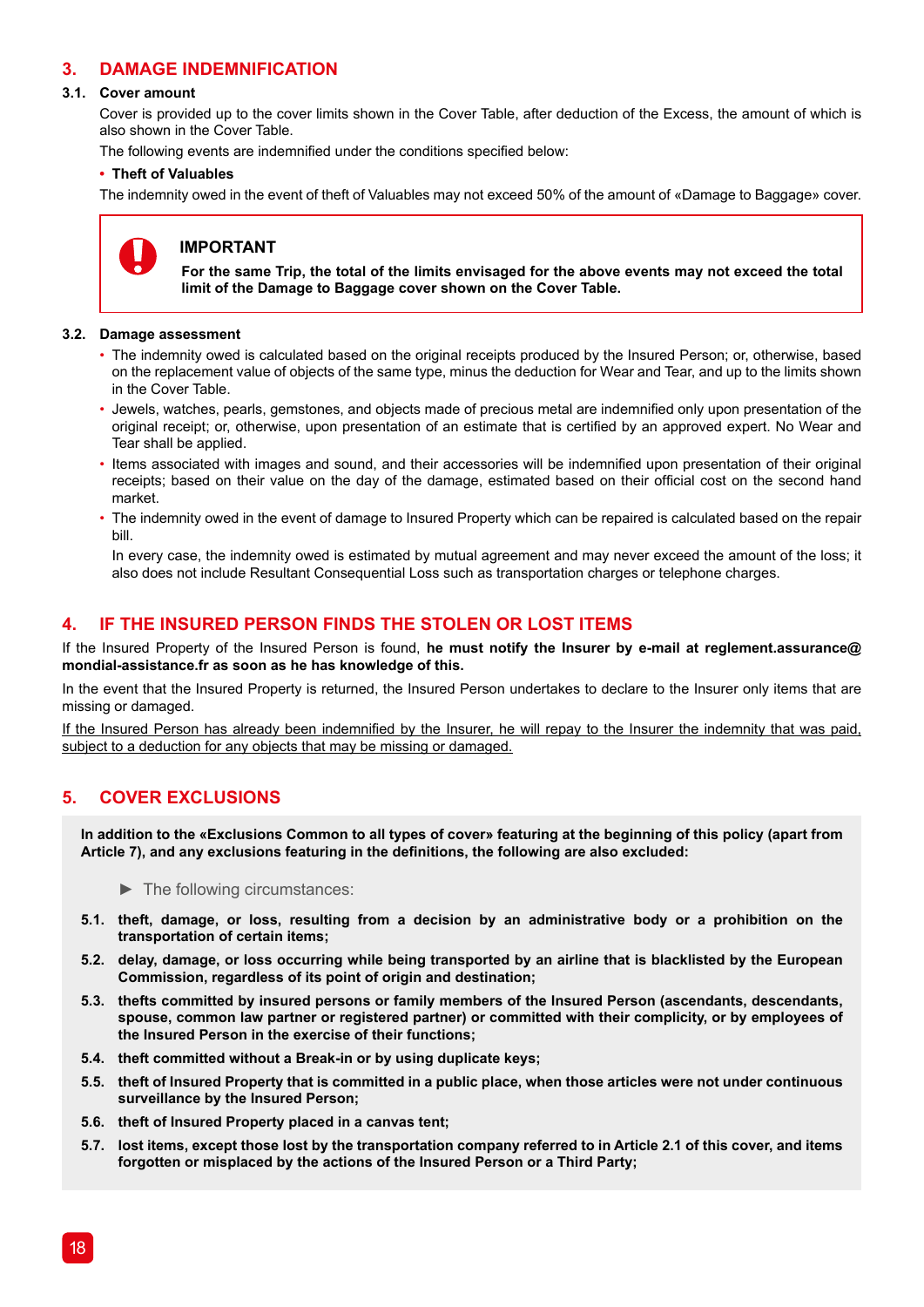- **5.8. destruction and loss of Valuables of any kind whatsoever, including during their transportation by a transportation company;**
- **5.9. damage resulting from the insured item's own inherent flaws, or normal wear and tear;**
- **5.10. damage to fragile articles, especially pottery, glass, porcelain, or marble objects;**
- **5.11. damage from smoking Accidents; scratches, grooves, tears, or stains; or leakage of liquids, fats, colorants or corrosive substances in the insured baggage;**
- **5.12. Consequential Intangible Losses;**
- **5.13. damage following a natural event such as an earthquake, a volcanic eruption, a tidal wave (or tsunami), a flood, an avalanche, or another disaster;**

► The following items:

- **5.14. documents, identity documents, credit cards, magnetic cards, travel tickets, cash, shares and securities, and keys;**
- **5.15. any Sports or Leisure Equipment, as well as cases, boxes, bags, satchels, and covers enclosing such equipment, musical instruments;**
- **5.16. material intended by its nature or purpose for professional use by the Insured Person, sales representatives' collections, medical equipment and medication, perishable foods, wines and spirits, cigarettes, cigars and tobacco;**
- **5.17. art or hand-crafted objects, antiques, religious objects, collectors' items;**
- **5.18. glasses (lenses and frames), contact lenses, prostheses and aids of all kinds, unless they are destroyed or damaged on the occasion of Accidental Bodily Injury to the Insured Person;**
- **5.19. animals;**
- **5.20. all vehicles or motorised equipment, along with their accessories, recreational vehicles, and travel trailers;**
- **5.21. recreational sail or motor craft, including jet-skis;**
- **5.22. computer equipment, mobile telephones.**

## **6. WHAT THE INSURED PERSON MUST DO IN THE EVENT OF AN INSURED EVENT**

#### **The Insured Person must:**

- **In the event of theft:** file a formal complaint, **within forty-eight (48) hours**, with the police authorities closest to the scene of the crime.
- **In the event of accidental damage:** obtain a written report of the damage, produced by a competent authority closest to the site of the insured loss or failing this, by a witness.
- **In the event of loss or destruction by a Transportation Company:** he must imperatively and immediately have a Property Irregularity Report (P.I.R.) drawn up by that company's qualified employees.

#### **In all cases, he must:**

- take all measures to limit the consequences of the incident;
- **report the insured loss to the Insurer within five (5) working days of the day** of his knowledge of the event, except in the case of an act of God or force majeure; this time period is reduced to **forty-eight (48) hours in the event of theft.**



**To facilitate the claim and optimise processing of the case, we recommend reporting the event on the following website: https://indemnisation.mondial-assistance.fr**

**A confidential access code means the Insured Person can track progress of the claim 24/7.** 

**The Insured Person may also contact the Insurer at the following e-mail address:**

• **reglement.assurance@mondial-assistance.fr** 

**or by telephone, Mondays to Fridays, between 9.00 a.m. and 6.00 p.m. (Metropolitan France time zone):**

- **From France (if the Insured Person's current location is in France)**
	- **−** n° 01 42 99 03 95 for French speakers
	- **−** n° 01 42 99 03 97 for non French-speaking Insured Persons
- **Outside France (if the Insured Person's current location is not in France)**
	- **−** n° 00 33 1 42 99 03 95 for French speakers
	- **−** n° 00 33 1 42 99 03 97 for non French-speaking Insured Persons

**After this period, if the Insurer incurs a loss because of the late declaration, he will lose all right to any indemnity.**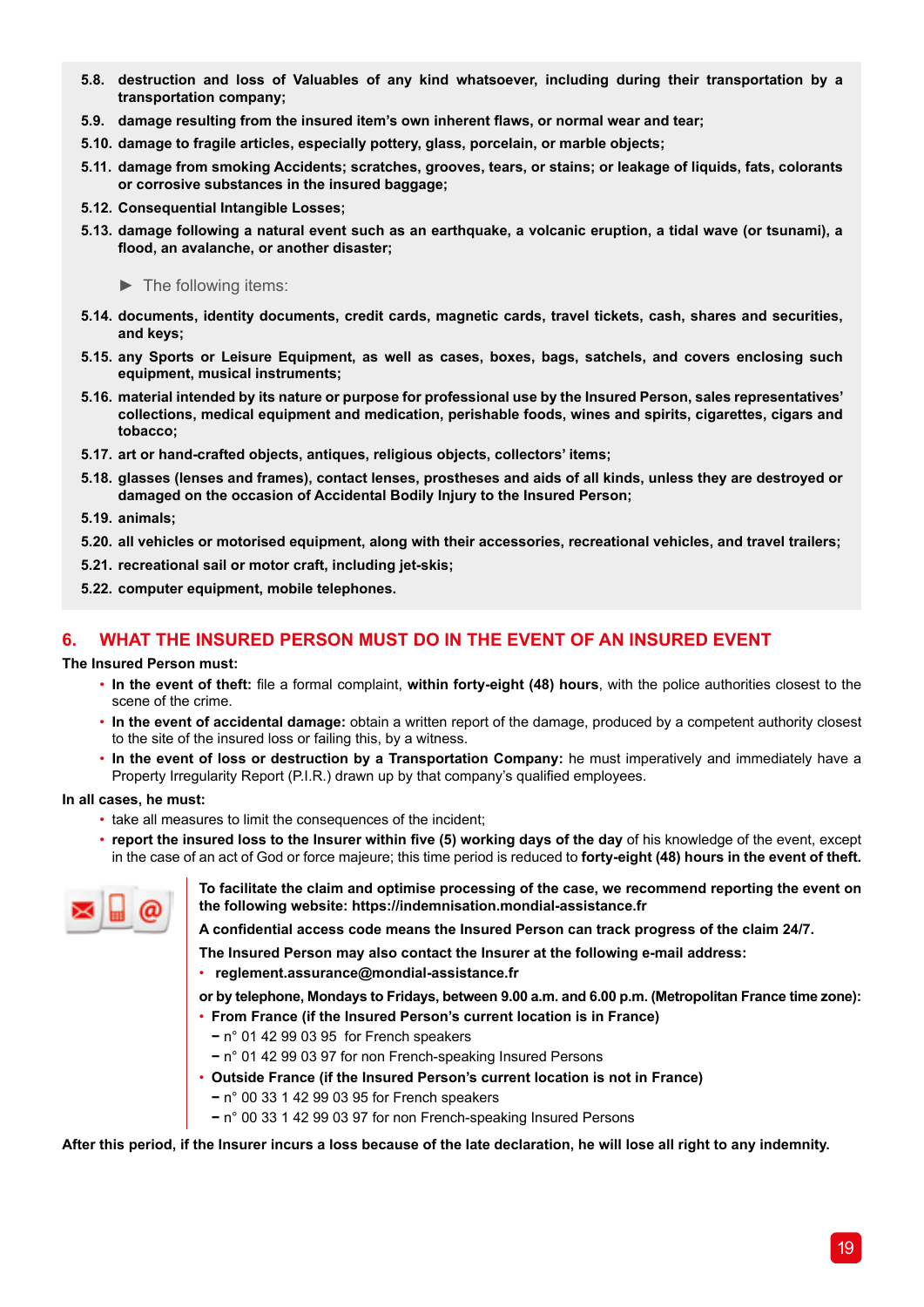## **7. SUPPORTING DOCUMENTS TO BE PROVIDED**

Î.



### **IMPORTANT**

**It is for the Insured Person to prove that all the conditions required for implementation of this «Damage to Baggage» cover are satisfied by means of the supporting documents referred to below.**

**These documents and all information provided by the Insured Person shall make it possible to prove damage to baggage and to assess the amount of the indemnity due.**

**In the case of absence of supporting documents or if the supporting documents do not provide material proof of the damage sustained, the Insurer is entitled to refuse the Insured Person's application for an indemnity.**

| <b>INSURED EVENTS</b>                                                                              | <b>SUPPORTING DOCUMENTS TO BE PROVIDED</b>                                                                                                                           |                                                                                                                                                                                                                                                                                                                                                                                                                                  |
|----------------------------------------------------------------------------------------------------|----------------------------------------------------------------------------------------------------------------------------------------------------------------------|----------------------------------------------------------------------------------------------------------------------------------------------------------------------------------------------------------------------------------------------------------------------------------------------------------------------------------------------------------------------------------------------------------------------------------|
| IN ALL CASES                                                                                       | • the confirmation of the Trip booking,<br>• bank identification details.<br>• after assessment of the file, any other supporting document requested by the Insurer. |                                                                                                                                                                                                                                                                                                                                                                                                                                  |
| In the event of damage during<br>transportation of Insured Property<br>by a Transportation Company | · In all cases:<br>Transportation Company baggage service,<br>- the original baggage claim for the baggage in question,                                              | -the original of the Property Irregularity Report (P.I.R.) drawn up by the                                                                                                                                                                                                                                                                                                                                                       |
|                                                                                                    | In the event of damage                                                                                                                                               | When the Insured Property can be<br>repaired:<br>• the original invoice for repairs to the<br>damaged Insured Property accompanied<br>by a copy of the purchase receipt for the<br>Insured Property.<br>When the Insured Property cannot be<br>repaired:<br>• a certificate from a professional stating<br>that the damaged Insured Property is<br>irreparable, accompanied by the original<br>receipt for the Insured Property. |
|                                                                                                    | In the case of loss                                                                                                                                                  | • the original receipts for the lost Insured<br>Property.                                                                                                                                                                                                                                                                                                                                                                        |
|                                                                                                    | In the case of delay in delivery of<br>baggage                                                                                                                       | • a certificate stating that delivery of the<br>baggage has been delayed, giving the<br>date and time of delivery,<br>the original receipts for Essential Items.                                                                                                                                                                                                                                                                 |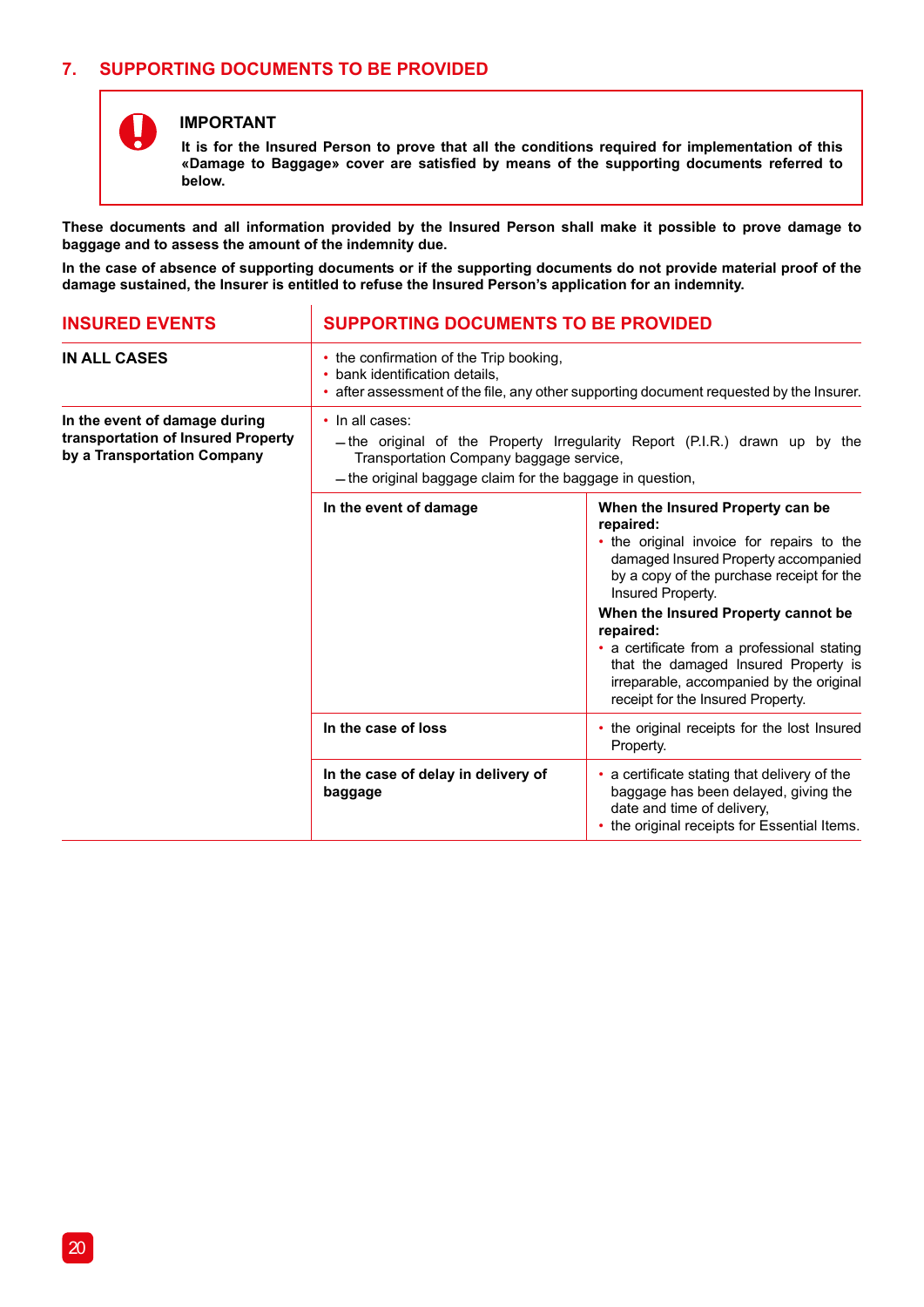| <b>INSURED EVENTS</b>                                    | <b>SUPPORTING DOCUMENTS TO BE PROVIDED</b>                |                                                                                                                                                                                                                                                                                                                                                                                                                                                                                                                                                                                                                                                                                                                                             |
|----------------------------------------------------------|-----------------------------------------------------------|---------------------------------------------------------------------------------------------------------------------------------------------------------------------------------------------------------------------------------------------------------------------------------------------------------------------------------------------------------------------------------------------------------------------------------------------------------------------------------------------------------------------------------------------------------------------------------------------------------------------------------------------------------------------------------------------------------------------------------------------|
| In case of Damage to Insured<br>Property during the Stay | In the case of theft of Insured<br>Property               | In all cases:<br>• filing a detailed complaint with the<br>police authorities nearest to the scene<br>of the insured loss.<br>• the original receipts for the Insured<br>Property.<br>In the case of theft of Valuables:<br>• photos and/or estimates certified by an<br>approved expert, for jewellery, watches,<br>pearls, precious stones, and objects<br>made of precious metal.<br>In the case of theft from a vehicle:<br>• the acknowledgment of receipt from the<br>automobile insurer of the declaration<br>of loss, or a statement describing the<br>vehicle on the day it was returned to<br>the rental company.                                                                                                                 |
|                                                          | In the case of total or partial<br>destruction of baggage | In all cases:<br>• the certificate drawn up by a competent<br>authority closest to the scene of the<br>insured loss.<br>• the written testimony of a companion<br>or a third party and/or a medical<br>certificate, if the damage occurred as<br>part of Accidental Bodily Injury to the<br>Insured Person.<br>When the Insured Property can be<br>repaired:<br>• the original invoice for repairs to<br>the damaged Insured Property<br>accompanied by a copy of the receipt<br>for this Insured Property.<br>When the Insured Property cannot be<br>repaired:<br>· a certificate from a professional<br>stating that the damaged Insured<br>Property is irreparable, accompanied<br>by the original receipt for this Insured<br>Property. |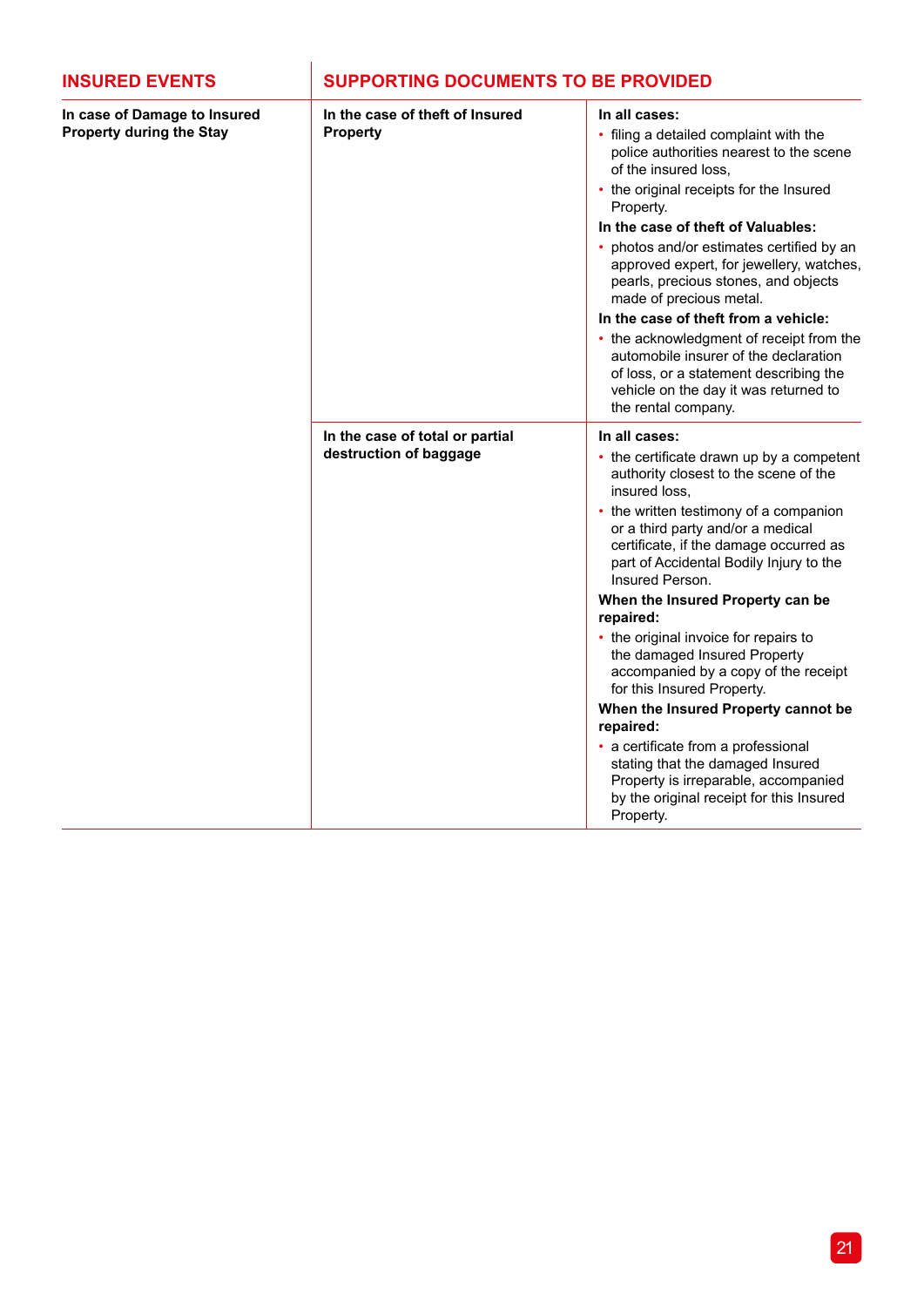## **TRAVELLER ASSISTANCE**

## **DEFINITIONS SPECIFIC TO THIS COVER**

**ACCOMMODATION COSTS:** additional hotel costs and cost of telephoning Mondial Assistance, **excluding food and beverage costs.**

**COSTS OF EMERGENCY DENTAL CARE:** costs of emergency dental care, as defined by the Mondial Assistance Medical **Department** 

**FUNERAL COSTS:** first conservation costs, handling, placing in coffin, specific arrangements for transportation, conservation made compulsory by legislation, packaging and simplest coffin required for transportation and complying with local legislation, **excluding burial (or cremation), embalming and ceremony costs.**

**IMMOBILISATION:** the requirement to stay completely at Home, hereinafter «Immobilisation at Home» or at the place of residence during the trip, following a visit by a Physician and the issue of a medical certificate

**JOURNEY:** route taken from the place of departure to the destination indicated on the ticket, irrespective of the type or number of separate types of transport involved.

Definitions of the terms common to all types of cover appear in the chapter «Definitions Common to all types of cover», at the beginning of the policy.

**MEDICAL COSTS:** medically prescribed pharmaceutical, surgical, practitioners' and hospital costs required for the diagnosis and treatment of an Illness.

## **ADVICE TO TRAVELLERS**

#### **• Before the trip:**

- $-$  check that the policy covers the chosen destination and the length of planned Trip;
- $-$  make inquiries on the mandatory identity documents for entering the country being visited (identity card, passport, visa) and on its health conditions;
- $=$  take the necessary documentation (vaccination record, medical insurance);
- $-$  from your Medical Benefit Fund, get the documents you will need to take for covering medical expenses during the Trip: European Health Insurance Card or a specific form, depending on the country.
- $-$  if treatment is being followed, take sufficient medication, and in quantities more than required for the duration of the Trip, in case of a delayed return, specifically.
- **• During the trip:**
	- $-$  keep medication and prescriptions in your hand luggage so as to avoid interrupting treatment if the baggage you check with the transportation company is delayed or lost;
	- $-$  keep photocopies of both sides of your identity documents separate from your debit and other payment cards. These photocopies will be useful in the event of loss or theft.

## **IMPORTANT**

#### **• Minors**

Certain types of stays or certain destinations are inappropriate for very young children. In view of the risks of their being affected by the length and conditions of the travel, the health situation, or even the climate, it is advisable to consult your family physician or paediatrician when planning the Trip.

Each minor travelling alone or accompanied must be provided with identity papers that are in order. **In all cases, in the event that a minor is to be repatriated, Mondial Assistance cannot be held liable for any delay that may be required to legalise his administrative situation.**

#### **• Pregnant women**

Because of the risks that can endanger the health of women in an advanced state of pregnancy, airlines have restrictions that vary according to the company, and that are subject to change without notice: medical examination no more than 48 hours before departure, presentation of a medical certificate, request for medical permission from the company, etc.

If necessary, and if provided for in their policy, assistance companies arrange and pay for air transportation on the express condition that the physicians and/or airlines do not preclude this.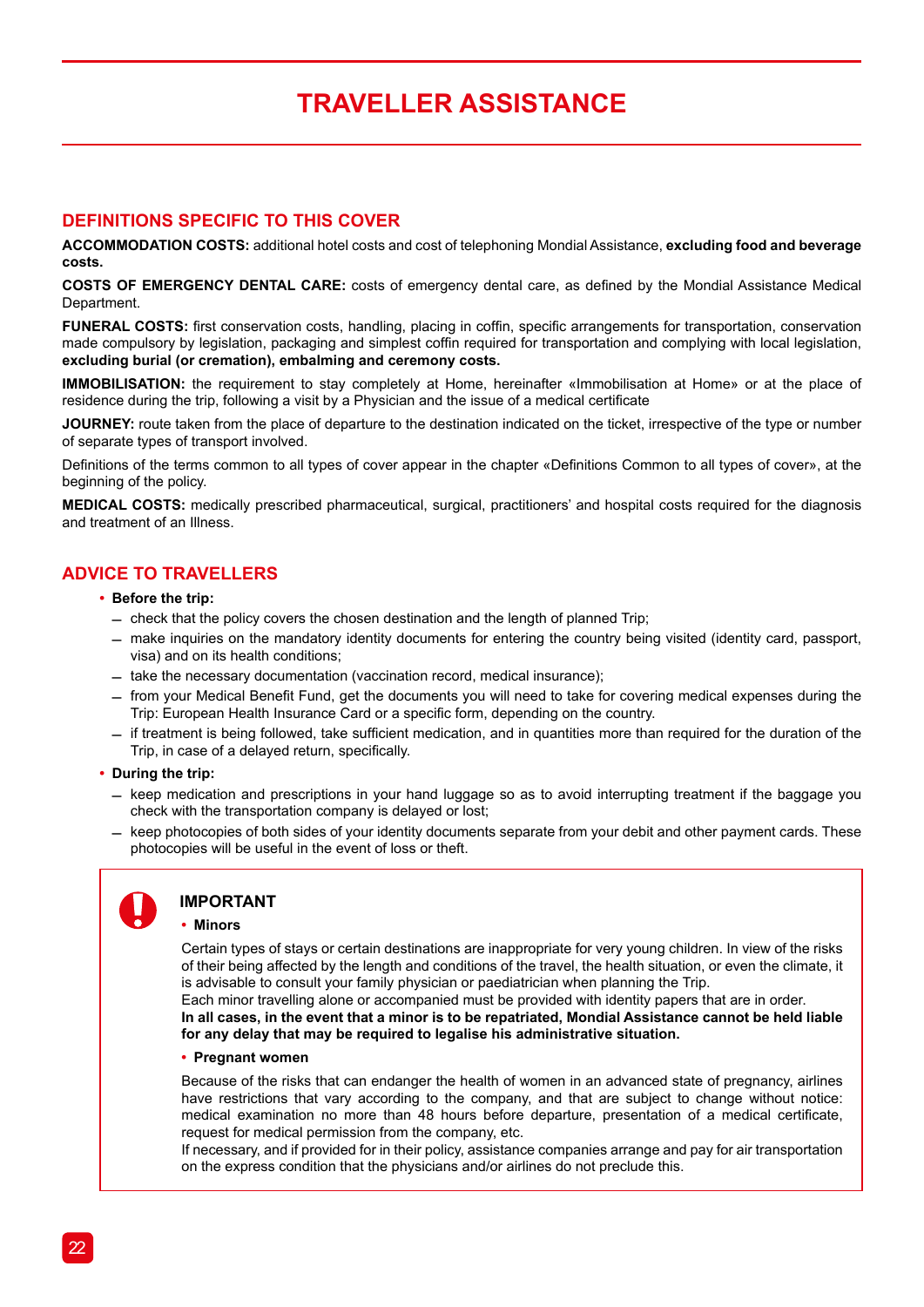## **1. ASSISTANCE SERVICES**

## **a. ASSISTANCE DURING THE TRIP**

**When the Insured Person calls on the services of Mondial Assistance, decisions regarding the nature and appropriateness of the measures to be taken, and the way in which they are organised, are the exclusive responsibility of Mondial Assistance.**

**► Assistance in the event of Illness, Accidental Bodily Injury or death of the Insured Person**

#### **1.1. Repatriation Assistance**

**If the Insured Person's state of health requires him to be repatriated,** Mondial Assistance offers the following assistance:

#### **• Arranging and paying for the repatriation of the Insured Person to his Home or transportation to a hospital**

Mondial Assistance arranges and pays for the return of the Insured Person to his Home in Europe or transportation to the hospital that is closest to the home of the Insured Person and/or is the most suitable to provide the care required by his state of health.

In such a case, if the Insured Person so wishes, Mondial Assistance can then organise the return trip to his/her Domicile in Europe, as soon as the Insured Person's state of health so allows.

#### **• Arranging and paying for the return of an insured travel companion**

When the repatriation of the Insured Person takes place more than twenty-four (24) hours before his initial return date, Mondial Assistance will, once its medical department agrees to this, arrange and pay for a the return to the Home for one of the insured persons travelling with him, provided that the methods initially provided for his return trip cannot be used or changed.

## **IMPORTANT**

**Decisions will be made purely in consideration of the medical interests of the Insured Person and are the sole province of the Mondial Assistance physicians acting in concert with local practising physicians.**

**The Mondial Assistance Physicians will consult with local medical institutions and, if necessary, with the Insured Person's own regular Physician, in order to gather the information that will enable the most appropriate decisions to be taken in respect of his health.**

**The repatriation of the Insured Person will be decided on and managed by medical staff who hold qualifications that are legally recognised in the country in which they usually practise their professional activity.**

**Only the medical interests of the Insured Person and compliance with health laws in effect are taken into consideration when making decisions regarding transportation, the methods of transportation, and the place of any possible hospitalisation.**

**If the Insured Person refuses to comply with the decisions taken by the Mondial Assistance medical department, he absolves Mondial Assistance of any liability in relation to the consequences of such an initiative, particularly in cases involving returning by his own means or also in the event that his state of health worsens, and loses all rights to services and indemnification from Mondial Assistance.**

**Moreover, under no circumstances can Mondial Assistance replace local emergency services, nor can we pay the cost of expenses thus incurred.** 

#### **1.2. Assistance to the Insured Person's minor children or his disabled adult children**

#### **• Arranging and paying for the return of the Insured Person's minor children or disabled adult children**

When the Insured Person's state of health is such that repatriation is required, Mondial Assistance will, following agreement with its medical department, arrange and also pay the transportation costs for repatriating any of his minor children who were travelling with him if there is no other adult family member present with them at the location.

**• Arranging and paying the return travel costs of a travel companion for returning the Insured Person's minor children or disabled adult children**

When the Insured Person is hospitalised locally, and at least one of his minor or disabled adult children is accompanying him with no adult family member present with him at the location, Mondial Assistance will pay the cost of a return Journey for a person of his choice who resides in Europe to come and collect him (them).

**The costs for accommodation, meals and beverages for the person selected to return the children mentioned above will be borne by the Insured Person.**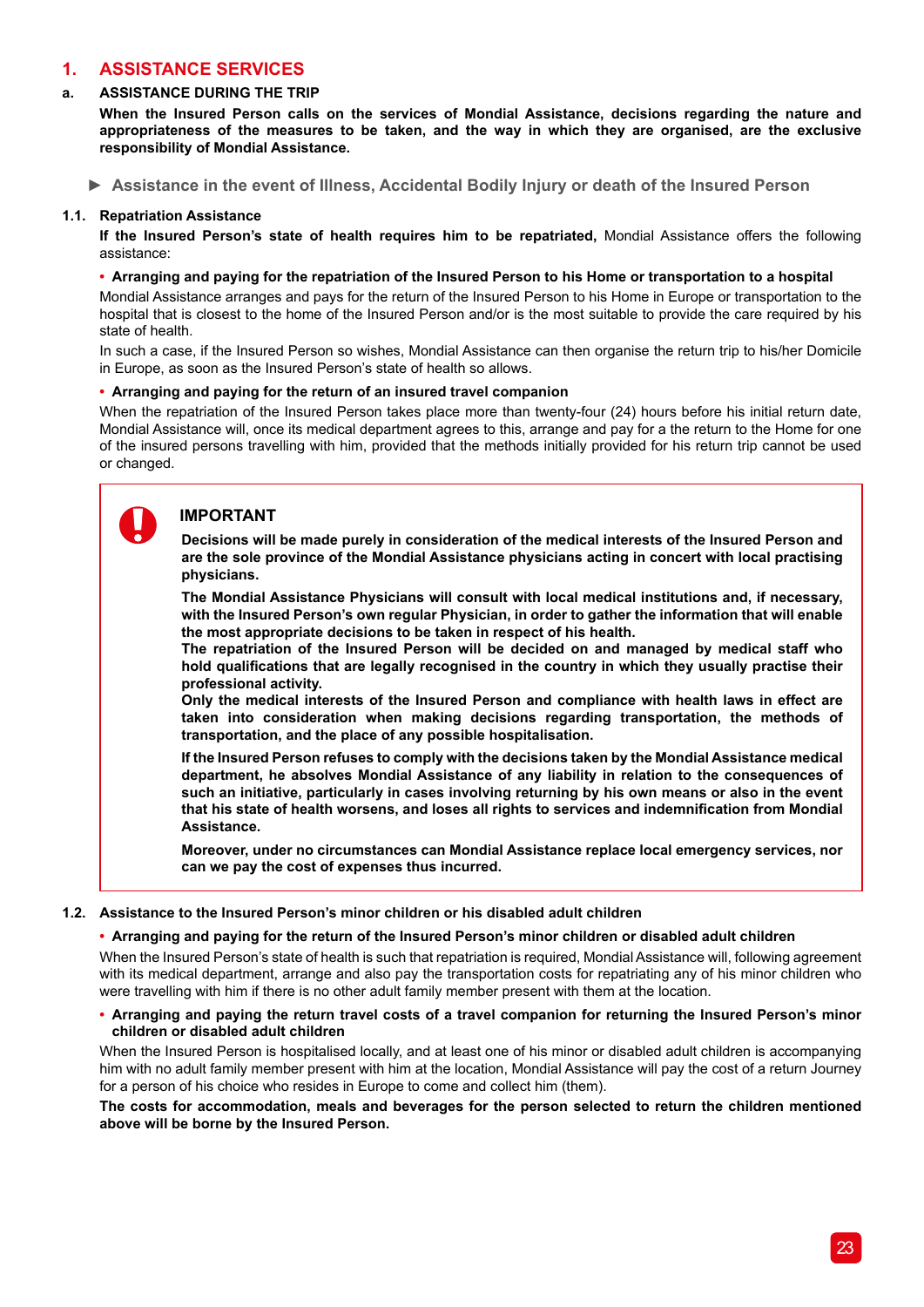#### **1.3. A visit from a friend or relative in the event that the Insured Person is hospitalised at the location**

When the Insured Person is hospitalised locally for **more than three (3) days or more than forty-eight (48) hours if he is a minor or disabled person and when he was not accompanied by another adult member of his family during his stay:** 

- Mondial Assistance arranges and pays for the round Trip of a family member living in Europe so that he/she can get to the bedside of the Insured;
- Mondial Assistance will, on presentation of receipts and up to limit shown in the Cover Table, reimburse the accommodation Costs incurred by such person **until the date on which the Insured Person is repatriated or is discharged from hospital if he can continue his Trip.**

**This service is not combined with the «Arranging and paying the return travel costs of an insured travel companion» cover provided for in Article 1.1 and the «Arranging and paying for the return travel costs of an insured travel companion for returning the Insured Person's minor children or disabled adult children» cover provided for in Article 1.2.**

#### **1.4. Charges for emergency hospitalisation Overseas**

**• When the Insured Person is affiliated with a basic health insurance plan, or an insurance or services organisation:** In the event of Accidental Bodily Injury and/or Illness requiring the Insured Person to be hospitalised, Mondial Assistance will pay for unforeseen emergency hospitalisation costs, following consultation with its medical department and up to the limits shown in the Cover Table.

In this situation, the Insured Person must take all the necessary steps to have these costs reimbursed by his basic health insurance plan, insurance company, or any insurance or services organization and **immediately reimburse Mondial Assistance for all amounts that were received.**

Otherwise, Mondial Assistance will be entitled to claim for costs and interest at the statutory rate.

**In order to receive this service, the Insured Person must absolutely belong to a primary health insurance plan. This service ceases on the date on which the Mondial Assistance medical service considers the repatriation of the Insured Person to be possible.**

#### **• When the Insured Person is not affiliated with a basic health insurance plan, or an insurance or services organisation:**

In the event of Accidental Bodily Injury and/or Illness requiring the Insured Person to be hospitalised Overseas, Mondial Assistance will pay in advance for unforeseen emergency hospitalisation costs, for the care prescribed in agreement with the Mondial Assistance medical department and up to the limits shown in the Cover Table.

In this case, the Insured Person undertakes to repay this advance to Mondial Assistance within three (3) months of the date of his return from the Trip. After this period, Mondial Assistance will be entitled to claim the advance amount paid and, in addition, costs and interest at the statutory rate.

This advance is subject to being documented in a promissory note.

**This service ceases on the date on which the Mondial Assistance medical service considers the repatriation of the Insured Person to be possible.**

#### **1.5. Emergency Medical Costs paid Overseas by the Insured Person**

## **IMPORTANT**

**If the Insured Person pays Emergency Medical Costs Overseas, Mondial Assistance reimburses these Costs up to the limit on the Cover Table.** 

**To receive this reimbursement, the Insured Person must belong to a primary health insurance plan covering him for medical costs occurring Overseas for the entire duration of this policy.**

**The Insured Person must be able to provide to Mondial Assistance the original reimbursement statements or letters of refusal from the health insurance organisation to which he belongs.**

Up to the limits shown in the Cover Table and after deduction of the Excess shown in that same table:

#### **• Reimbursement of Emergency Medical Costs (except for Emergency Dental Care Costs)**

When the Insured Person incurs prescribed medical or hospitalisation costs Overseas, Mondial Assistance will reimburse the costs for which he remains responsible (excluding Emergency Dental Care Costs) following payment by his basic health insurance plan, health insurance, or any insurance or benefits organisation.

#### **• Reimbursement of Emergency Dental Care Costs remaining the responsibility of the Insured Person**

Mondial Assistance will reimburse the Insured Person for Emergency Dental Care Costs incurred Overseas, which remain payable by him following payment by his basic health insurance plan, health insurance company, or any insurance or benefits organisation.

#### **1.6. Assistance in the event of the death of the Insured Person**

In the event of the death of the Insured Person, Mondial Assistance will arrange and pay for:

• **transportation of the body** from the place of death to the funeral director's premises in the place of burial (or cremation) in Europe,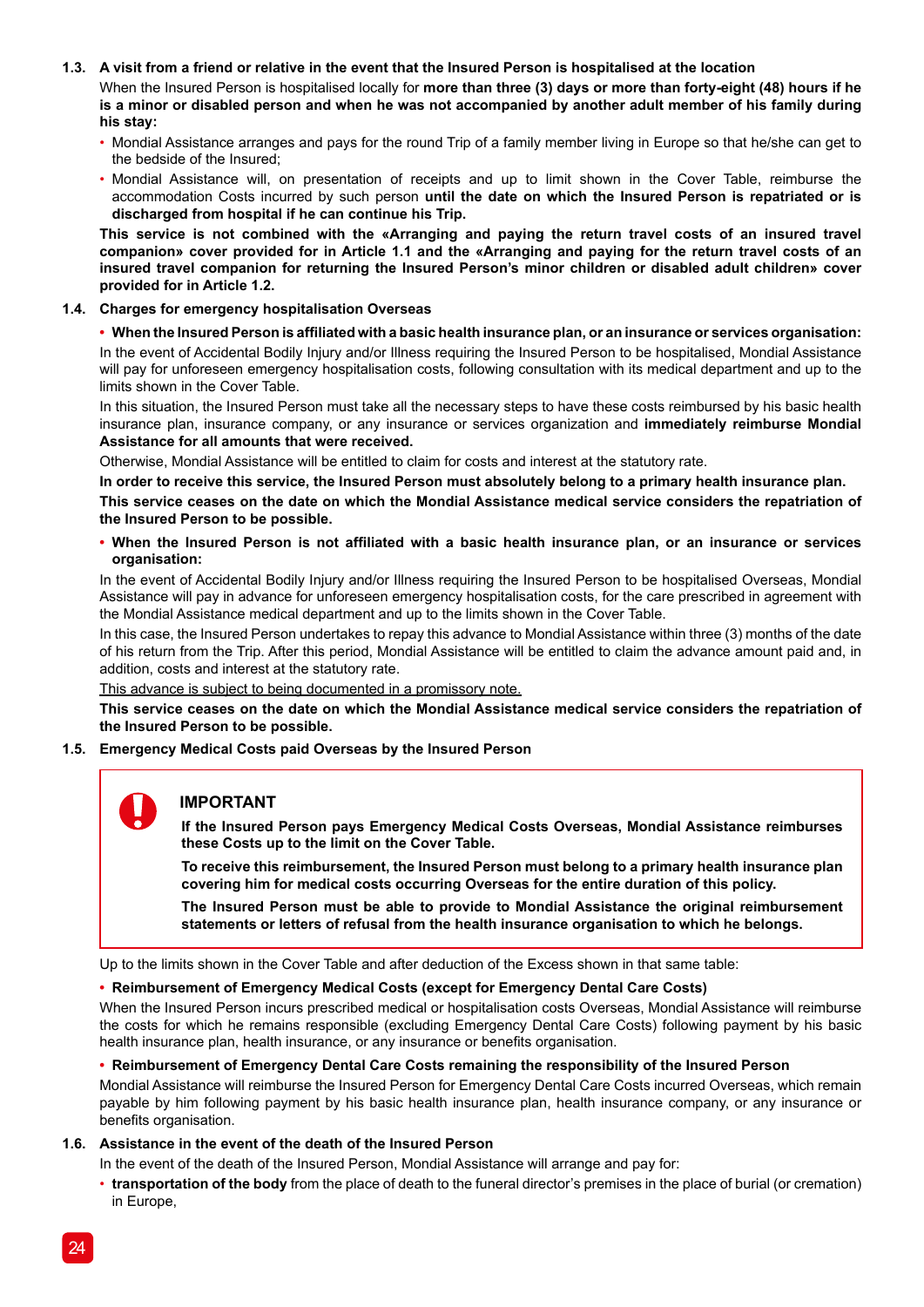- **funeral expenses**, up to the limit stated in the Cover Table,
- **additional expenses for the transportation of the insured members of the deceased person's family or an insured person, travelling with the deceased person**, insofar as their originally planned means of returning to Europe can no longer be used on account of this death,
- **costs enabling a family member to reach the deceased Insured Person.**

When the Insured Person dies while alone at the place where he is staying or accompanied by minor children, and/or if the presence of a member of his family is necessary at that place to identify the body and/or complete formalities for burial or repatriation of the body:

- Mondial Assistance will arrange and pay the cost of a return journey to enable a family member living in Europe to accompany the body;
- Mondial Assistance will, on presentation of receipts and up to the limit shown in the Cover Table, reimburse the accommodation Costs incurred by such person until the date on which the body is repatriated.

**This service may not be combined with the service «Arranging and paying costs of return trip of a travel companion for the return of the Insured Person's minor children or disabled adult children» provided for in Article 1.2**

#### **1.7. Providing a driver for the return of the Insured Person's vehicle**

**When, following a covered «Illness or Accidental Bodily Injury», the state of health of the Insured Person prevents him from driving his vehicle** back to his Home in Europe and when none of the passengers accompanying him can replace him, Mondial Assistance will provide a driver to return the vehicle to his Home in Europe by the quickest route.

**The costs of parking and garaging the vehicle awaiting its return are the responsibility of the Insured Person.** 

**The Insured Person's board and lodging costs, as well as the costs of fuel, tolls and parking, are the responsibility of the Insured Person.** 

**This cover is provided to the Insured Person if his car is in perfect working order, complies with the rules of the national and international highway code and meets the mandatory technical inspection standards.**

**► Legal assistance**

#### **1.8. Legal assistance Overseas**

#### **• Reimbursement of lawyers' fees**

When legal action is initiated against the Insured Person following an Accident occurring during his Trip, Mondial Assistance reimburses him the cost of his lawyer's fees, on presentation of receipts and up to the limit stated in the Cover Table and, provided that:

- ̛ **the Lawsuit is not related to his professional activity,**
- ̛ **the Lawsuit does not relate to using or keeping a land motor vehicle,**
- $-$  the actions with which he is charged are not, under the laws of the country where he is staying, subject to **criminal penalties.**

#### **• Advance for bail**

If the Insured Person is imprisoned or threatened with imprisonment, **provided that these proceedings are not motivated by:**

- ̛ **the trafficking of narcotics and/or drugs,**
- ̛ **participation in political movements,**
- ̛ **any voluntary infraction of the legislation of the country where he is staying,**

Mondial Assistance will advance him, up to the limit shown on the Cover Table, the legally required amount of bail. In this event, the Insured Person has three (3) months from the date on which the amount was deposited to repay this advance to Mondial Assistance.

After this period, Mondial Assistance will also be entitled to claim expenses and interest at the statutory rate. This advance is subject to being documented in a promissory note.

## **2. COVER EXCLUSIONS**

**In addition to the «Exclusions Common to all types of cover» featuring at the beginning of this policy, and any exclusions featuring in the definitions, the following are also excluded:**

- ► For all types of assistance cover:
- **2.1. expenses incurred without the prior approval of the Mondial Assistance assistance department;**
- **2.2. the consequences of any incident related to air travel booked by the Insured Person, operated by an airline that is blacklisted by the European Commission, regardless of the point of origin and destination.**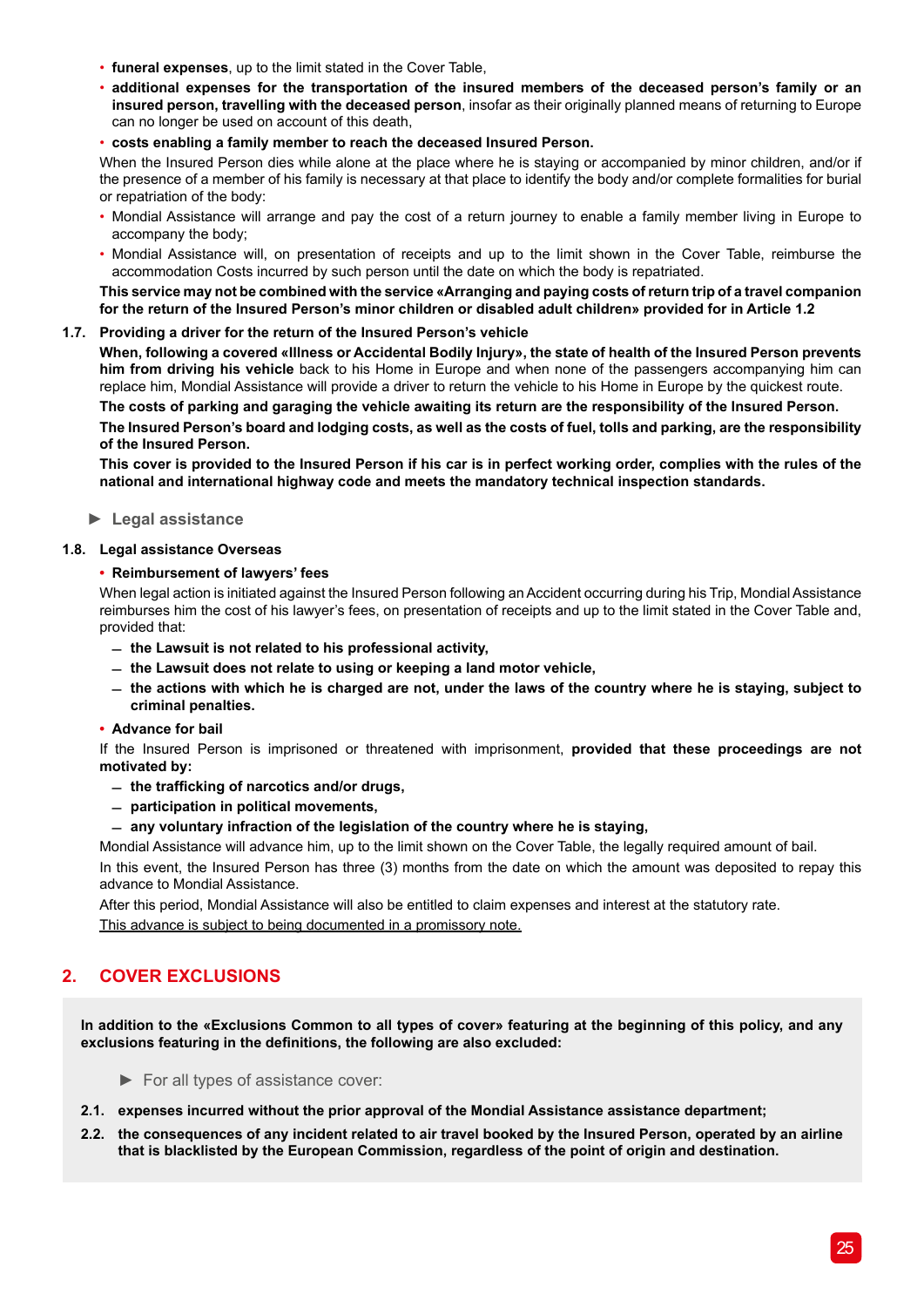- **2.3. the consequences of pre-existing injuries, or Illnesses, diagnosed and/or treated, as well as elective surgery, that required a continuous or one-day hospitalisation, or outpatient treatment, in the six (6) months prior to the assistance request;**
- **2.4. the consequences of an non-stabilised ailment being treated and from which the Insured Person is still convalescing, as well as any ailments occurring during a trip taken for the purpose of diagnosis and/or treatment;**
- **2.5. the potential consequences (check-up, additional treatment, recurrence) of an illness which gave rise to repatriation in the six (6) months prior to the assistance request;**
- **2.6. arranging and paying for transportation referred to in Article 1.1 «Repatriation Assistance» for minor ailments or injuries that can be treated at the location and do not prevent the Insured Person from continuing the insured service;**
- **2.7. voluntary termination of pregnancy, childbirth, in vitro fertilisation and their consequences, as well as pregnancies leading to hospitalisation in the six (6) months prior to the assistance request;**
- **2.8. the participation of the Insured Person in any sport as a professional or under a paid contract, including preparatory training;**
- **2.9. the failure of the Insured Person to comply with official prohibitions and safety rules related to the practice of a sports activity;**
- **2.10. the consequences of an Accident occurring during the practice by the Insured Person of one of the following sports or leisure activities, whether practiced individually or in the context of an activity organised by a sports federation: any air sport (including hang-gliding, paragliding, kite-surging and gliding) and also skeleton, bob-sleigh, ski jumping, any sports involving off-piste sliding or gliding, mountaineering at an altitude of more than 3,000 m, rock climbing, speleology, sport parachuting;**
- **2.11. the consequences of an Accident that occurs when the Insured Person is practising bungee jumping and under water diving with independent equipment when the activity is not organised by an approved professional;**
- **2.12. expenses not expressly mentioned as giving rise to reimbursement, in addition to any expense for which the Insured Person is unable to provide a receipt.**
	- ► Under the «Emergency Hospitalisation Costs Overseas» and «Reimbursement of emergency medical costs paid Overseas by the Insured Person» cover, the following are also excluded:
- **2.13. the costs of thermal spa treatment, heliotherapy, weight-loss treatments, any elective cosmetic cure or treatment, physiotherapist fees, as well as the costs of care or treatments not resulting from a medical emergency;**
- **2.14. fees for implanting internal, ocular, dental, hearing, functional, or other prostheses as well as the cost of the equipment;**
- **2.15. vaccination costs;**
- **2.16. the costs resulting from care or treatment, the therapeutic nature of which is not recognised by French law;**
- **2.17. costs invoiced by local emergency rescue agencies;**
- **2.18. medical costs incurred Overseas, when the Insured Person, on sick leave, has not obtained prior authorisation from his health insurance agency to travel Overseas.**

## **3. WHAT THE INSURED PERSON MUST DO IN THE EVENT OF AN INSURED EVENT**

#### **3.1. To request assistance**

The Insured Person or a third party should contact Mondial Assistance:



• by telephone 24 hours a day, 7 days a week:

**−** From France: on **01 42 99 02 02** or

**−** From outside France: on **00 33 1 42 99 02 02** 

He will immediately be given a file number and should inform the assistance representative of:

- his contract/policy number,
- his address, the telephone number where he can be reached, as well as the contact details of the persons who are assisting him,

and allow the Mondial Assistance Physicians to access all relevant medical information on the person who needs help from Mondial Assistance.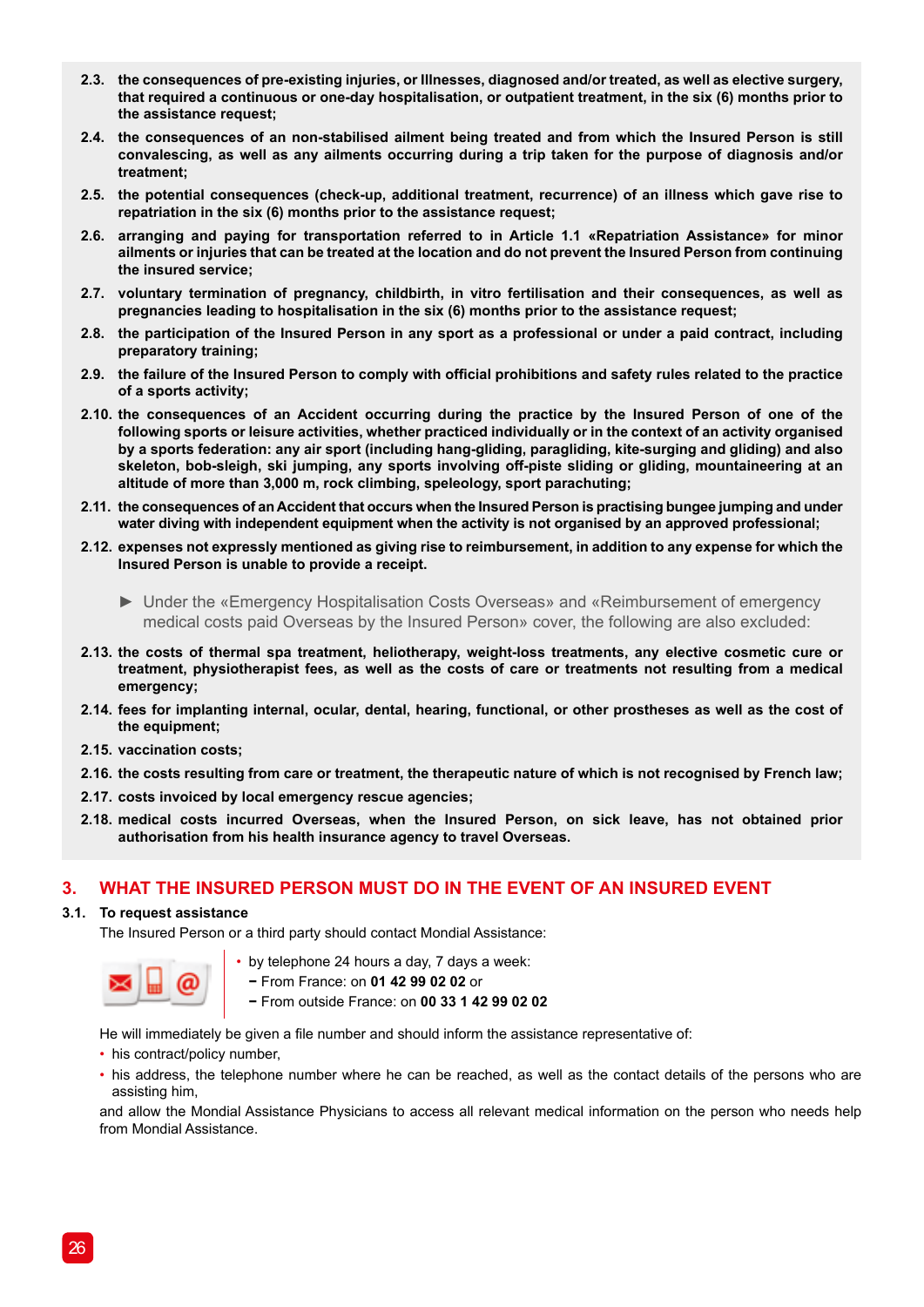#### **3.2. To request reimbursement**

In order to receive a reimbursement of expenses paid by the Insured Person with the agreement of Mondial Assistance, the Insured Person must submit to Mondial Assistance all the supporting documents that will enable the company to determine the validity of the claim.



• or, by mail to the address given in the article 9 «Address for sending supporting documents to be provided in the event of a claim» of the administrative provisions

• or by telephone, Mondays to Fridays, from 9.00 a.m. to 5.30 p.m. (Metropolitan France time zone): **−** From France on **01 42 99 08 83** or

**−** From outside France on **00 33 1 42 99 08 83**

**Services that were not requested in advance and were not arranged by Mondial Assistance services are not reimbursable and will not be indemnified.**

## **4. THE SCOPE OF MONDIAL ASSISTANCE SERVICES**

Mondial Assistance acts in compliance with national and international laws and regulations.

Its services are subject to the necessary approval being obtained from the competent administrative authorities.

**Moreover, Mondial Assistance cannot be held liable for delays or hindrances to the performance of the agreed upon services as a result of force majeure, or events such as strikes, riots, popular movements, restrictions on free circulation of goods and persons, sabotage, terrorism, Civil or Foreign War, notable political instability, reprisals, embargoes, economic sanctions, consequential effects of a radioactive source, Natural Disasters or any other exceptional circumstances.**

#### **IMPORTANT**

**Mondial Assistance will arrange and pay for covered transportation for the Insured Person up to the limit of the cost of first class train fare and/or economy class flights, or suitable medical transportation.**

**In every case, Mondial Assistance takes ownership of any tickets that were not used by the Insured Person. The latter undertakes to return them to Mondial Assistance or to repay to Mondial Assistance the amount he obtained from the Approved Organisation or Intermediary of the Trip.**

## **5. SUPPORTING DOCUMENTS TO BE PROVIDED**

h,

Based on the assistance services implemented, Mondial Assistance will inform the Insured Person of the documentation to be furnished to support the request:

| <b>INSURED EVENTS</b>                  | <b>SUPPORTING DOCUMENTS TO BE PROVIDED</b>                                                                                                                                                                                                                                                                                                                             |
|----------------------------------------|------------------------------------------------------------------------------------------------------------------------------------------------------------------------------------------------------------------------------------------------------------------------------------------------------------------------------------------------------------------------|
| <b>Traveller Assistance</b>            | • the original used or unused tickets (boarding passes for flights),<br>• if applicable, a death certificate,<br>• if applicable, the copy of an official administrative document proving parental<br>relationship to the Insured Person,<br>• any other proof requested by Mondial Assistance.                                                                        |
| <b>Reimbursement of Medical Costs.</b> | bank identification details.<br>• a copy of the booking form for the Trip.<br>• copies of medical bill(s) paid by the Insured Person,<br>• a copy of the Social Security reimbursement statement,<br>• the original reimbursement statement from the insurance company,<br>• after assessment of the file, any other documentation requested by Mondial<br>Assistance. |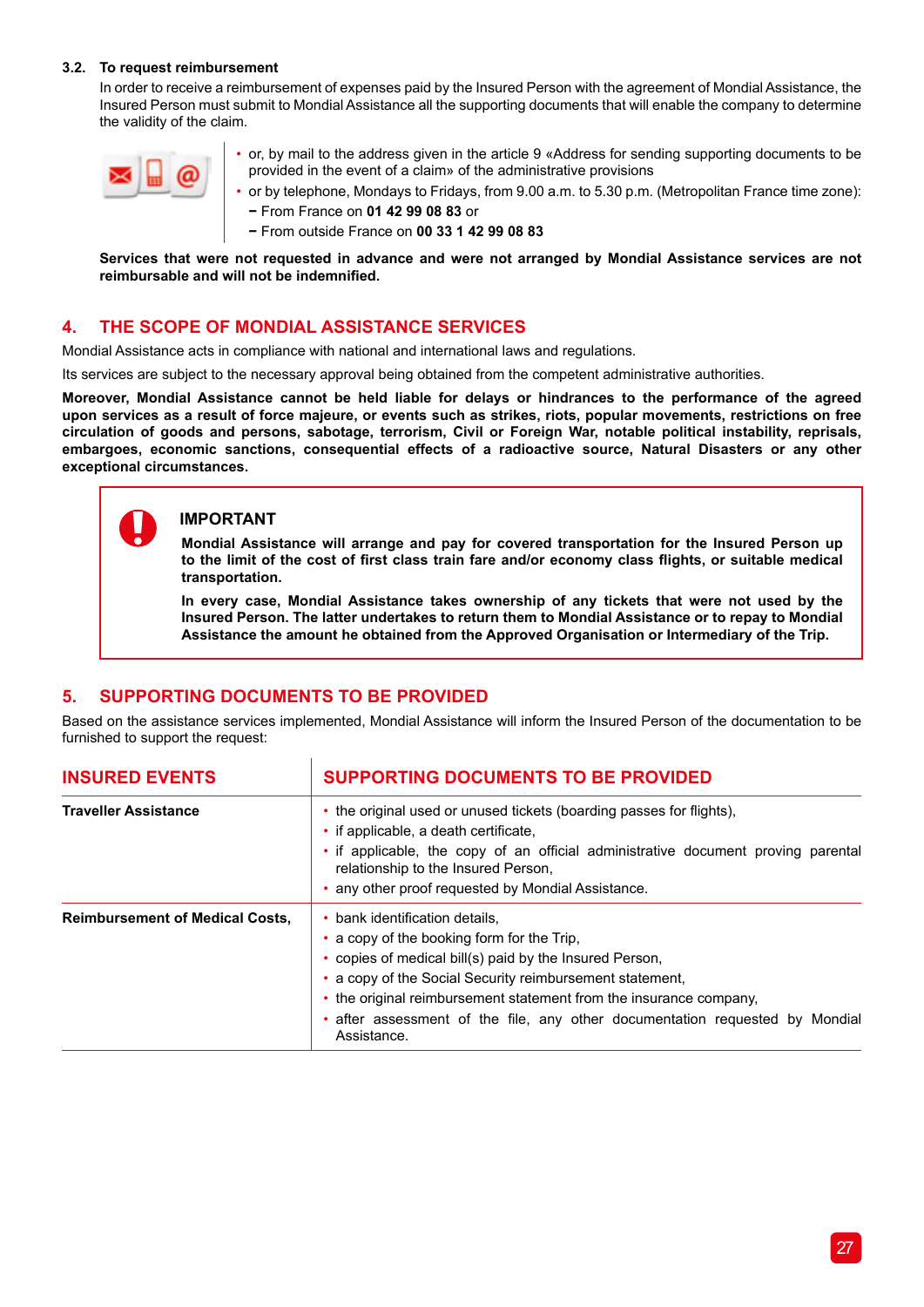## **HOLIDAY CURTAILMENT**

## **DEFINITION SPECIFIC TO THIS COVER**

**HOLIDAY CURTAILMENT:** early interruption of the Trip following an Insured Event referred to in Article 1 below.

Definitions of the terms common to all types of cover appear in the chapter «Definitions Common to all types of cover», at the beginning of the policy.

## **1. PURPOSE OF THE COVER**

The Insurer covers, up to the limits on the Cover Table, payment of an indemnity in the event that the Insured Person's stay is interrupted after the following Insured Event:

- the medical repatriation of the Insured Person arranged by Mondial Assistance or by another assistance company,
- the hospitalisation of the Insured Person locally, subject to Mondial Assistance having given its consent beforehand.

## **2. COVER AMOUNT**

The indemnity is calculated from the day before the occurrence of one of the Insured Events referred to in Article 1. «Purpose of the cover» (medical repatriation, hospitalisation locally).

## **IMPORTANT**

When the holiday was curtailed following hospitalisation of the Insured Person locally, the insured members of his family or the insured travelling companion will be indemnified under the following conditions:

- if they have continued to occupy the rental accommodation, the indemnity is calculated from the day after the day of their actual repatriation;
- if they have been forced to leave the rental accommodation, they shall be indemnified under the same conditions as the Insured Person, even if they have benefited from payment of their additional accommodation Costs under the «Traveller Assistance» cover.

The indemnity is proportional to the cost of unused accommodation services (number of nights) and is proportional to the number of insured persons who actually left the area of the stay during the period in question.

Calculation of the indemnity is based on the number of nights originally scheduled, shown on the Trip booking form.

**The following will be deducted from the basis of the calculation: transportation costs, administrative fees, service charges, visa costs, tips, the insurance premium, and any reimbursements or compensations granted by the Approved Organisation or Intermediary of the Trip.**

The Indemnity is paid up to the limits shown on the Cover Table per insured person, without, however, exceeding the Limit per Insured Event.

The basis for calculating the indemnity varies based on the type of insured service:

**• For customised trips, or package trips (single-destination or tours) or cruises:**

The Indemnity is calculated based on the price of the Trip per insured person, up to the limits shown on the Cover Table, and after deduction of any reimbursements or compensations granted by the providers of the Trip.

**• For flight-only arrangements**

The indemnity corresponds to the price of the unused return ticket, up to the limit shown in the Cover Table. When the original plane ticket is used for repatriation of the Insured Person, the latter is indemnified up to the limit provided for flight only arrangements.

**The indemnity paid for flight only arrangements cannot be combined with indemnities paid for other types of service.**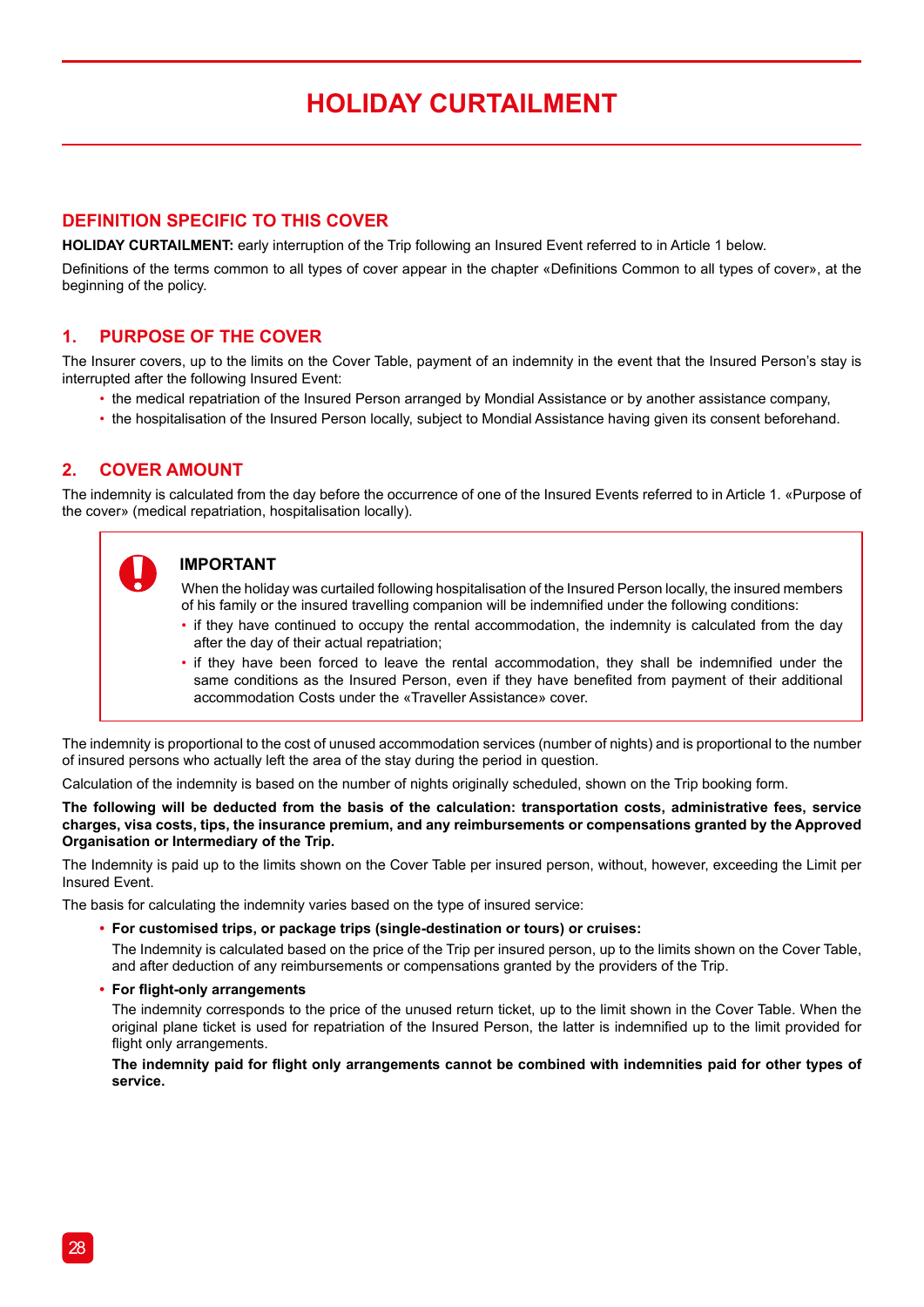## **3. COVER EXCLUSIONS**

**In addition to the «Exclusions common to all types of cover» featuring at the beginning of this policy and any exclusions featuring in the definitions, the consequences of the following circumstances and events are also excluded:**

- **3.1. all events not stipulated in Article 1. «Purpose of the cover»;**
- **3.2. climatic, meteorological or natural events;**
- **3.3. Natural Disasters.**

## **4. WHAT THE INSURED PERSON MUST DO IN THE EVENT OF AN INSURED EVENT**

The Insured Person must report the Insured Loss to the Insurer **within five (5) working days of the day of his knowledge of the event**, except in the case of an act of God or force majeure, submitting his request for reimbursement of services not used:



• either by e-mail to: **svc.reglementassistance@mondial-assistance.fr**

or, by mail to the address given in the article 9 «Address for sending supporting documents to be provided in the event of a claim» of the administrative provisions

## **5. SUPPORTING DOCUMENTS TO BE PROVIDED**



## **IMPORTANT**

**It is for the Insured Person to prove that all the conditions required for implementation of this «holiday curtailment» cover are satisfied, by means of the supporting documents referred to below.**

**These documents and all information provided by the Insured Person shall make it possible to prove the damage sustained and assess the amount of the indemnity due.**

**In the case of the absence of supporting documents or if the supporting documents do not provide proof of the damage sustained, the Insurer is entitled to refuse the Insured Person's assistance request.**

| <b>INSURED EVENTS</b> | <b>SUPPORTING DOCUMENTS TO BE PROVIDED</b>                                                                                                                                                               |
|-----------------------|----------------------------------------------------------------------------------------------------------------------------------------------------------------------------------------------------------|
| <b>IN ALL CASES</b>   | • the invoices of the Approved Organisation or Intermediary of the insured service,<br>• bank identification details,<br>• the original used or unused return tickets,                                   |
|                       | • the file number set up for the Insured Person when obtaining Mondial Assistance's<br>agreement to interrupt the stay.<br>or                                                                            |
|                       | • the intervention certificate from another assistance company specifying the reason<br>for the intervention.<br>• after assessment of the file, any other supporting document requested by the Insurer. |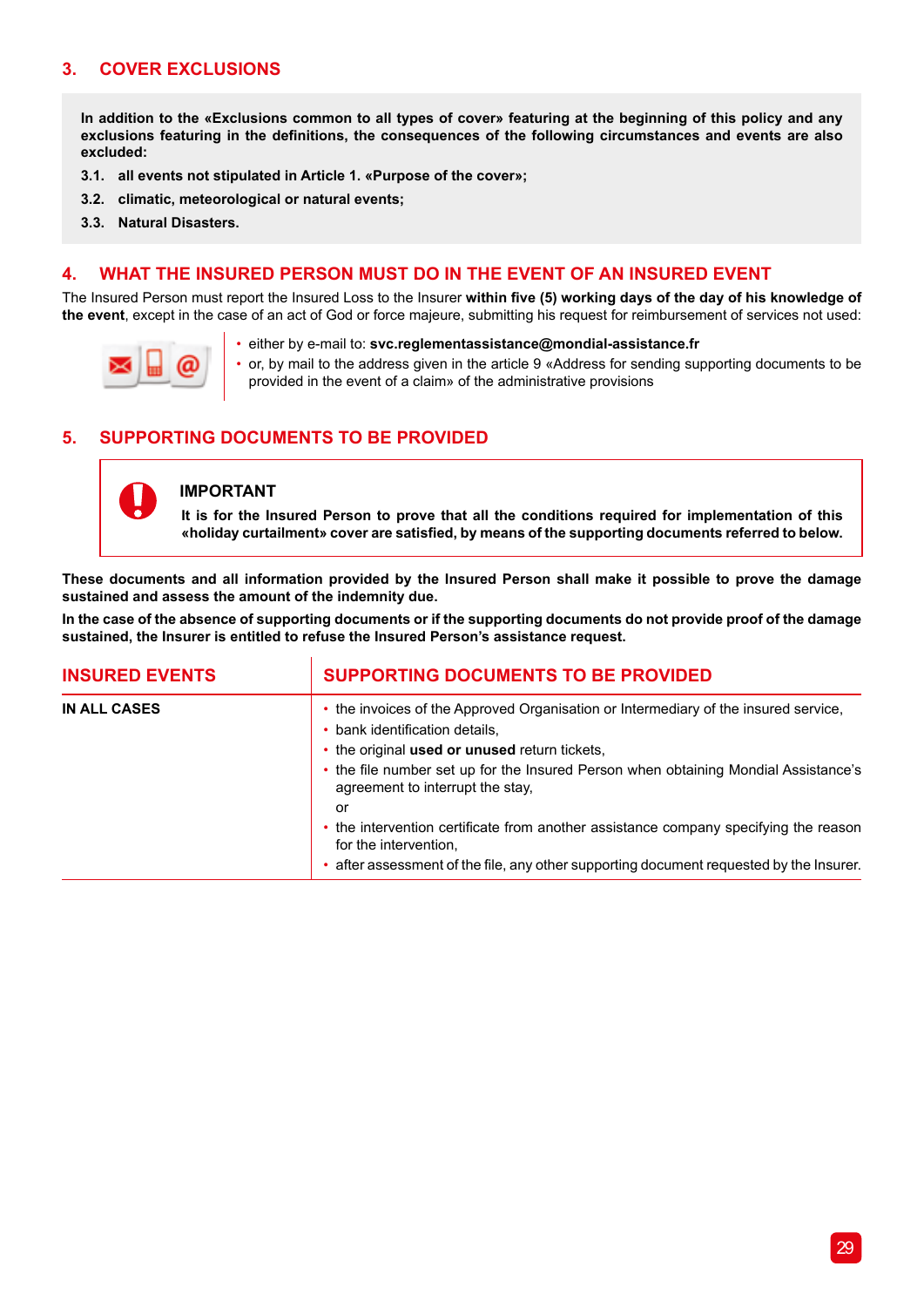## **PRIVATE THIRD PARTY LIABILITY ABROAD**

## **DEFINITIONS SPECIFIC TO THIS COVER**

**BODILY INJURY:** any unintentional injury to an individual's physical or psychological integrity, as well as any resulting financial loss

**CLAIM:** all prejudicial consequences resulting from the same Operative Event likely to entail implementation of one or more types of cover in this policy. Consequently, all damage arising from the same initial cause constitutes one and the same insured loss

**OPERATIVE EVENT:** initial cause leading to one or more types of damage to one or more persons.

**THIRD PARTY:** any individual or legal entity **except for:**

- ̛ **the Insured Person himself,**
- ̛ **family members, i.e. collateral ascendants or descendants of the Insured Person, to the second degree,**
- $-$  any person accompanying the Insured Person on his Trip.

Definitions of the terms common to all types of cover appear in the chapter «Definitions Common to all types of cover», at the beginning of the policy.

**THIRD PARTY LIABILITY:** obligation to compensate for the consequences of a damage caused to a Third Party by the Insured, or by persons for whom he is accountable, or by things under his charge.

## **1. PURPOSE OF THE COVER**

The Insurer covers the financial consequences of any third party liability that the Insured Person may incur while on the Trip, pursuant to the laws or jurisprudence of the country where he is located, by reason of the Damage:

- bodily injury,
- property damage,
- intangible loss directly resulting from covered Bodily Injury or Property Damage,
- resulting from an Accident occurring during his private life and caused to a Third Party by:
- the Insured Person,
- persons for whom he is accountable,
- or things or animals under his charge.

## **2. SUBSIDIARITY OF COVER**

This cover is valid for the Insured Person for his Travel outside the country where he lives **and**

- only in the countries where he does not have the benefit of insurance cover for his third party liability elsewhere or
- if his third party liability insurance does not cover or partially covers the damage of the Insured Loss declared.

## **3. COVER AMOUNTS**

The types of cover are provided up to the limits in the cover table, it being understood that:

- the Limit per Insured Event stated in the Cover Table (marked \*) constitutes the maximum amount insured for the same Operative Event, all damage combined: bodily injury, property damage and directly consequential intangible damage,
- an Excess per Insured Event, the amount of which is set in the Cover Table, is always payable by the Insured Person.

## **4. COVER EXCLUSIONS**

**In addition to the «Exclusions Common to all types of cover» set out at the beginning of this policy and any exclusions featuring in the definitions, the following consequences are also excluded:** 

**4.1. damage caused to the members of the family of the Insured, that is, his collateral ascendants and descendants to the second degree, as well as any travel companion of the Insured at the time of his Trip;**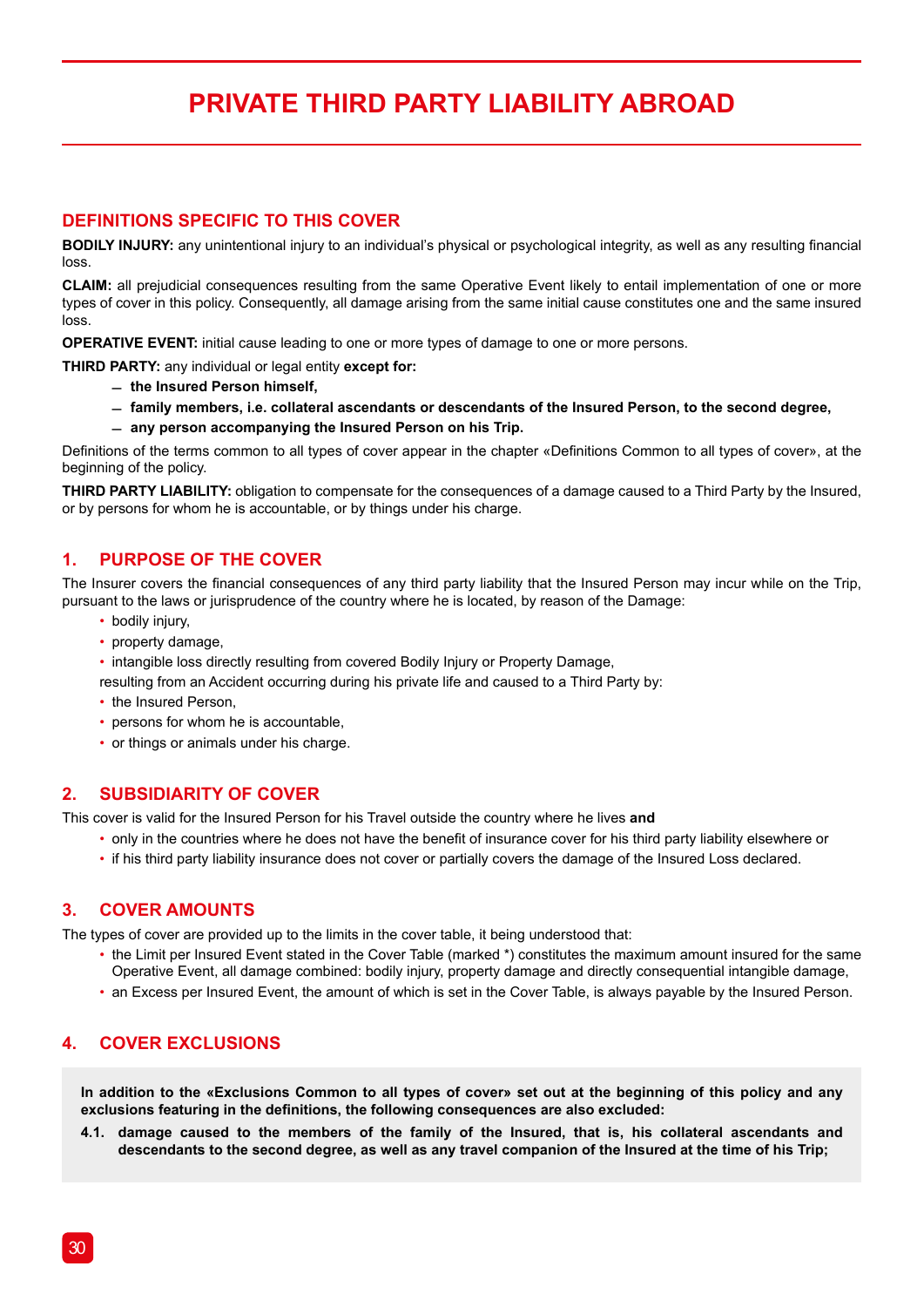- **4.2. damage caused to animals or objects belonging to the Insured Person or that are rented, loaned, or entrusted to him;**
- **4.3. damage caused by:** 
	- **• any land motor vehicle meeting the definition in Article L 211-1 of the French Insurance Code,**
	- **• any land vehicle designed to be towed by a land motor vehicle,**
	- **• any air, sea or river craft;**
- **4.4. the damage resulting from the practice by the Insured Person of hunting, mechanical sports practised with any land motor vehicle, and also one of the following sports or leisure activities, whether practiced individually or in the context of an activity organised by a sports federation: any airborne sport (including hang-gliding, paragliding, kite-surfing, gliding), skeleton, bob-sleigh, ski jumping, rock climbing over 3,000 m with roped passing, rock climbing, under water diving with an autonomous machine, speleology, bungee jumping, parachuting;**
- **4.5. the damage resulting from organising, preparing or participating in a competition organised by a sports federation, subject to administrative authorisation or to a legal insurance obligation;**
- **4.6. the damage caused to the Insured Person during professional activity or participation in an activity organised by an association subject to the Law of 1901, an institution authorised to organise the activity;**
- **4.7. the contractual liability of the Insured Person;**
- **4.8. the liability incurred by the Insured Person because of a fire, an explosion, an implosion, or water damage.**

**The following are also excluded:**

**4.9. In addition, fines and any monetary sentences pronounced as a sanction and not considered direct compensation for a Physical Injury or Consequential Tangible and/or Intangible Loss.**

## **5. PROCEDURES FOR APPLICATION OVER TIME**

The procedures for coverage over time are covered by Act 2003- 706 of August 1, 2003.

The cover, triggered by the Operative Event, covers the Insured Person against the financial consequences of his liability, when this event occurs between the time the cover initially takes effect, and its cancellation or expiration date, regardless of the date of the other elements constituting the Insured Loss.

## **6. WHAT THE INSURED PERSON MUST DO IN THE EVENT OF AN INSURED EVENT**



**The Insured Person must accept no admission of liability, or any settlement, without the agreement of the Insurer. The admission of a material fact or the execution of simple duty of assistance does not constitute an admission of liability.**

The Insured Person must report the Insured Loss to the Insurer in writing, **within five (5) working days of the day of his knowledge of the event**, except in the case of an act of God or force majeure:



- or, by e-mail to the following address: responsabilite-civile@mondial-assistance.fr
- or, by mail to the address given in the article 9 «Address for sending supporting documents to be provided in the event of a claim» of the administrative provisions
- or by telephone, Mondays to Fridays, from 9.00 a.m. to 5.30 p.m. (Metropolitan France time zone): **−** From France on **01 42 99 02 66** or
	- **−** From outside France on **00 33 1 42 99 02 66**
- or by fax to **01 42 99 81 98**

#### **After this period, if the Insurer incurs a loss because of the late declaration, he will lose all right to any indemnity.**

If proceedings are instituted against the Insured Person, he gives the Insurer all authority to manage the process and pursue all means of recourse before the civil courts, or to join forces for his defence and pursue all means of recourse on civil interests before criminal courts.

The Insured Person must pass on to the Insurer, as soon as they are received, all summonses, subpoenas, documents outside of legal proceedings, and procedural documents sent to or served on him.

In the event of delay in passing on these documents, the Insurer can claim compensation from the Insured Person proportional to the loss undergone by the Insurer (Article L 113-11 of the French Insurance Code).

**If the Insured Person is in breach of his obligations after the Loss, the Insurer will compensate the injured Third Parties or their Beneficiaries, but it may take legal action against the Insured Person to recover the sums paid.**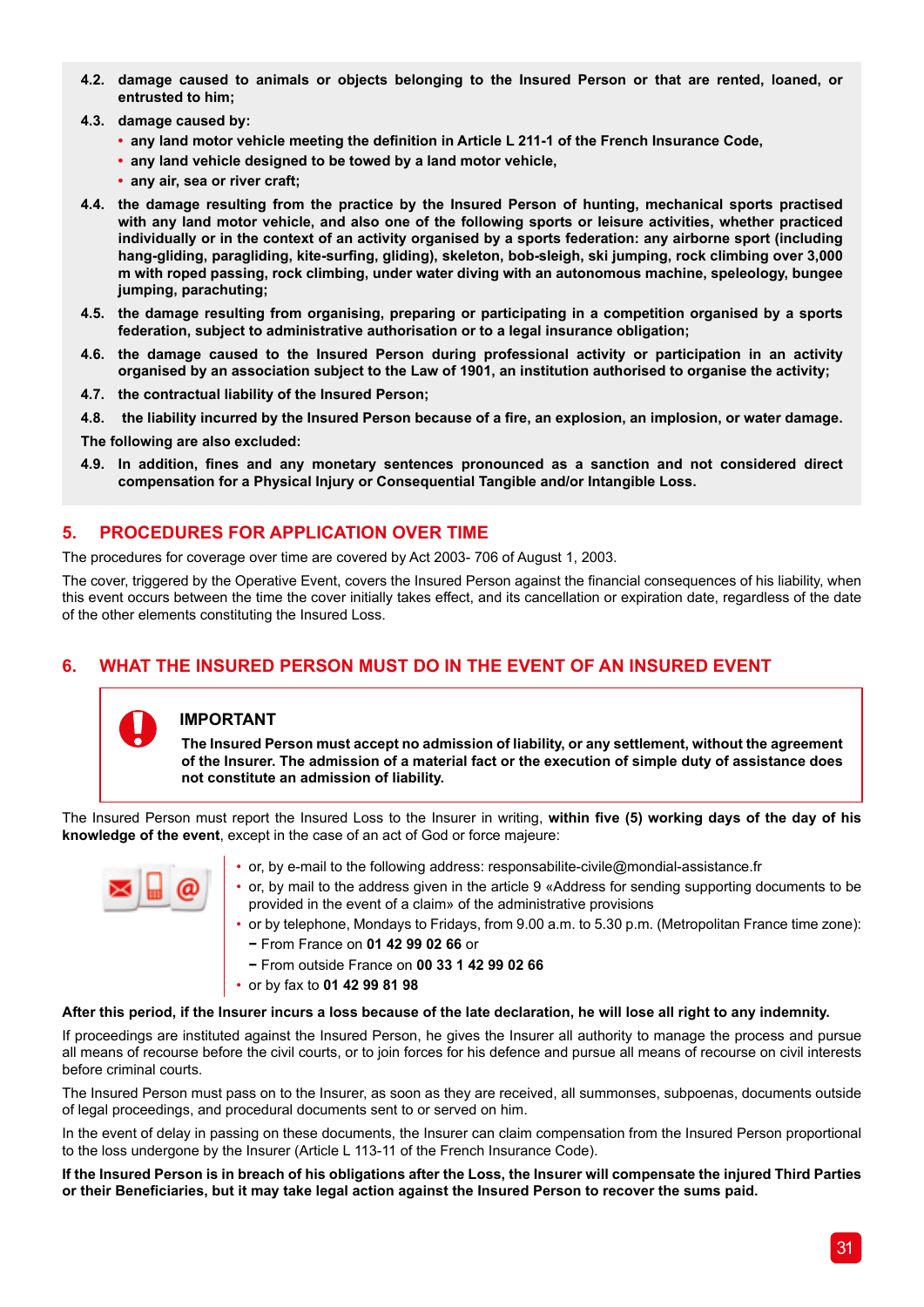## **7. PROVISIONS IN THE EVENT OF AN ANNUITY PAYMENT BEING AWARDED TO A VICTIM BY A COURT RULING**

If an acquisition of securities is ordered to guarantee the payment of an annuity, the Insurer sets up this guarantee for the amount it will cover.

If no guarantee is ordered, the capital value of the annuity payment is calculated according to the applicable rules for calculating the mathematical reserve of this annuity payment. If this value is under the amount of the Insurer's cover, the annuity payment is wholly payable by the Insurer. If it is greater, only the share, in capital, of the annuity payment corresponding to the amount of its cover is payable by the Insurer.

## **8. SUPPORTING DOCUMENTS TO BE PROVIDED**

The Insurer will inform the Insured Person of the information required for a file to be set up. The Insured Person must provide the Insurer with all documents and information enabling the claim to be proved and the amount of loss to be assessed, in particular:

| <b>DAMAGE CAUSED TO THE</b><br><b>VICTIM</b>                                      | <b>SUPPORTING DOCUMENTS TO BE PROVIDED</b><br>• Travel booking form,<br>the refusal letter from the Insured Person's primary Third Party Liability Insurer<br>(comprehensive home insurer).                                                                                                                                                                                                                                                                                                     |  |
|-----------------------------------------------------------------------------------|-------------------------------------------------------------------------------------------------------------------------------------------------------------------------------------------------------------------------------------------------------------------------------------------------------------------------------------------------------------------------------------------------------------------------------------------------------------------------------------------------|--|
| <b>IN ALL CASES</b>                                                               |                                                                                                                                                                                                                                                                                                                                                                                                                                                                                                 |  |
| <b>TANGIBLE DAMAGE and/or</b><br><b>CONSEQUENTIAL INTANGIBLE</b><br><b>DAMAGE</b> | the original bill for repair of the damaged item and the proof of payment, accompanied<br>by the original purchase invoice, in the name of the purchaser, for the damaged item.<br>or<br>a certificate from a professional attesting that the damaged item is irreparable.<br>accompanied by the original purchase invoice, in the name of the purchaser, for the<br>damaged item.<br>• any other item related to the claim filed by the victim,<br>• any other proof requested by the Insurer. |  |
| PHYSICAL DAMAGE and/or<br><b>CONSEQUENTIAL INTANGIBLE</b><br><b>DAMAGE</b>        | the victim's complete contact information,<br>any possible medical documentation submitted by the victim.<br>٠<br>• any other item related to the claim filed by the victim,<br>any other proof requested by the Insurer.                                                                                                                                                                                                                                                                       |  |

## **TRANSPORT DELAY**

### **DEFINITIONS SPECIFIC TO THIS COVER**

**ADDITIONAL COSTS:** all costs incurred following the delay of the transportation and payable by the Insured Person after the possible intervention of the carrier, this means costs of meals, refreshments, the first night in a hotel, transfer to another airport, another station, or another port.

**CHARTER COMPANY:** an airline marketing charter flights, that is, occasional flights following market demand, and especially chartered for transporting groups of passengers at lower fares than regular flights.

**FLIGHT OR BOAT DELAY:** the discrepancy between the planned departure time, as shown on the Insured Person's ticket, airport or port notification, or registration form for the Trip, and the real time of departure.

**REGULAR AIRLINE:** an airline offering regular flights, that is, permanent links on a fixed schedule throughout the year.

**TRAIN DELAY:** the discrepancy between the planned arrival time, as shown on the Insured Person's ticket or sales agreement for the Trip, and the actual arrival time.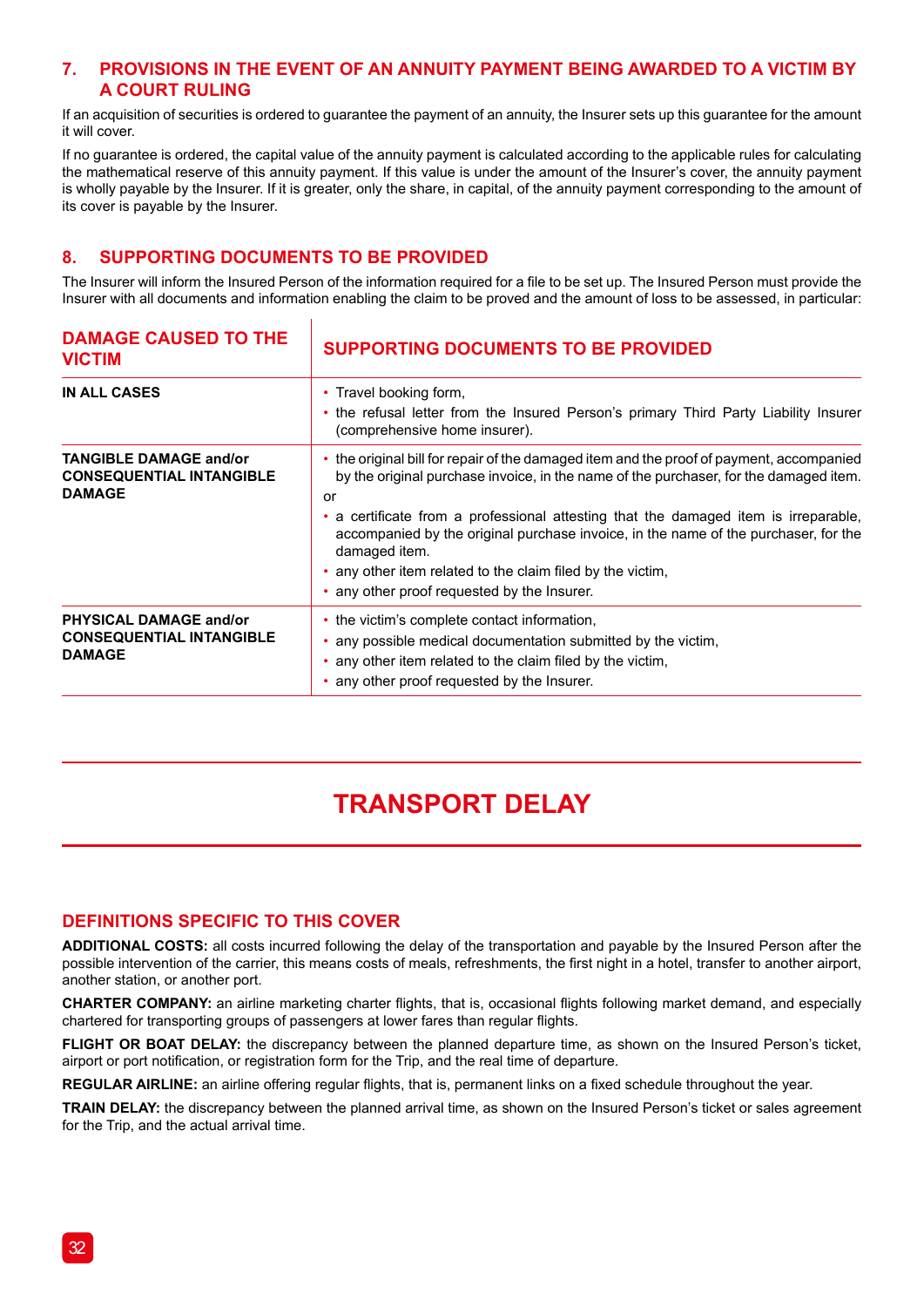The definitions of the terms common to all types of cover appear in the chapter «Definitions Common to all types of cover», at the beginning of this policy.

**TRANSPORTATION:** air or rail or maritime travel that is part of the Trip and used by the Insured Person to reach or return from the place of the stay.

## **1. PURPOSE OF THE COVER**

In the event that the Transportation used by the Insured Person for his Trip is late, the Insurer covers the Insured Person, up to the limits shown on the Cover Table, for the amount of his Additional Costs while waiting.

The Insurer's cover only applies in cases of:

- **Flight Delay** of over:
	- $-$  two (2) hours for all flights on regular airlines
	- $=$  four (4) hours for all flights on charter airlines
- **Train delay** of over four (4) hours
- **Boat delay** of over four (4) hours

This cover is provided to the Insured Person, for round trips, based on the dates and destinations indicated in the sales agreements for the insured service or his travel ticket.

## **2. COVER EXCLUSIONS**

**In addition to the «Exclusions Common to all types of cover» featuring at the beginning of this policy (apart from Article 7), and any exclusions featuring in the definitions, the following are also excluded:**

- ► delays following:
- **2.1. the temporary or definitive withdrawal of a flight or a train or a boat on orders of the airport, administrative or civil aviation authorities or any other authority, announced more than twenty-four (24) hours prior to the Trip Departure date;**
- **2.2. the failure of the Insured Person to board the Transportation on which the reservation was confirmed, for any reason whatsoever;**
- **2.3. the Insured Person not being permitted on board, after failing to comply with the time limit for registering baggage and/or appearing at the boarding area;**
- **2.4. any event possibly endangering the safety of the Insured Person during the Trip when the French Minister of Foreign Affaires advises against the destination.**
	- ► also excluded are:
- **2.5. delays on flights that the Insured Person did not confirm in advance, unless this was prevented by a strike or a case of force majeure;**
- **2.6. delays on flights operated by any airline that is blacklisted by the European Commission regardless of its point of origin and destination;**
- **2.7. the consequences of cancelled flights, trains or sea crossings.**

### **3. WHAT THE INSURED MUST DO IN THE EVENT OF A FLIGHT OR TRAIN OR BOAT DELAY**

The Insured Person must then report the insured loss to the Insurer **within five (5) working days of the day of his knowledge thereof**, except in the case of an act of God or force majeure: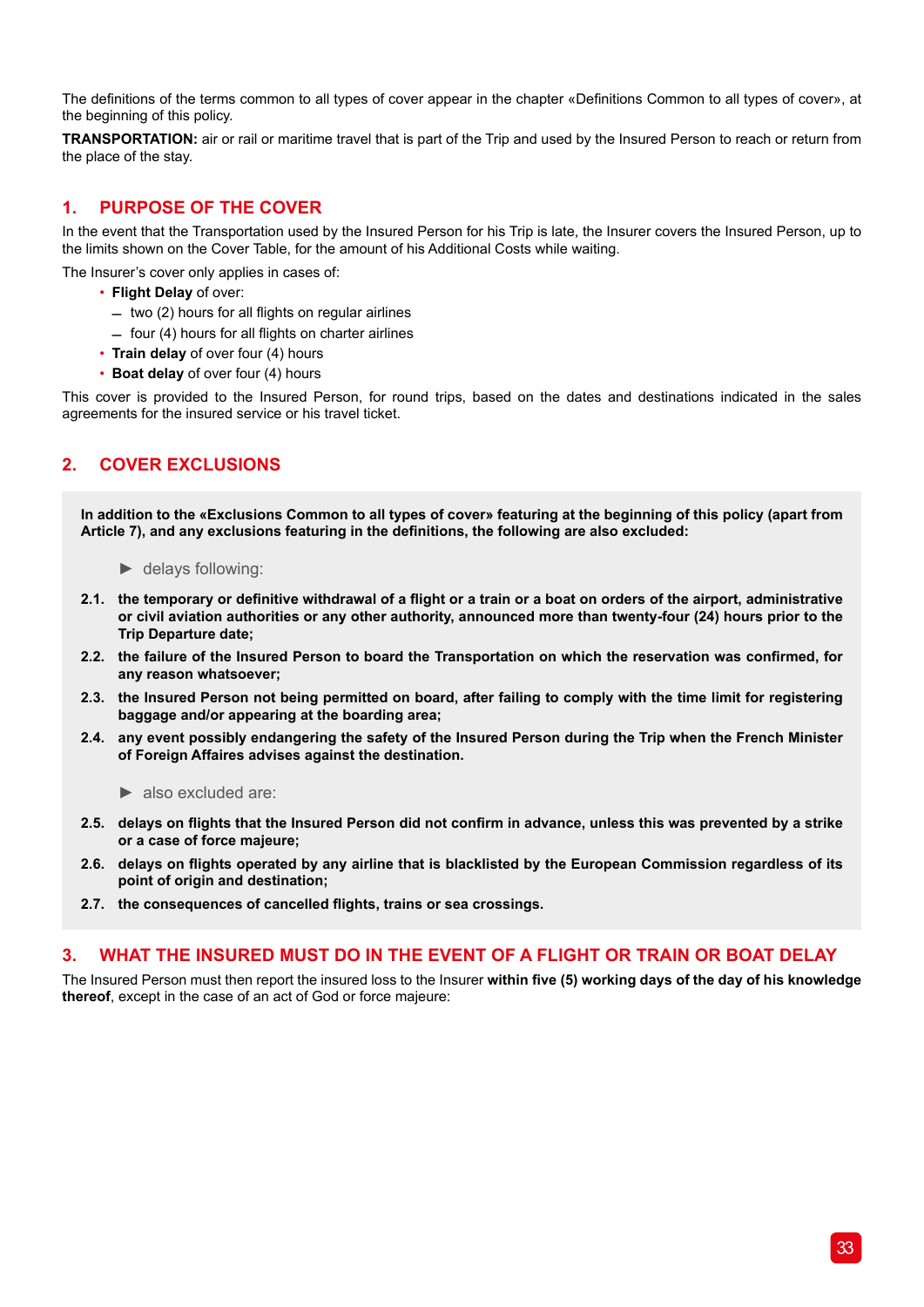

**To facilitate the claim and optimise processing of the case, we recommend reporting the event on the following website: https://indemnisation.mondial-assistance.fr**

**A confidential access code means the Insured Person can track progress of the claim 24/7.** 

- **The Insured Person may also contact the Insurer at the following e-mail address:**
- • **reglement.assurance@mondial-assistance.fr**
- **or by telephone, Mondays to Fridays, between 9.00 a.m. and 6.00 p.m. (Metropolitan France time zone):**
- **From France (if the Insured Person's current location is in France)**
	- **−** n° 01 42 99 03 95 for French speakers
	- **−** n° 01 42 99 03 97 for non French-speaking Insured Persons
- **Outside France (if the Insured Person's current location is not in France)**
	- **−** n° 00 33 1 42 99 03 95 for French speakers
	- **−** n° 00 33 1 42 99 03 97 for non French-speaking Insured Persons

**After this period, if the Insurer incurs a loss because of the Insured Person's late declaration, he will lose all right to any indemnity.**

## **4. SUPPORTING DOCUMENTS TO BE PROVIDED**

J.

## **IMPORTANT**

**It is for the Insured Person to prove that all the conditions required for implementation of this «Travel Delay» cover are satisfied, by means of the supporting documents referred to below.**

**These documents and all information provided by the Insured Person shall make it possible to prove the damage sustained and assess the amount of the indemnity due.**

**In the case of the absence of supporting documents or if the supporting documents do not provide proof of the damage sustained, the Insurer is entitled to refuse the Insured Person's request for reimbursement.**

| <b>INSURED EVENTS</b> | <b>SUPPORTING DOCUMENTS TO BE PROVIDED</b><br>• a copy of the Specific Terms and Conditions of the insurance contract,<br>• the original receipts for the additional waiting expenses that were paid following the<br>delay,<br>• bank information details                                                                                          |  |
|-----------------------|-----------------------------------------------------------------------------------------------------------------------------------------------------------------------------------------------------------------------------------------------------------------------------------------------------------------------------------------------------|--|
| IN ALL CASES          |                                                                                                                                                                                                                                                                                                                                                     |  |
| <b>FLIGHT DELAY</b>   | document(s) specifying the date and time of the Trip (the airport notification, E-ticket,<br>reservation form for the Trip, etc.),<br>• the original boarding pass,<br>• the airline certificate specifying the reason and the length of the delay, as well as the<br>actual time of departure,<br>• any other proof requested by the Insurer.      |  |
| <b>TRAIN DELAY</b>    | document(s) specifying the date and time of the Trip (original validated ticket,<br>E-ticket, reservation form for the Trip, etc.).<br>the rail company certificate specifying the reason and the length of the delay, as well<br>as the actual time of departure,<br>any other proof requested by the Insurer.                                     |  |
| <b>BOAT DELAY</b>     | document(s) specifying the date and time of the Trip (validated original ticket,<br>E-ticket, reservation form for the Trip, etc.),<br>• the original boarding pass,<br>the ferry company certificate specifying the reason and the length of the delay, as<br>well as the actual time of departure,<br>• any other proof requested by the Insurer. |  |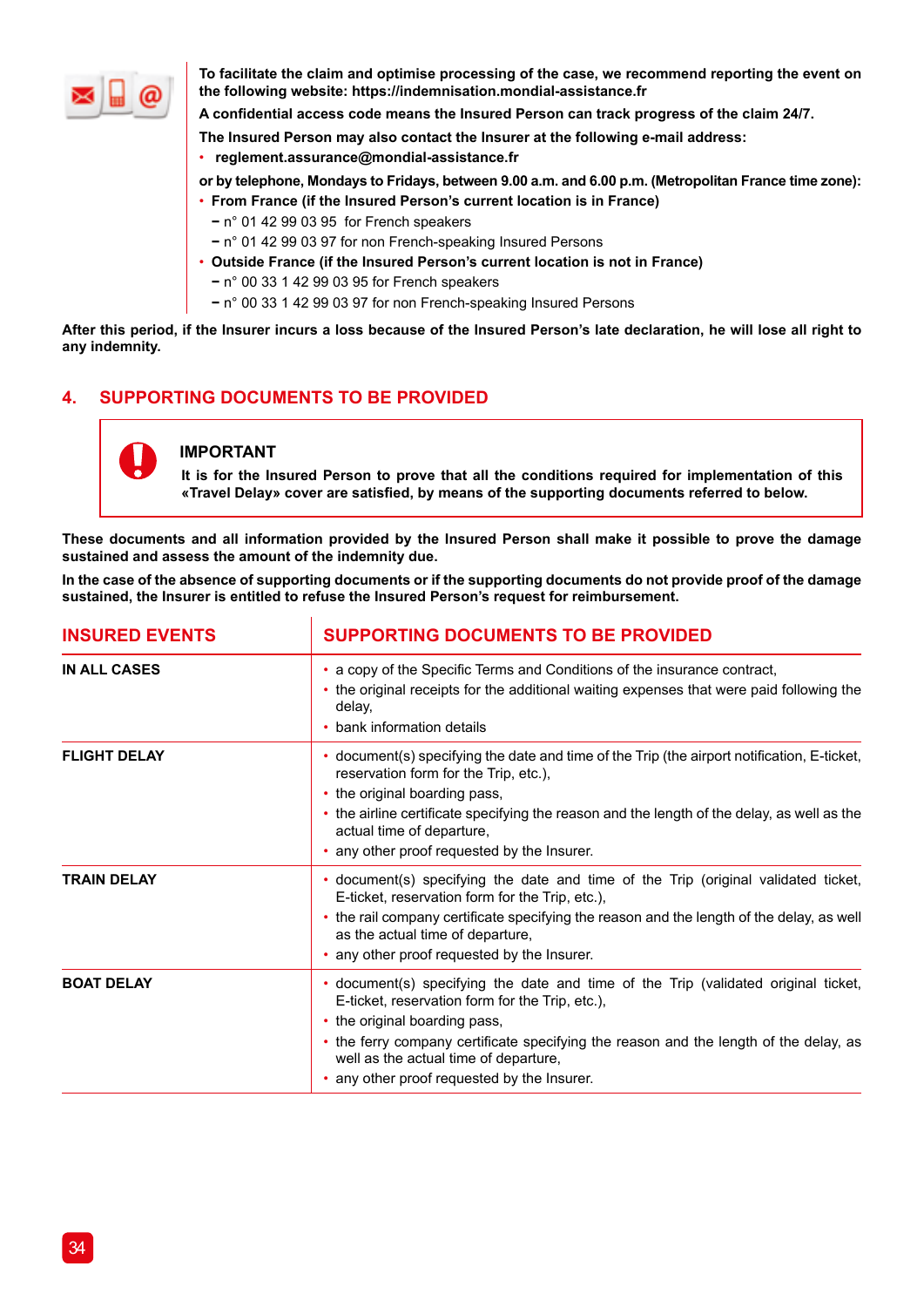## **ADMINISTRATIVE PROVISIONS**

## **1. LEGISLATION GOVERNING THE POLICY AND WHERE IT IS TAKEN OUT**

This policy is governed by the Insurance Code, **with the exception of the assistance cover**, the General Terms and Conditions, and the Special Terms and Conditions.

This policy is drawn up in French and subject to French law.

Since this involves transactions carried out on a website hosted in France, the virtual space made up of the web pages of the site www.sunsail.fr and www.moorings.fr is deemed to be located in the French area and policies taken out on it are therefore located in France, without prejudice to the protection given to the consumer by the law of the country in which the consumer normally lives.

## **2. PROCEDURES FOR TAKING OUT COVER, ENTRY INTO EFFECT AND CESSATION OF COVER**

#### **a. Procedures for taking out this policy and its entry into effect**

The policy must be taken out:

• on the same day as the booking of the Trip or no later than two (2) working days after the said booking.

**This policy enters into force at the time it is taken out.** 

#### **b. Entry into effect and cessation of cover**

The types of cover take effect:

• **for the «Cancellation or Change» cover:** the day after payment of the premium at 00:00.

It ends at the start of the Trip.

- **for the «Traveller Assistance» cover**: from the time the Insured Person leaves the Point of Departure for the Trip (a maximum of twenty-four (24) hours before the date of Departure indicated on the sales agreement for the insured Trip.) It ends twenty-four (24) hours at the most after the end of the Trip, the date of which is on the sales agreement for the insured Trip;
- **for all the other types of cover:** 00:00 on the day of Departure indicated on the sales agreement for the insured Trip and at the earliest after the payment of the premium.

They end at midnight on the return date indicated on the sales agreement for the insured Trip.



## **IMPORTANT**

**When the Insured Person cancels the Trip, he may not benefit from the other types of cover provided for in this policy.**

## **3. WAIVER OPTION**

The Insured Person may exercise a waiver option after taking out an insurance policy.

#### **a. Waiver option**

#### **• Multi-insurance**

Under the provisions of Article L112-10 of the French Insurance Code, the Insured Person who takes out, for nonprofessional purposes, an insurance policy constituting **a supplement to property or services sold by an intermediary,**  if they provide proof of prior cover for one of the risks covered by this policy, may waive the said policy, at no cost or penalty, whilst it has not been executed in full or whilst the Insured Person has not claimed any cover. This waiver must occur within fourteen (14) calendar days as from conclusion of this policy.

**• Remote sales**

Under Article L112-2-1 of the French Insurance Code, a right of waiver applies to insurance policies taken out remotely, in particular sold online, without the simultaneous physical presence of the parties to the contract, canvassing or outside the seller's usual place of business.

**This right of waiver does not apply to travel or baggage insurance policies or to similar short-term insurance policies of a duration of less than one (1) month.** The duration of the insurance policy corresponds to the period between the date on which it was taken out and the date of cessation of all cover.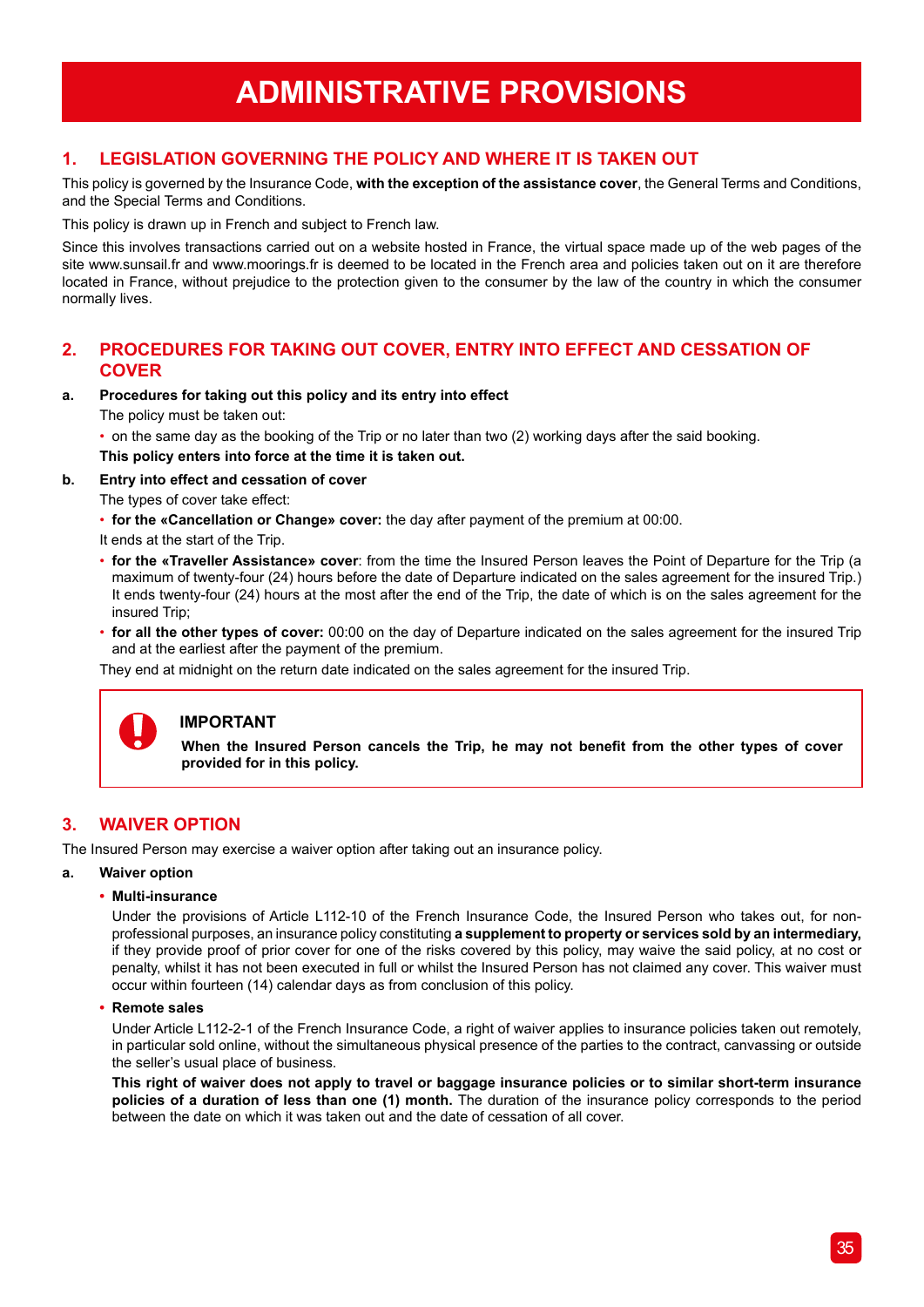#### **b. Procedures for exercising the right to waiver**

When the insurance policy is eligible to the waiver option under the conditions defined above, the Insured Person may exercise this option by returning to Mariner Travel, a waiver letter, duly completed, dated and signed, within fourteen (14) calendar days of the date of conclusion of this policy:

- or **by e-mail** to the following e-mail address: marinertravel@marinertravel.fr
- or **by registered letter with acknowledgement of receipt** to the following address:

MARINER TRAVEL 92, rue de Richelieu 75002 Paris

The Insured Person may, if they wish, use the template waiver letter below:

«I the undersigned, surname, first name, date and place of birth, would like to waive the cover under insurance policy no. ... which I took out with AGA International on ... (date).

Issued in ... (place). On ... (date) and signature: ... «.

In the context of waiver on the grounds of multi-insurance, the Insured Person must enclose with their request proof of the existence of a current insurance policy covering risks similar to this policy.

If the Insured Person exercises this option, the policy shall be terminated on its effective date. The Insured Person shall be refunded the corresponding premium within thirty (30) days of the date of receipt of their waiver request.

The right of waiver may not be exercised if the Insured Person has implemented the cover in this insurance policy in the context of a claim filed within fourteen (14) calendar days; consequently, no premium refund shall be paid.

### **4. CUMULATIVE INSURANCE**

If the Insured Person is covered by the same types of cover with other insurers, he must inform the Insurer of this fact, and provide their contact information along with the extent of their types of cover, pursuant to Article L121-4 of the French Insurance Code.

The Insured Person can be compensated for his damage by contacting the insurer of his choice.

**These provisions do not apply to assistance services.**

### **5. SUBROGATION IN THE RIGHTS AND ACTIONS OF THE INSURED PERSON**

In consideration for the payment of the indemnity and, up to its limit amount, the Insurer becomes a beneficiary of the rights and actions that the Insured Person had against anyone liable for the insured loss, pursuant to Article L 121-12 of the French Insurance Code.

If, because of the actions of the Insured Person, the Insurer can no longer perform this action, it can be discharged of all or part of its obligations to the Insured Person.

### **6. PENALTIES APPLICABLE IN THE EVENT OF MISREPRESENTATION WHEN TAKING OUT THE POLICY**

- **• Any non-disclosure or intentional misrepresentation by the Insured Person in the statement of risk is punished by the policy being rendered null and void under the conditions set out in Article L113-8 of the French Insurance code.**
- **• Any non-disclosure or false statement by the Insured Person, if bad faith has not been established, is punished under the provisions of Article L113-9 of the Insurance Code:**
	- $-$  if it is reported before any claim: the Insurer is entitled either to continue this policy with an increase in the **premium, or to terminate the policy within ten (10) days by registered letter, by refunding the overpayment of the premium.**
	- $-$  if it is reported only after the claim: The Insurer may reduce the indemnity in proportion to the premium paid **in relation to the premium that would have been due if the risk had been fully and accurately declared.**

## **7. PENALTIES APPLICABLE IN THE EVENT OF INTENTIONAL MISREPRESENTATION BY THE INSURED PERSON ON THE DAY OF THE INSURED LOSS**

**Any fraud, non-disclosure or intentional misrepresentation by the Insured Person about the circumstances or consequences of an insured loss will result in the loss of all entitlement to benefits or compensation for this claim.**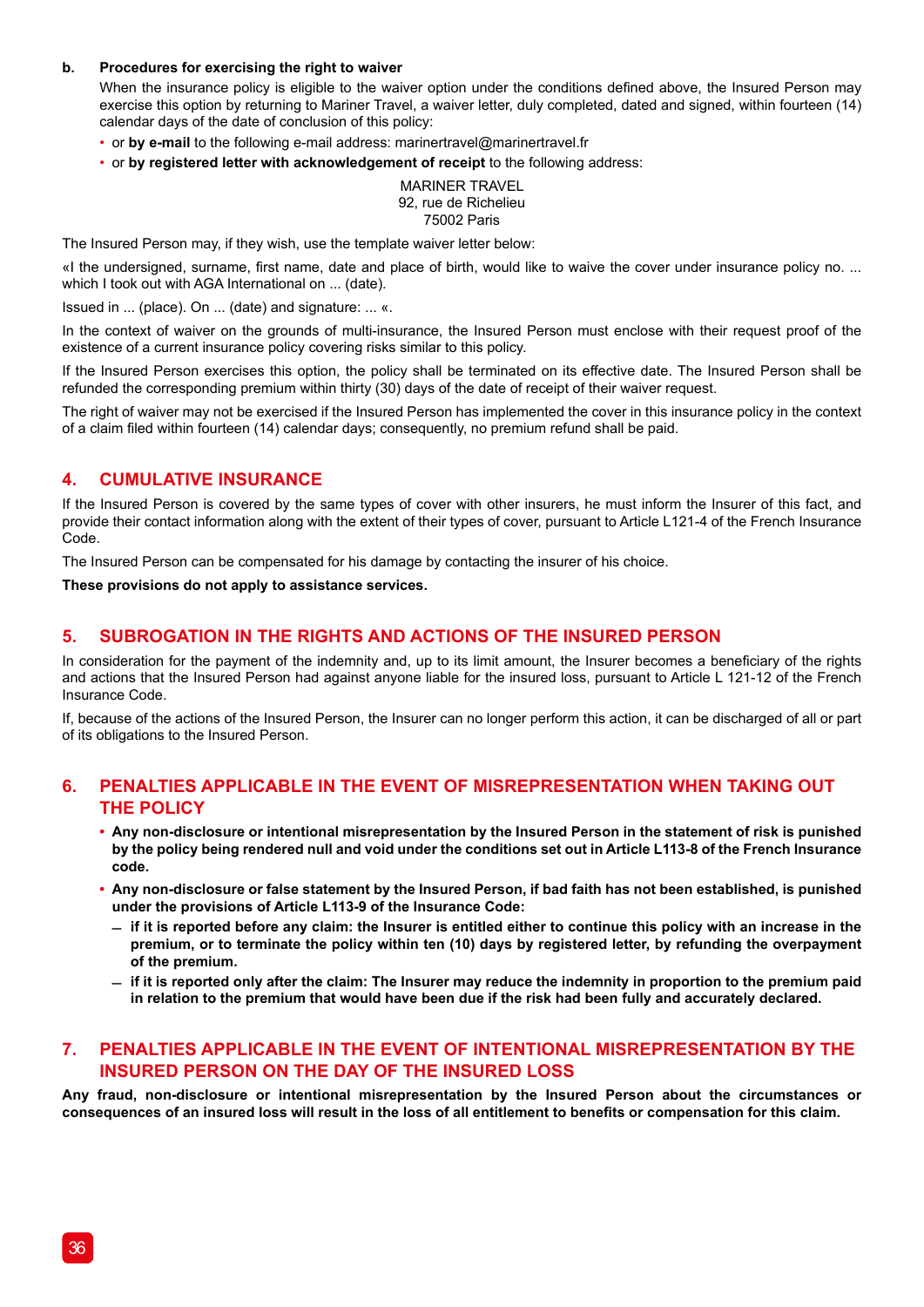## **8. PERIOD OF LIMITATION**

The provisions relating to the period limitation concerning legal actions arising from this insurance policy are set out in Articles L114-1 to L114-3 of the French Insurance Code, reproduced below:

#### **• Article L114-1 of the French Insurance Code**

«Any legal action arising from the insurance policy **is covered by a period of limitation of two years** from the event which gives rise to it.

However, this period runs:

1 In the case of non-disclosure, omission or misrepresentation regarding the risk, only from the day on which the insurer was aware of this;

2 In the case of a claim, only on the day on which the parties concerned were aware of this, if they prove that they were unaware up until then.

When the legal action by the Insured Person against the Insurer originates from redress by a third party, the period of limitation runs only from the day on which that third party filed legal proceedings against the Insured Person or was compensated by the latter.

The period of limitation is increased to ten years in life insurance policies when the beneficiary is a person other than the policyholder and, in personal accident insurance policies, when the beneficiaries are the legal successors of the deceased insured person.

For life insurance policies, notwithstanding the provisions in section 2, legal action by the beneficiary is covered by a period of limitation of thirty years at the most as from the death of the insured person.»

### **• Article L114-2 of the French Insurance Code**

«The period of limitation is interrupted by one of the ordinary causes of curtailment of the period of limitation and by the appointment of an expert as the result of an insured loss. The interruption of the period of limitation of the legal action may, furthermore, result from the dispatch of a registered letter requiring acknowledgement of receipt sent by the insurer to the insured person relating to legal action for payment of the premium and by the insured person to the insurer in respect of payment of the indemnity».

### **• Article L114-3 of the French Insurance Code**

«By way of derogation from Article 2254 of the French Civil Code, the parties to the insurance policy may not, even by mutual agreement, either amend the duration of the period of limitation or add to the causes for suspension or interruption thereof.»

#### **Additional information:**

The ordinary causes of interruption of the period of limitation are set out in Articles 2240 et seq of the French Civil Code, and include in particular: recognition by the debtor of the right of the person against whom they are seeking interruption of the period of limitation, legal proceedings, even summary proceedings, the deed permitting compulsory enforcement.

For a full list of the ordinary causes of interruption of the period of limitation, please refer to the aforementioned articles of the French Civil Code.

With regard to the «Private Third Party Liability Abroad» cover, the time period runs only from the date when a Third Party advised the Insured Person of their intention to obtain compensation from the Insured Person, provided that this action is not subject to a time limitation, pursuant to Article 2226 of the Civil Code.

## **9. ADDRESS FOR SENDING SUPPORTING DOCUMENTS TO BE PROVIDED IN THE EVENT OF AN INSURED LOSS**

For each of the following covers, the receipts should be sent to the addresses below:

| «Cancellation or Change», «Missed<br><b>Transport», «Transport Delay»</b><br>covers,                                                       | «Third Party Liability Abroad»<br>cover.                                                                                  | «Traveller Assistance» and<br>«Interruption of Stay» covers,                                                                                   |
|--------------------------------------------------------------------------------------------------------------------------------------------|---------------------------------------------------------------------------------------------------------------------------|------------------------------------------------------------------------------------------------------------------------------------------------|
| <b>Mondial Assistance France</b><br>Insurance Indemnification Department<br>DOP01<br>7 rue Dora Maar<br>CS 60001<br>93488 Saint-Ouen Cedex | <b>Mondial Assistance France</b><br>DT - Legal Department - DT03<br>7 rue Dora Maar<br>CS 60001<br>93488 Saint-Ouen Cedex | <b>Mondial Assistance France</b><br><b>Customer Relations Department -</b><br>RELAC01<br>7 rue Dora Maar<br>CS 60001<br>93488 Saint-Ouen Cedex |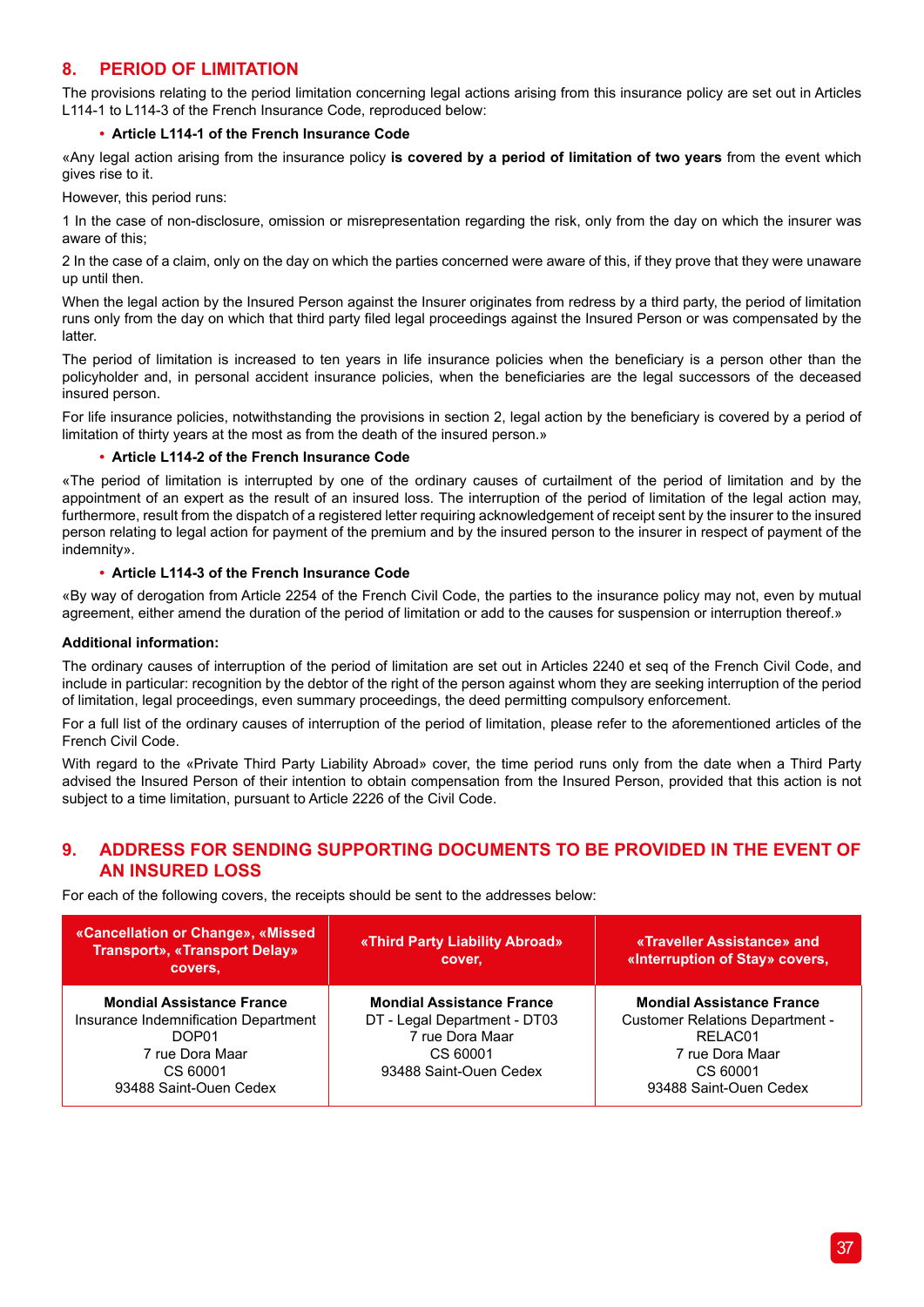## **10. DAMAGE ASSESSMENT**

The causes and consequences of the insured loss are assessed by mutual agreement, and failing this, by an amicable thirdparty expert evaluation, subject to the respective rights of the Insurer and the Insured Person. The fees for this expert valuation are shared between the parties.

If the parties are unable to agree on the selection of the third party expert, the appointment will be made by the Presiding Judge of the Tribunal de Grande Instance [superior court] of the Policy Holder's place of Residence.

This appointment will be made in a written request signed by the Insurer or by only one of the parties, with the other having been summoned by registered letter.

## **11. TIME PERIOD FOR SETTLING CLAIMS**

Once the Insured Person's case is concluded, his indemnity will be paid within the ten (10) days following the agreement between the Insurer and the Insured Person, or the enforceable judicial decision.

### **12. PROCEDURE FOR EXAMINING COMPLAINTS**

When an Insured Person is dissatisfied with the way his claim has been handled, his first course of action should be to inform his usual contact so that the reason for this dissatisfaction can be understood and solutions sought.

#### In the event of a disagreement, the Insured Person may send a complaint to the following address: **MONDIAL ASSISTANCE FRANCE, Complaints Management Department, TSA 70002, 93488 Saint-Ouen Cedex.**

The Insured Person will receive an acknowledgment of receipt within ten (10) business days (excluding Sundays and public holidays) from the date on which the complaint is received, unless a response to the complaint is sent within this period.

A response will be provided no later than two (2) months following the date of receipt of the complaint, unless special circumstances arise; in this event, the Insurer will keep the Insured Person informed.

If the disagreement persists after the response of the Insurer, after a final assessment of the request has been made and all means of internal appeal have been exhausted, the Insured Person may then refer the matter to the independent mediator, at the following address:

#### **La Médiation de l'Assurance, TSA 50110, 75441 Paris Cedex 09 http://www.mediation-assurance.org**

The insurance companies belonging to the FFSA and GEMA have established a system enabling insured persons and third parties to benefit from a mediation procedure for the settlement of their disputes. This system is governed by the 10 rules set out in the Insurance Mediation Charter.

## **13. LEGAL JURISDICTION**

AGA INTERNATIONAL elects residence at its secondary establishment: **Tour Gallieni II, 36 avenue du Général de Gaulle, 93175 Bagnolet Cedex.**

**From 1 March 2016**, AGA INTERNATIONAL elects as its domicile: **7 rue Dora Maar, 93400 Saint-Ouen.**

Any disputes arising against AGA International concerning this policy will be exclusively submitted to the competent French courts, and all notices should be made to one of the addresses stated above depending on the date of the objection.

## **14. FRENCH LAW ON DATA PROTECTION AND CIVIL LIBERTIES**

In accordance with the French Law on Data Protection and Civil Liberties dated 6 January 1978, amended by the law dated 6 August 2004, the Insured Person is entitled to object to, access, modify, correct and delete information about themselves by contacting: Mondial Assistance France - DT - Legal Department - DT03, 7 rue Dora Maar - CS 60001 - 93488 Saint-Ouen Cedex.

Mondial Assistance France SAS has IT systems for managing the assistance service and/or insurance cover in this policy.

The information recorded is reserved for the administrators of the assistance services and/or insurance cover and may be communicated to contractors located inside or outside the European Union.

As part of its risk management policy and anti-fraud activities, Mondial Assistance France reserves the right to monitor all information and, if necessary, to inform the competent authorities in accordance with the legislation in force.

## **15. REGULATORY AUTHORITY**

The body responsible for the regulation of AGA INTERNATIONAL is the Autorité de contrôle prudentiel [French insurance industry regulatory authority], 61 rue Taitbout, 75436 Paris Cedex 09.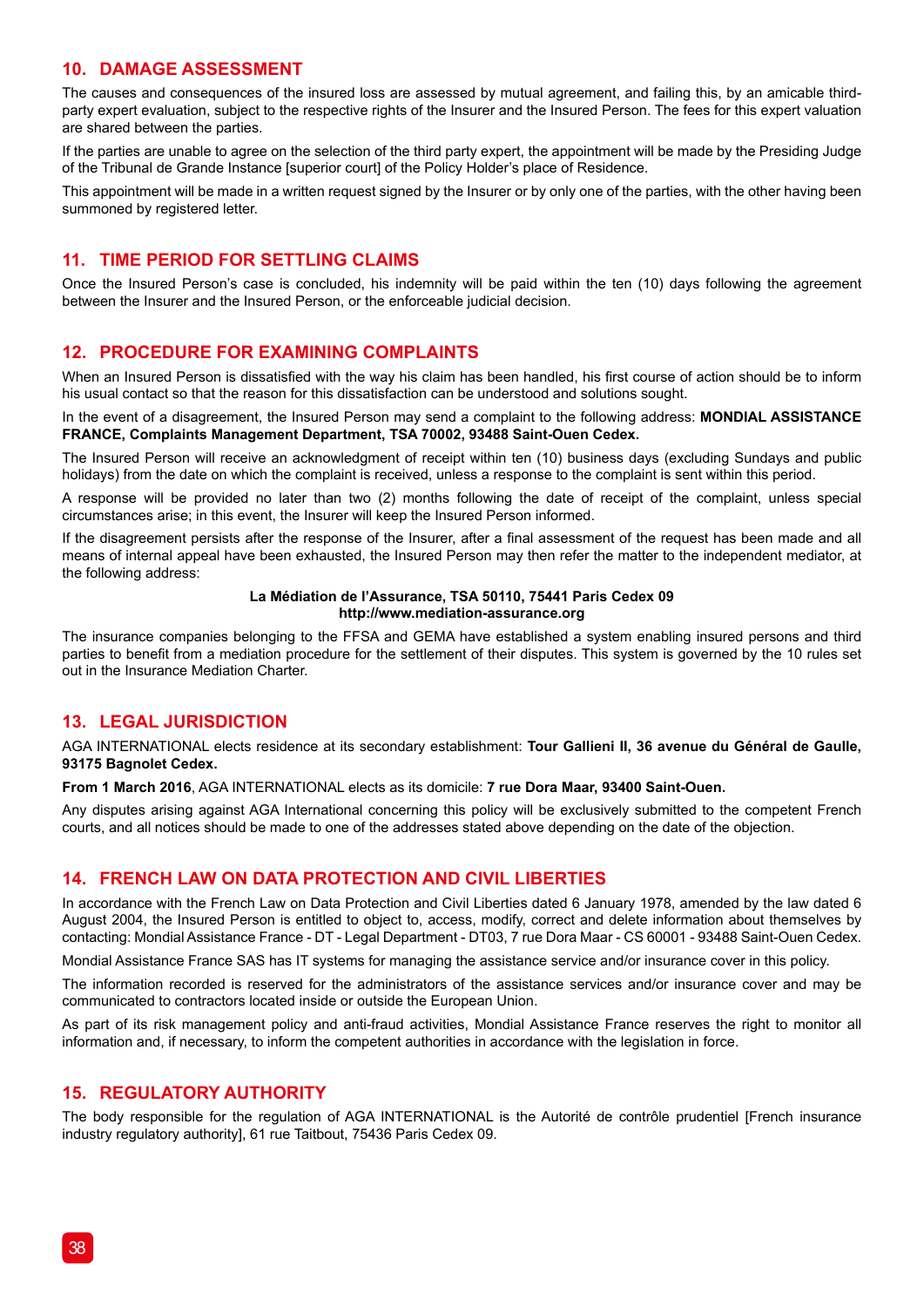## **16. LEGAL INFORMATION**

The insurance cover is provided by: AGA INTERNATIONAL SA.

Société anonyme [corporation] with a share capital of €17,287,285, Paris Register of Companies under No. 519 490 080, registered office: 37 rue Taitbout, 75009 Paris

Private company governed by the French Insurance Code.

**From 01/03/2016**, Société anonyme [corporation] with a share capital of €17,287,285, Bobigny Register of Companies under No. 519 490 080, registered office: 7 rue Dora Maar, 93400 Saint-Ouen.

The assistance services are implemented by: MONDIAL ASSISTANCE FRANCE SAS

Simplified joint-stock company with share capital of €7,584,076.86, Bobigny register of companies under No. 490 381 753, insurance broking company registered with ORIAS under number 07 026 669 - http://www.orias.fr, registered office: 7 rue Dora Maar, 93400 Saint-Ouen.